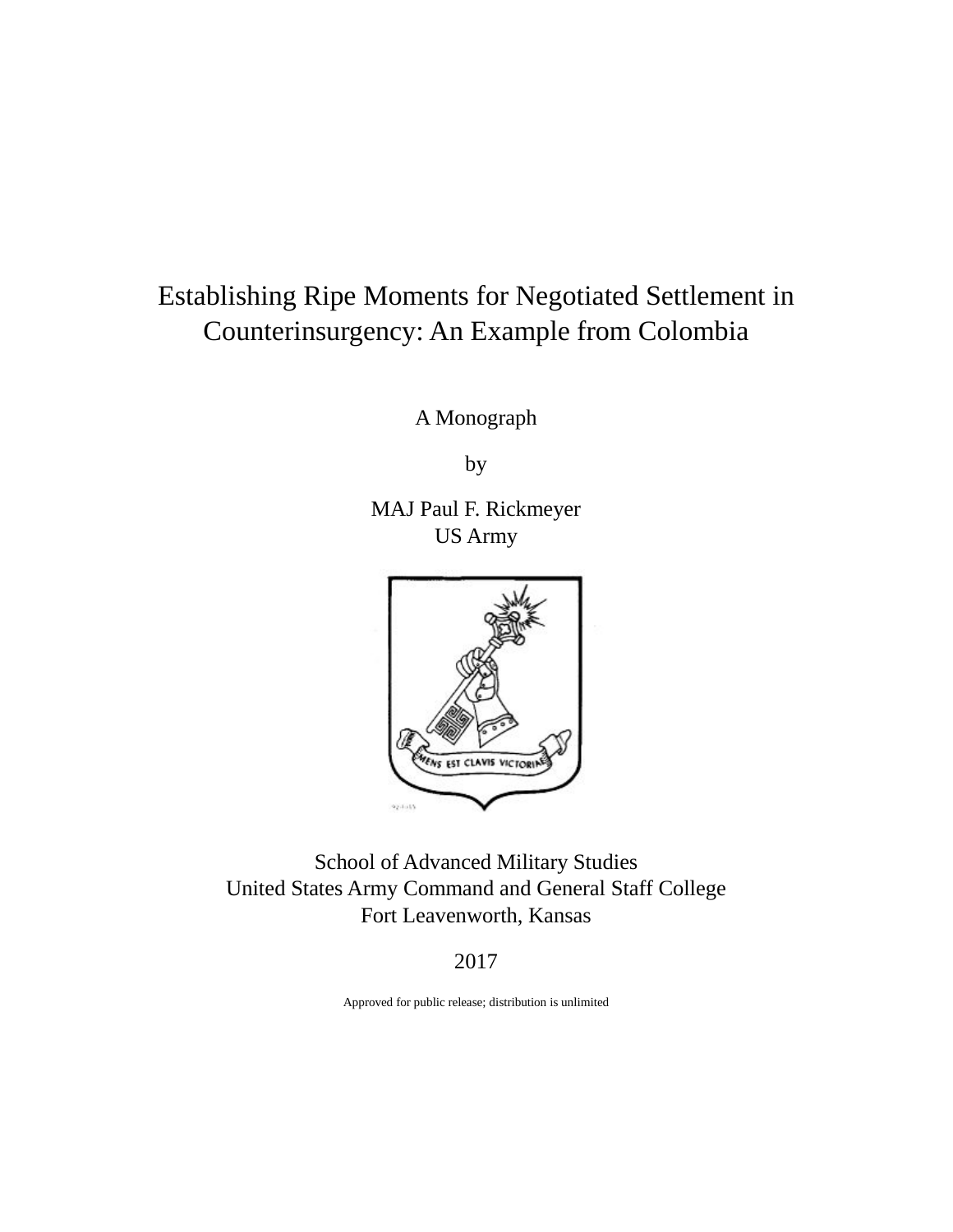| <b>REPORT DOCUMENTATION PAGE</b>                                                                                                                                                                                                                                                                                                                                                                                                                                                                                                                                                                                                                                                                                                                                                                                                                                                                                                                                  |              |                                      |                                           | Form Approved                                              |  |
|-------------------------------------------------------------------------------------------------------------------------------------------------------------------------------------------------------------------------------------------------------------------------------------------------------------------------------------------------------------------------------------------------------------------------------------------------------------------------------------------------------------------------------------------------------------------------------------------------------------------------------------------------------------------------------------------------------------------------------------------------------------------------------------------------------------------------------------------------------------------------------------------------------------------------------------------------------------------|--------------|--------------------------------------|-------------------------------------------|------------------------------------------------------------|--|
|                                                                                                                                                                                                                                                                                                                                                                                                                                                                                                                                                                                                                                                                                                                                                                                                                                                                                                                                                                   |              |                                      |                                           | OMB No. 0704-0188                                          |  |
| Public reporting burden for this collection of information is estimated to average 1 hour per response, including the time for reviewing instructions, searching existing data<br>sources, gathering and maintaining the data needed, and completing and reviewing this collection of information. Send comments regarding this burden estimate or any<br>other aspect of this collection of information, including suggestions for reducing this burden to Department of Defense, Washington Headquarters Services, Directorate for<br>Information Operations and Reports (0704-0188), 1215 Jefferson Davis Highway, Suite 1204, Arlington, VA 22202-4302. Respondents should be aware that<br>notwithstanding any other provision of law, no person shall be subject to any penalty for failing to comply with a collection of information if it does not display a currently valid<br>OMB control number. PLEASE DO NOT RETURN YOUR FORM TO THE ABOVE ADDRESS. |              |                                      |                                           |                                                            |  |
| 1. REPORT DATE (DD-MM-YYYY)<br>25-05-2017                                                                                                                                                                                                                                                                                                                                                                                                                                                                                                                                                                                                                                                                                                                                                                                                                                                                                                                         |              | 2. REPORT TYPE<br>Mater's Thesis     |                                           | 3. DATES COVERED (From - To)<br><b>JUN 2016 - MAY 2017</b> |  |
| <b>4. TITLE AND SUBTITLE</b><br>Establishing Ripe Moments for Negotiated Settlement in Counterinsurgency:                                                                                                                                                                                                                                                                                                                                                                                                                                                                                                                                                                                                                                                                                                                                                                                                                                                         |              |                                      |                                           | <b>5a. CONTRACT NUMBER</b>                                 |  |
|                                                                                                                                                                                                                                                                                                                                                                                                                                                                                                                                                                                                                                                                                                                                                                                                                                                                                                                                                                   |              |                                      |                                           |                                                            |  |
| An Example from Colombia                                                                                                                                                                                                                                                                                                                                                                                                                                                                                                                                                                                                                                                                                                                                                                                                                                                                                                                                          |              |                                      |                                           | <b>5b. GRANT NUMBER</b>                                    |  |
|                                                                                                                                                                                                                                                                                                                                                                                                                                                                                                                                                                                                                                                                                                                                                                                                                                                                                                                                                                   |              |                                      |                                           | <b>5c. PROGRAM ELEMENT NUMBER</b>                          |  |
| 6. AUTHOR(S)<br>MAJ Paul F. Rickmeyer                                                                                                                                                                                                                                                                                                                                                                                                                                                                                                                                                                                                                                                                                                                                                                                                                                                                                                                             |              |                                      |                                           | <b>5d. PROJECT NUMBER</b>                                  |  |
|                                                                                                                                                                                                                                                                                                                                                                                                                                                                                                                                                                                                                                                                                                                                                                                                                                                                                                                                                                   |              |                                      |                                           | <b>5e. TASK NUMBER</b>                                     |  |
|                                                                                                                                                                                                                                                                                                                                                                                                                                                                                                                                                                                                                                                                                                                                                                                                                                                                                                                                                                   |              |                                      |                                           | <b>5f. WORK UNIT NUMBER</b>                                |  |
| 7. PERFORMING ORGANIZATION NAME(S) AND ADDRESS(ES)<br>U.S. Army Command and General Staff College<br><b>ATTN: ATZL-SWD-GD</b><br>Fort Leavenworth, KS 66027-2301                                                                                                                                                                                                                                                                                                                                                                                                                                                                                                                                                                                                                                                                                                                                                                                                  |              |                                      | 8. PERFORMING ORG REPORT<br><b>NUMBER</b> |                                                            |  |
|                                                                                                                                                                                                                                                                                                                                                                                                                                                                                                                                                                                                                                                                                                                                                                                                                                                                                                                                                                   |              |                                      |                                           | <b>10. SPONSOR/MONITOR'S</b>                               |  |
| 9. SPONSORING / MONITORING AGENCY NAME(S) AND ADDRESS(ES)<br>Advanced Military Studies Program, School of Advanced Military Studies.                                                                                                                                                                                                                                                                                                                                                                                                                                                                                                                                                                                                                                                                                                                                                                                                                              |              |                                      | <b>ACRONYM(S)</b>                         |                                                            |  |
|                                                                                                                                                                                                                                                                                                                                                                                                                                                                                                                                                                                                                                                                                                                                                                                                                                                                                                                                                                   |              |                                      |                                           | <b>11. SPONSOR/MONITOR'S REPORT</b><br><b>NUMBER(S)</b>    |  |
| 12. DISTRIBUTION / AVAILABILITY STATEMENT<br>Approved for Public Release; Distribution is Unlimited                                                                                                                                                                                                                                                                                                                                                                                                                                                                                                                                                                                                                                                                                                                                                                                                                                                               |              |                                      |                                           |                                                            |  |
| <b>13. SUPPLEMENTARY NOTES</b>                                                                                                                                                                                                                                                                                                                                                                                                                                                                                                                                                                                                                                                                                                                                                                                                                                                                                                                                    |              |                                      |                                           |                                                            |  |
|                                                                                                                                                                                                                                                                                                                                                                                                                                                                                                                                                                                                                                                                                                                                                                                                                                                                                                                                                                   |              |                                      |                                           |                                                            |  |
| <b>14. ABSTRACT</b><br>Negotiating with insurgents to end a counterinsurgency (COIN) conflict is an undervalued and largely<br>unaddressed topic in US Army COIN doctrine. Historically speaking, however, insurgencies end in negotiated<br>settlements more than any other form of war termination. In fact, the current US strategy to end the war in<br>Afghanistan is to seek a negotiated political settlement with the Taliban. Given these realities, US Army leaders<br>and planners must have a better understanding of the military and government roles in successful strategic<br>negotiations with insurgent groups.                                                                                                                                                                                                                                                                                                                                |              |                                      |                                           |                                                            |  |
| This monograph addresses how current US Army COIN doctrine does not adequately address how to<br>establish ripe moments for successful negotiated settlements in COIN conflicts. The paper is divided into four<br>sections beginning with an overview of what current US Army COIN doctrine says about negotiations and<br>negotiated settlements. The second section presents ripeness theory as a framework to consider the conditions that<br>are necessary for negotiations to occur. The third section includes the case study of Colombia's three negotiations<br>conducted with the Revolutionary Armed Forces of Colombia (FARC) between 1982 and 2016. The conclusion<br>section will discuss the implications for US Army COIN doctrine.                                                                                                                                                                                                               |              |                                      |                                           |                                                            |  |
| <b>15. SUBJECT TERMS</b><br>Colombia, FARC, counterinsurgency, negotiation, ripeness theory, conflict resolution                                                                                                                                                                                                                                                                                                                                                                                                                                                                                                                                                                                                                                                                                                                                                                                                                                                  |              |                                      |                                           |                                                            |  |
| <b>16. SECURITY CLASSIFICATION OF:</b>                                                                                                                                                                                                                                                                                                                                                                                                                                                                                                                                                                                                                                                                                                                                                                                                                                                                                                                            |              | <b>17. LIMITATION</b><br>OF ABSTRACT | <b>18. NUMBER</b><br><b>OF PAGES</b>      | 19a. NAME OF RESPONSIBLE PERSON<br>MAJ Paul F. Rickmeyer   |  |
| a. REPORT<br><b>b. ABSTRACT</b>                                                                                                                                                                                                                                                                                                                                                                                                                                                                                                                                                                                                                                                                                                                                                                                                                                                                                                                                   | c. THIS PAGE |                                      |                                           | 19b. PHONE NUMBER (include area code)                      |  |
| (U)<br>(U)                                                                                                                                                                                                                                                                                                                                                                                                                                                                                                                                                                                                                                                                                                                                                                                                                                                                                                                                                        | (U)          | (U)                                  |                                           |                                                            |  |

**Standard Form 298 (Rev. 8-98) Prescribed by ANSI Std. Z39.18**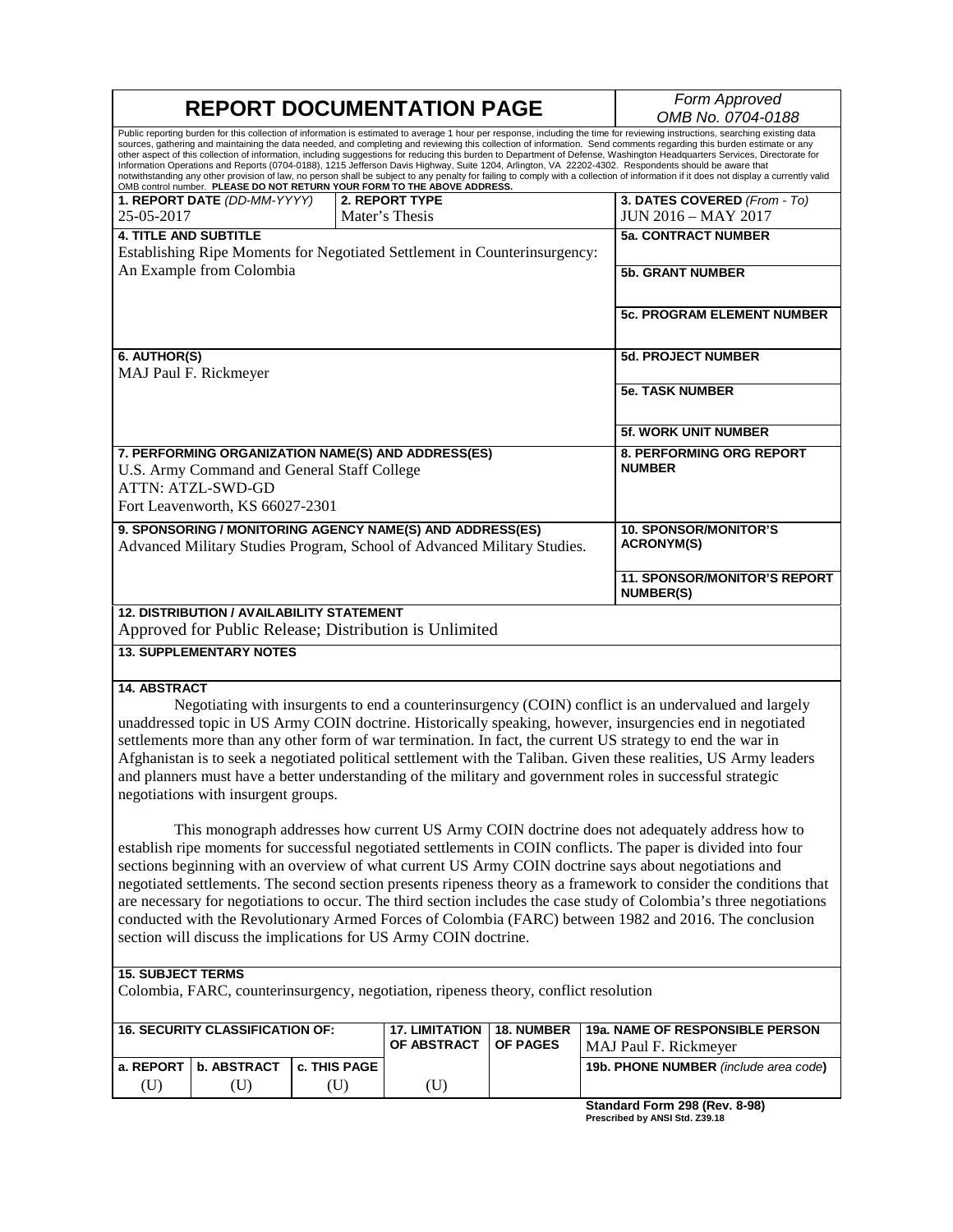|                                                    | Monograph Approval Page                                                                               |  |  |  |  |
|----------------------------------------------------|-------------------------------------------------------------------------------------------------------|--|--|--|--|
| Name of Candidate:                                 | MAJ Paul F. Rickmeyer                                                                                 |  |  |  |  |
| Monograph Title:                                   | Establishing Ripe Moments for Negotiated Settlement in<br>Counterinsurgency: An Example from Colombia |  |  |  |  |
| Approved by:                                       |                                                                                                       |  |  |  |  |
| Melissa Thomas, PhD                                | , Monograph Director                                                                                  |  |  |  |  |
| Eric Laforest, Col                                 | , Seminar Leader                                                                                      |  |  |  |  |
| James C. Markert, COL                              | , Director, School of Advanced Military Studies                                                       |  |  |  |  |
| Accepted this 25 <sup>th</sup> day of May 2017 by: |                                                                                                       |  |  |  |  |
| Prisco R. Hernandez, PhD                           | , Director, Graduate Degree Programs                                                                  |  |  |  |  |

The opinions and conclusions expressed herein are those of the student author and do not necessarily represent the views of the U.S. Army Command and General Staff College or any other government agency. (References to this study should include the foregoing statement.)

Fair use determination or copyright permission has been obtained for the inclusion of pictures, maps, graphics, and any other works incorporated into this manuscript. A work of the United States Government is not subject to copyright, however further publication or sale of copyrighted images is not permissible.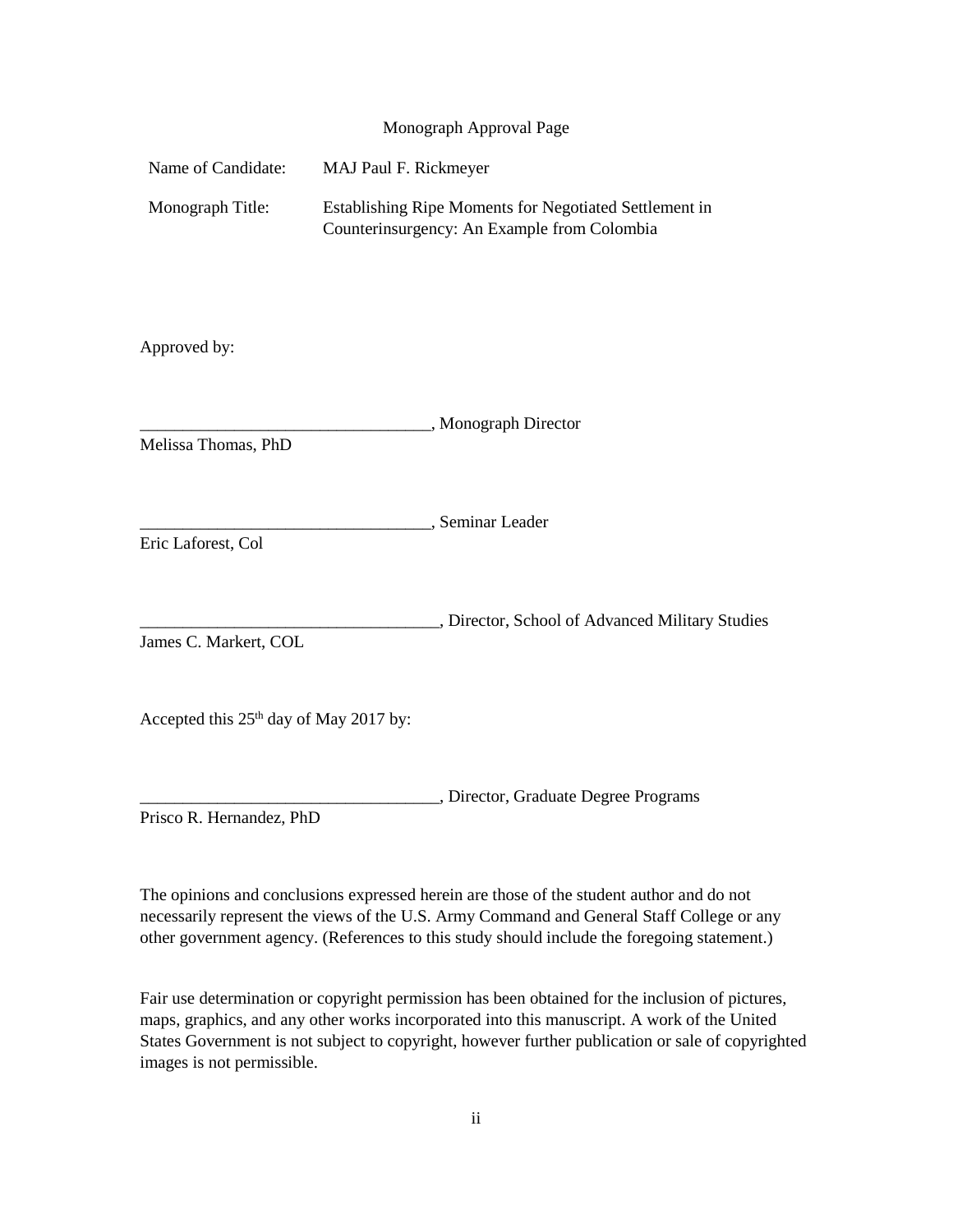#### Abstract

Establishing Ripe Moments for Negotiated Settlement in Counterinsurgency: An Example from Colombia, by MAJ Paul F. Rickmeyer, US Army, 42 pages.

Negotiating with insurgents to end a counterinsurgency (COIN) conflict is an undervalued and largely unaddressed topic in US Army COIN doctrine. Historically speaking, however, insurgencies end in negotiated settlements more than any other form of war termination. In fact, the current US strategy to end the war in Afghanistan is to seek a negotiated political settlement with the Taliban. Given these realities, US Army leaders and planners must have a better understanding of the military and government roles in successful strategic negotiations with insurgent groups.

This monograph addresses how current US Army COIN doctrine does not adequately address how to establish ripe moments for successful negotiated settlements in COIN conflicts. The paper is divided into four sections beginning with an overview of what current US Army COIN doctrine says about negotiations and negotiated settlements. The second section presents ripeness theory as a framework to consider the conditions that are necessary for negotiations to occur. The third section includes the case study of Colombia's three negotiations conducted with the Revolutionary Armed Forces of Colombia (FARC) between 1982 and 2016. The conclusion section will discuss the implications for US Army COIN doctrine.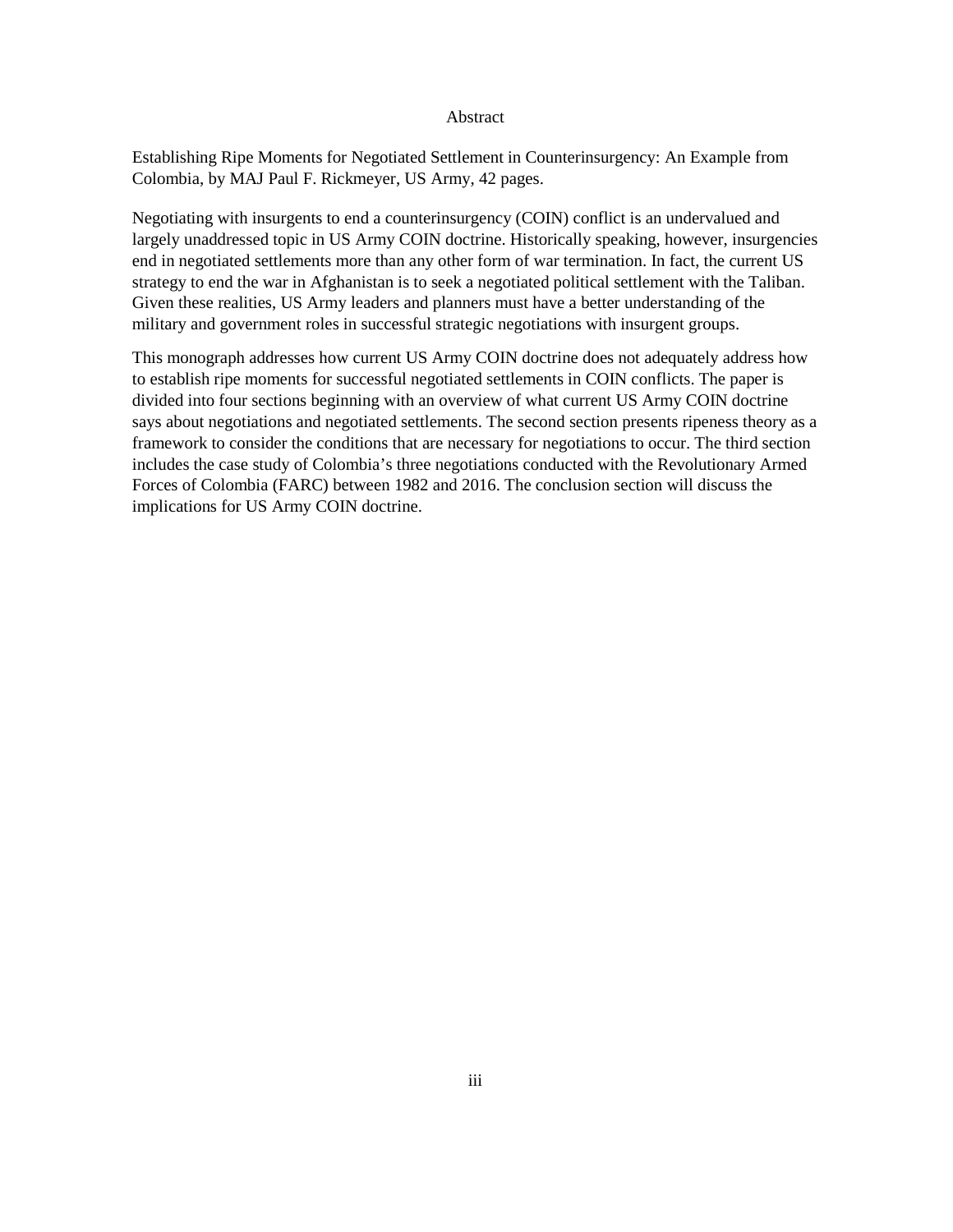### Contents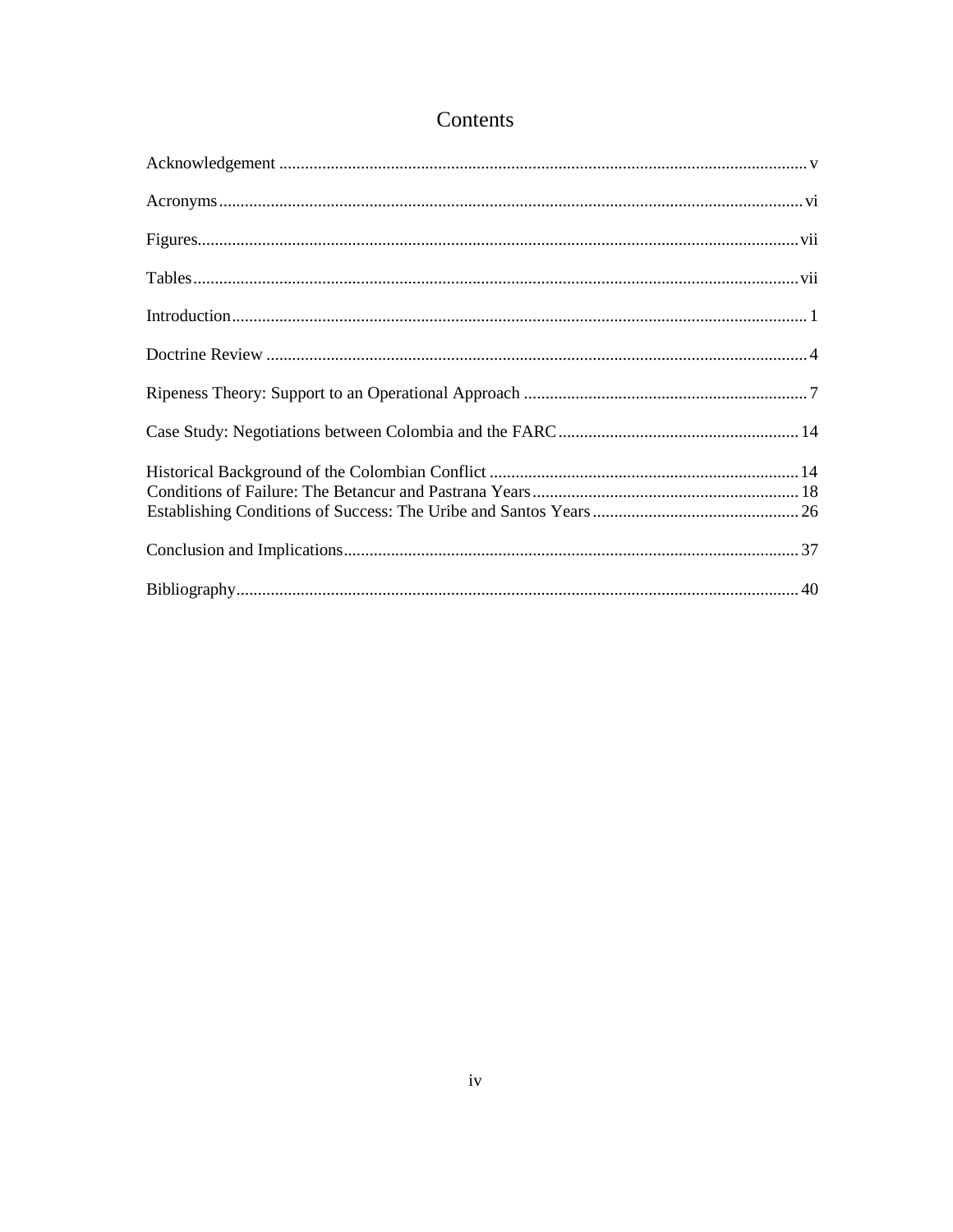#### Acknowledgement

<span id="page-5-0"></span>I could not have completed this paper without the help and guidance from several people. I would like to thank my monograph director, Dr. Melissa Thomas, for her unending patience and assistance overcoming weeks of writer's block. I owe a debt of gratitude to my seminar leader, Col. Laforest, for his willingness to sort through half-finished drafts to keep me on track. And lastly, I must thank my wife, Melissa, and my daughters for their patience and love that permitted long nights and a messy office without complaint.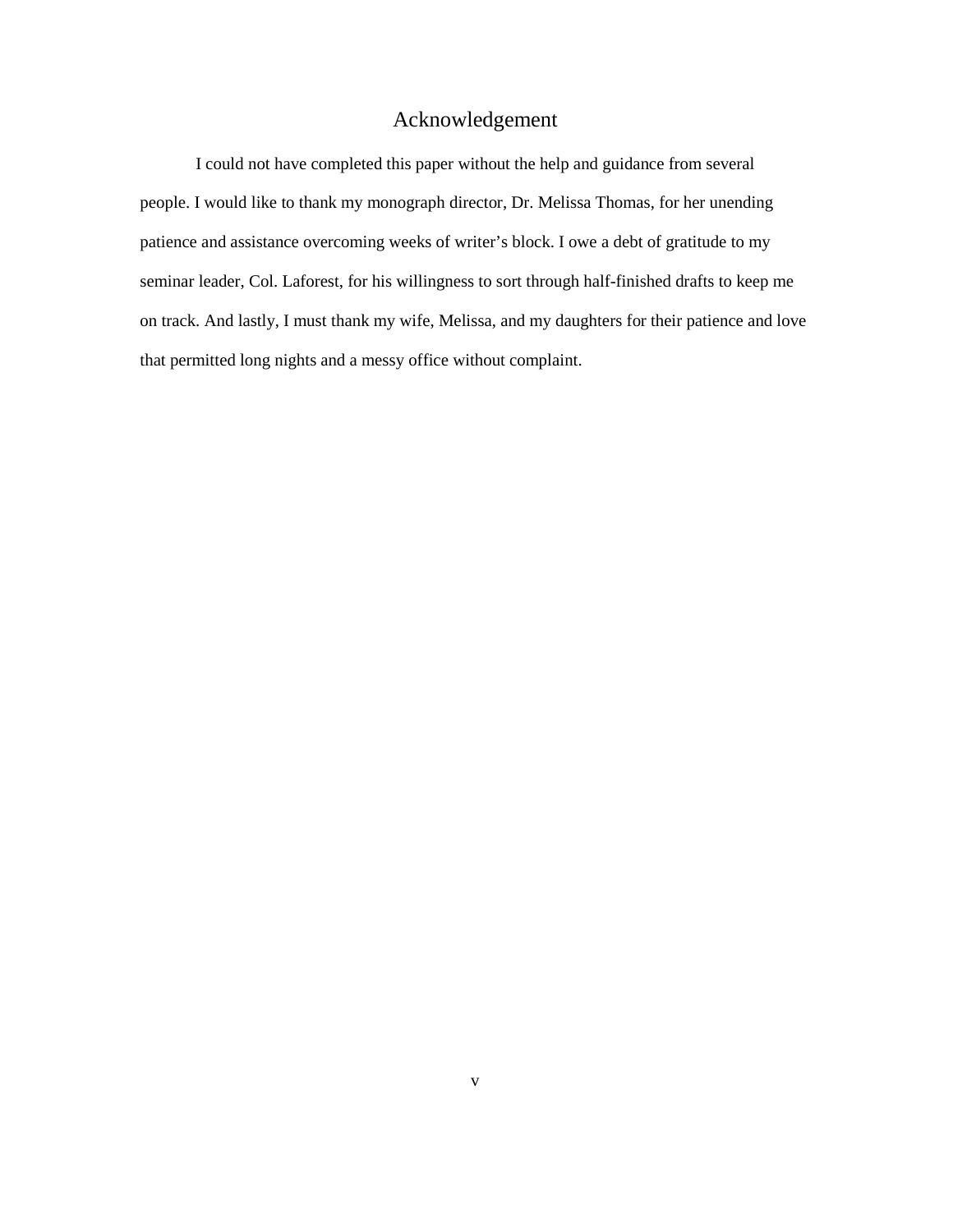## Acronyms

<span id="page-6-0"></span>

| <b>ADP</b>    | Army Doctrine Publication                                                               |
|---------------|-----------------------------------------------------------------------------------------|
| <b>ADRP</b>   | Army Doctrine Reference Publication                                                     |
| <b>AUC</b>    | Autodefensas Unidas de Colombia (United Self-Defense Forces)                            |
| <b>COIN</b>   | Counterinsurgency                                                                       |
| <b>COLMIL</b> | Colombian Military                                                                      |
| <b>DMZ</b>    | Demilitarized Zone                                                                      |
| <b>DSP</b>    | Política de Seguridad Democrática (Democratic Security Policy)                          |
| <b>FARC</b>   | Fuerzas Armadas Revolucionarias de Colombia (Revolutionary Armed Forces of<br>Colombia) |
| <b>FM</b>     | <b>Field Manual</b>                                                                     |
| GOC           | Government of Colombia                                                                  |
| <b>HVT</b>    | <b>High Value Target</b>                                                                |
| JP            | Joint Publication                                                                       |
| <b>MHS</b>    | <b>Mutually Hurting Stalemate</b>                                                       |
| <b>UNODC</b>  | United Nations Office on Drugs and Crime                                                |
| <b>UP</b>     | Unión Patriótica (Patriotic Union Party)                                                |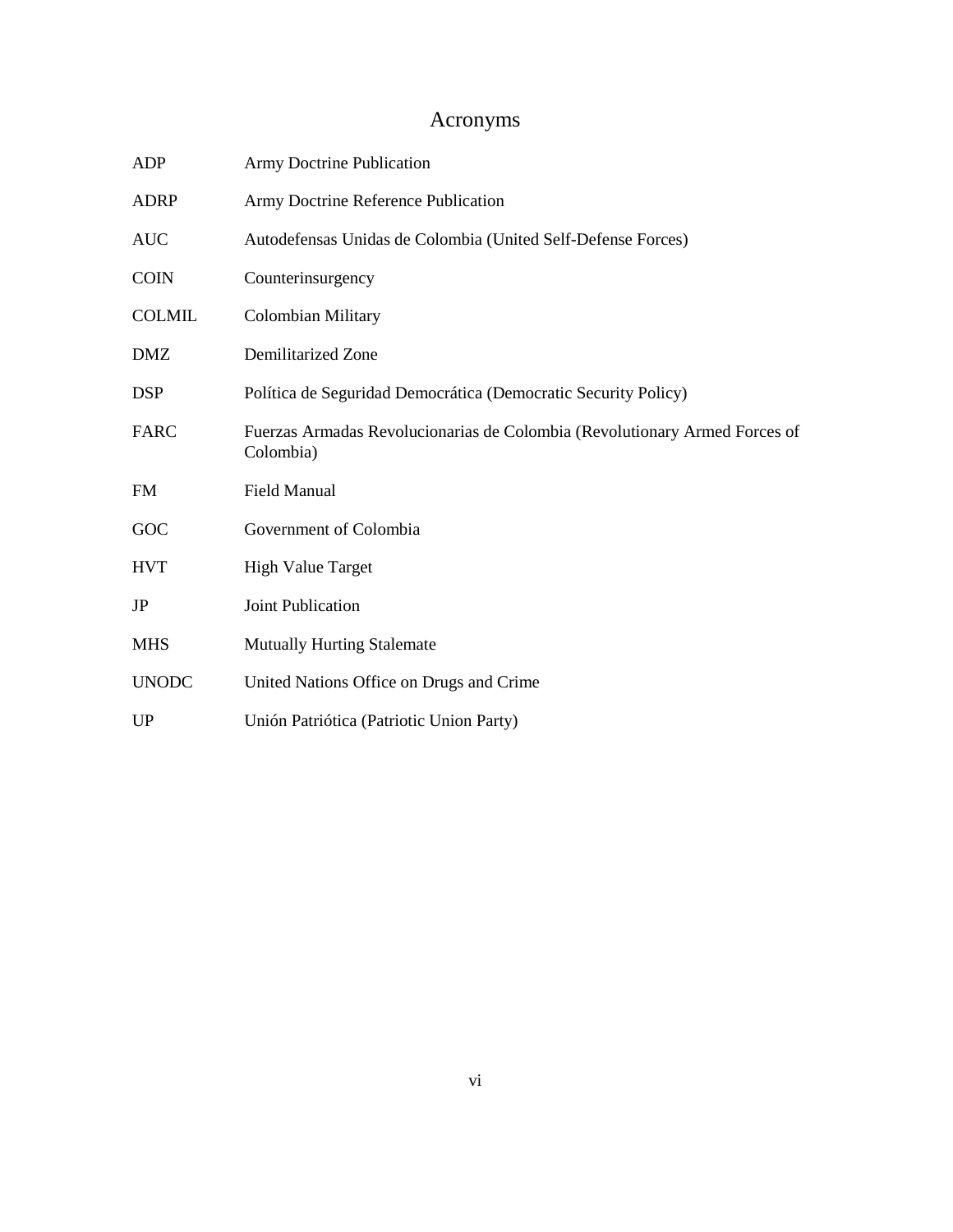# Figures

<span id="page-7-0"></span>

| $\sim$ 1       |  |
|----------------|--|
| $\overline{2}$ |  |
| $\mathcal{R}$  |  |

## Tables

<span id="page-7-1"></span>

|--|--|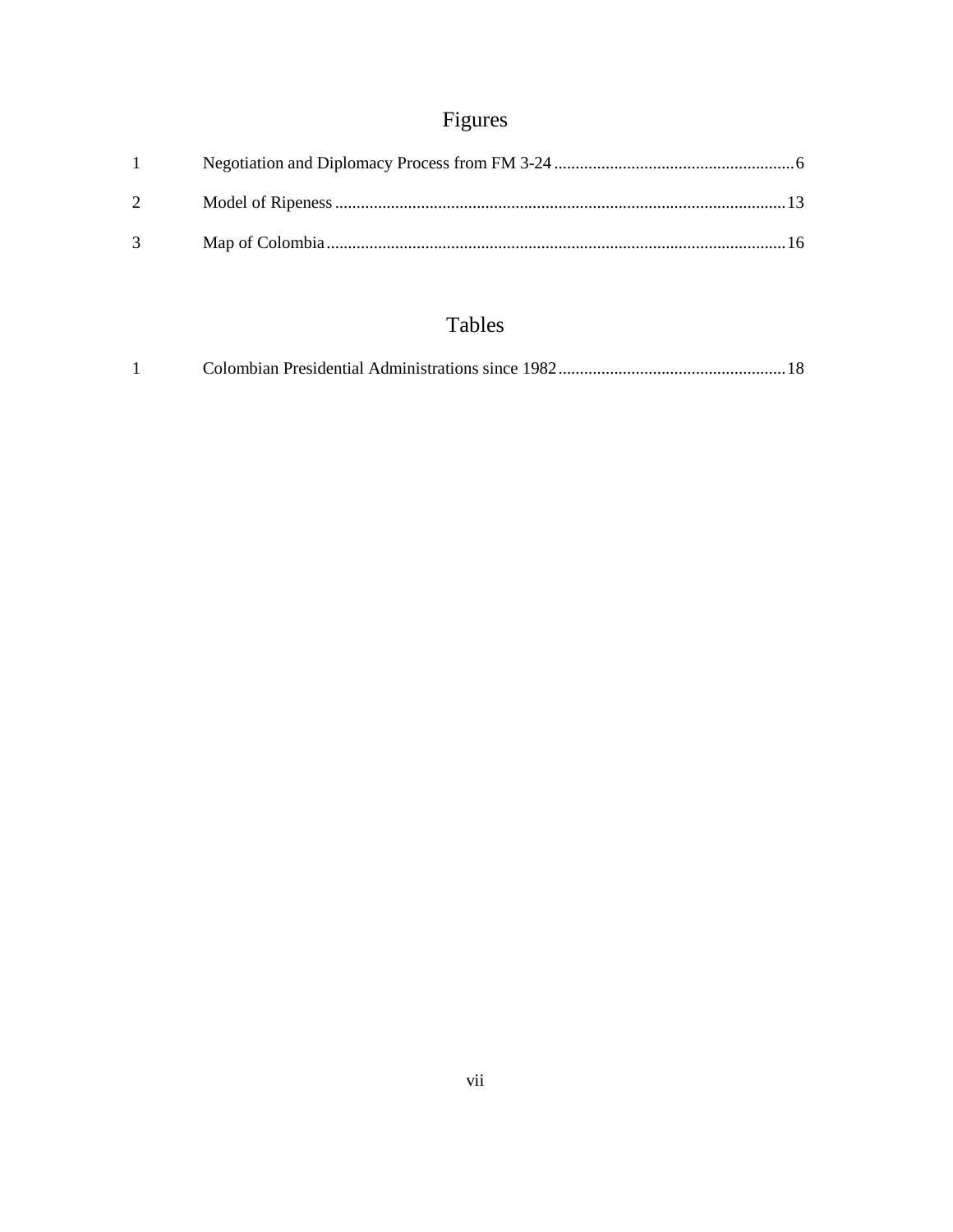#### Introduction

<span id="page-8-0"></span>Let us never negotiate out of fear. But let us never fear to negotiate.

—John F. Kennedy, Inaugural Address, January 20, 1961

Allow me to tell you, from my own experience, that it is much harder to make peace than to wage war.

—Juan Manuel Santos, Nobel Prize Lecture, December 10, 2016

Colombia and the Revolutionary Armed Forces of Colombia (FARC) signed a peace agreement in November 2016 that ended the longest running war in the Western Hemisphere. The war tore the country apart for fifty-three years, killed over 220,000, and displaced as many as eight million Colombians from their homes.<sup>[1](#page-8-1)</sup> The negotiation that produced the peace agreement overcame numerous challenges: a history of failed negotiations, organized opposition, decades of bitterness, and irreconcilable ideologies to name just a few. Colombia's "forever war," as it was known, only came to an end after its government and military learned, adapted, and accepted an approach to counterinsurgency (COIN) that focused on the ends rather than the ways and means.<sup>[2](#page-8-2)</sup> An acceptable negotiated peace replaced decisive military actions as the definition of victory.

This is an important lesson for the US Army to heed. As the threats of near-peer conventional conflict rise in areas of the world like the South China Sea, Eastern Europe, and the Korean Peninsula, the focus on counterinsurgency in the Army has waned. Unfortunately,

<span id="page-8-1"></span><sup>1</sup> Juan Manuel Santos, "Peace in Colombia: From the Impossible to the Possible" (Lecture, Nobel Peace Prize Ceremony, Oslo, Norway, December 10, 2016), accessed February 5, 2017, https://www.nobelprize.org/nobel\_prizes/peace/laureates/2016/santos-lecture\_en.html. Official totals of deaths, injuries, and displacements vary widely based on source. In his Nobel lecture, President Santos officially acknowledged these figures.

<span id="page-8-2"></span><sup>2</sup> Kyle Johnson and Michael Jonsson, "Colombia: Ending the Forever War?," *Survival* 55, no. 1 (2013): 67–86.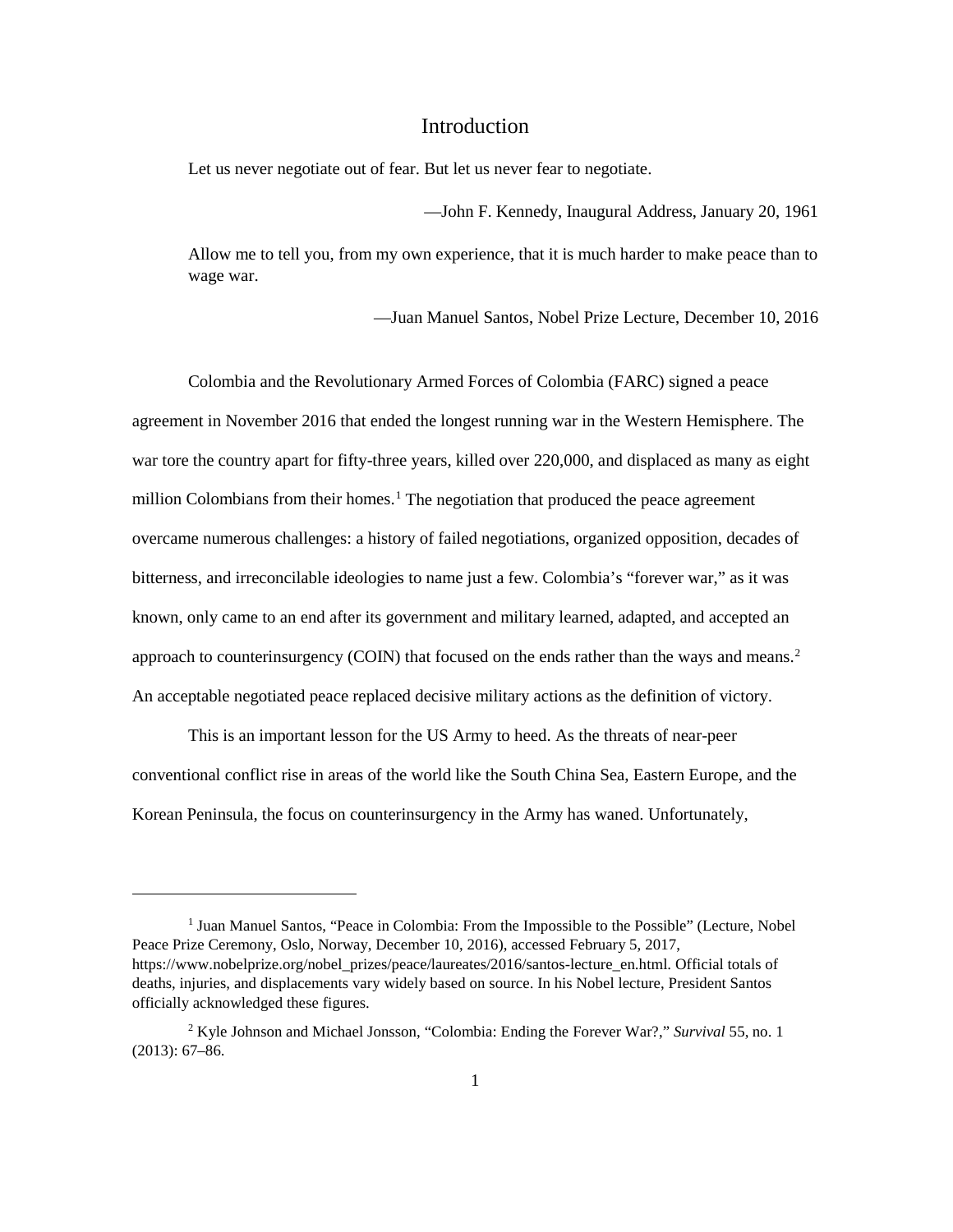insurgency is not expected to disappear as a threat to regional and international stability, and it is unclear if current COIN doctrine conclusively addresses these potential threats. The last two decades of US and coalition COIN operations exposed how difficult it is to defeat insurgencies outright. Colombia's experience is a useful reminder that victory does not always require an enemy's defeat. In some cases, negotiated settlement may be the best approach to victory.

Colombia is just the most recent example of a negotiated settlement ending an insurgency. In fact, according to a 2010 RAND study, approximately half of all insurgencies since World War II ended in negotiated peace agreements. When the study included other closely-related solutions such as cease-fires or amnesty programs, all but twelve of the seventy-three insurgencies ended in a manner other than decisive military victory or defeat.<sup>[3](#page-9-0)</sup>

The difference between decisively defeating an insurgency and negotiating a strategic settlement is important at the tactical and operational levels of war. There is a direct link between military ends and political objectives when defeating an adversary. Negotiated settlement, however, presents an uncertain role for a land force, like the US Army, because strategic-level negotiations are often considered the purview of diplomats and appointed negotiators. However, as the preponderance of force in US counterinsurgencies, the Army plays the most direct role in shaping the conditions necessary to achieve the desired political end state. Therefore, when decisive military victory is impossible or unsuitable, an Army planner may be required to develop an operational approach that establishes conditions necessary for strategic negotiations.

Unfortunately, current US Army COIN doctrine is unclear about how this might be accomplished because it does not provide sufficient context, theory, or principles of negotiation in a conflict environment. Although it acknowledges that negotiations can help defeat an insurgency, it

<span id="page-9-0"></span><sup>3</sup> Ben Connable and Martin C. Libicki, *How Insurgencies End* (Santa Monica, CA: RAND, 2010), 180.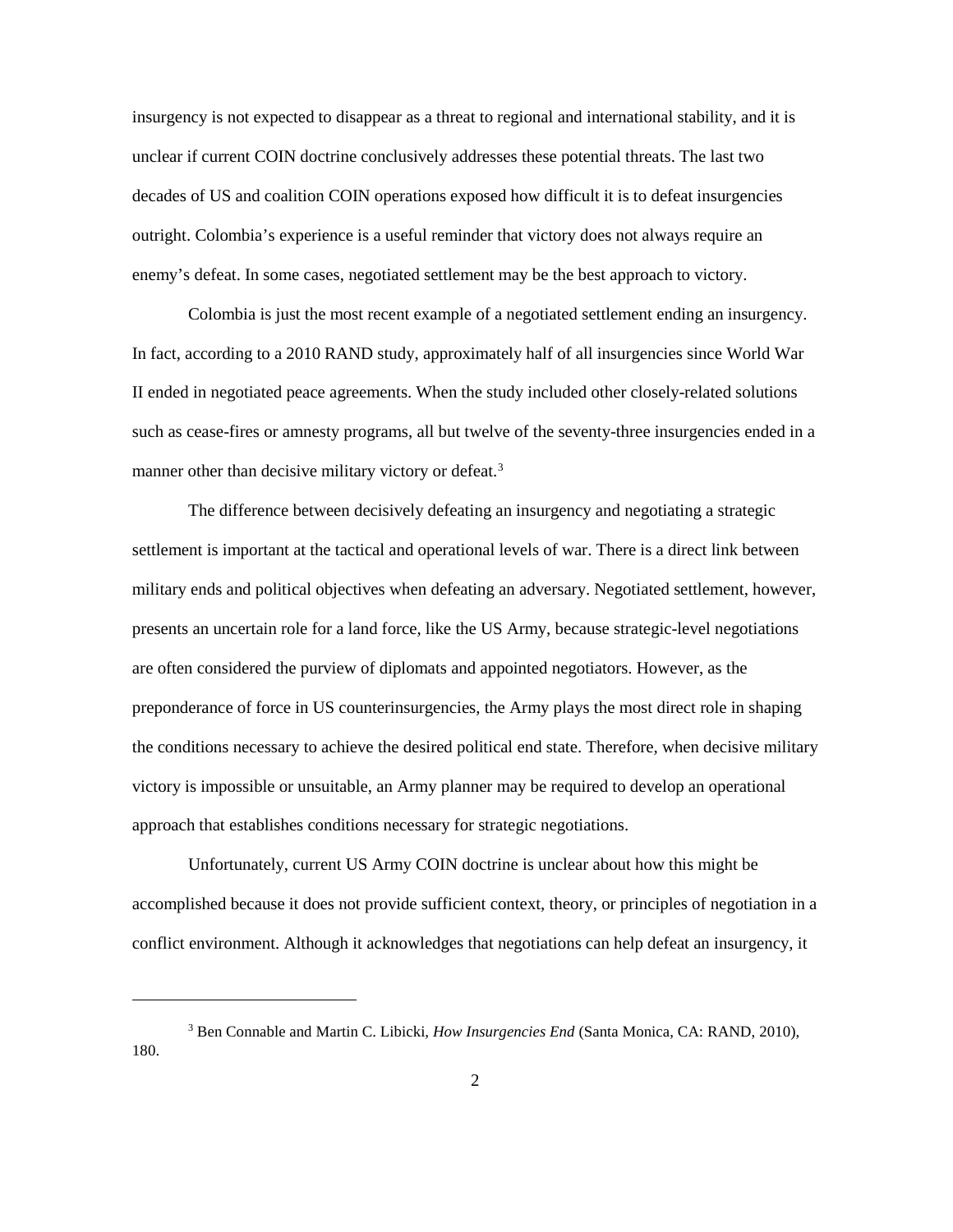does not discuss it in the type of detail that would be useful to an operational planner. As a result, the Army's role in supporting strategic negotiations is largely unaddressed by doctrine. This can lead to scenarios like in Afghanistan, where a negotiated solution is proving as elusive as the Taliban's defeat. [4](#page-10-0)

To address problems like this, the indirect approach of negotiation must be expanded in Army COIN doctrine to inform the design of suitable and feasible operational approaches that support negotiated settlements to insurgencies. This paper explores the history of Colombia's negotiations with the FARC to determine how its government's policies and military operations contributed to the successful peace agreement.

This paper is divided into four sections beginning with an overview of what current US Army COIN doctrine says about negotiations and negotiated settlements. This section highlights how current doctrine is unclear about the types of conditions that are conducive to successful negotiations as well as the role the Army should play in establishing those conditions. It also discusses how the preference for decisive military victory in the Army's strategic culture can prevent doctrine from making the necessary changes called for by this paper.

The second section presents ripeness theory as a framework to consider the conditions that are necessary for negotiations to occur. Ripeness theory provides the theoretical foundation behind common ideas of "ripe moments" in conflicts and describes why successful negotiations occur at specific periods during an internal war. The theory is not only useful to frame the case study, but it

<span id="page-10-0"></span><sup>&</sup>lt;sup>4</sup> "The US and Afghan governments agree that the best way to ensure lasting peace and security in Afghanistan is reconciliation and a political settlement with the Taliban. The United States continues to support an Afghan-led, Afghan-owned reconciliation process as the surest path to peace in Afghanistan and supports any process that will include violent extremist groups putting down their weapons." US Department of Defense, *Report to Congress: Enhancing Security and Stability in Afghanistan*, June 2016, accessed February, 2, 2017,

https://www.defense.gov/Portals/1/Documents/Enhancing\_Security\_and\_Stability\_in\_Afghanistan-June\_2016.pdf.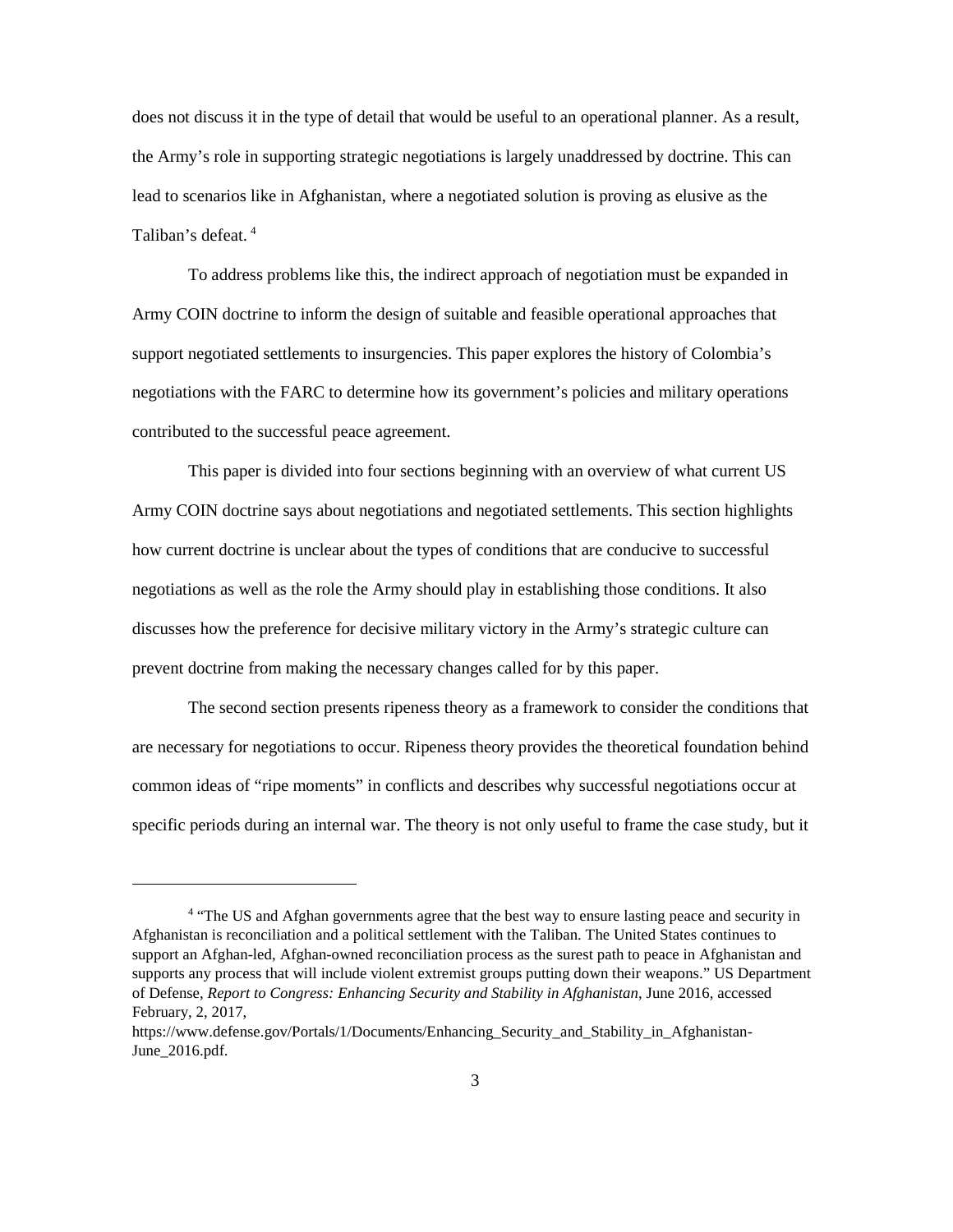is presented as a design tool to help frame the proper end state conditions in an operational approach directed to support a negotiated settlement.

The third section includes the case study of Colombia's three negotiations conducted with the FARC between 1982 and 2016. It includes a brief historical background of Colombia and the conflict as they pertain to the negotiations. It divides the case study into two periods. The first period explains how the first two negotiations failed because the Colombian government and Colombian military's (COLMIL) COIN approach did not establish the necessary ripe conditions. The second then discusses how the COLMIL's operations and GOC's policies successfully established ripe conditions that led to the 2016 peace agreement.

The conclusion section will discuss the case study's implications for US Army COIN doctrine. It demonstrates the importance for Army COIN doctrine to explore ripeness theory and other concepts within the field of conflict resolution as potential tools to expand doctrine's inclusion of negotiation.

#### Doctrine Review

<span id="page-11-0"></span>The role of doctrine is to provide "a body of thought on how Army forces operate as an integral part of a joint force."[5](#page-11-1) For the Army, the "body of thought" for COIN is found in Field Manual (FM) 3-24, *Insurgencies and Countering Insurgencies*. The focus of this section is to highlight how FM 3-24 provides an incomplete understanding of the relationship between strategiclevel negotiations and COIN operations. The absence of guidance and information can lead to ineffective operational approaches based on false assumptions and incomplete knowledge of how military action and government policies contribute to ripe moments for negotiation. The reason for

<span id="page-11-1"></span><sup>5</sup> Army Doctrine Publication (ADP) 3-0, *Unified Land Operations* (Washington, DC: Government Printing Office, 2011), 1.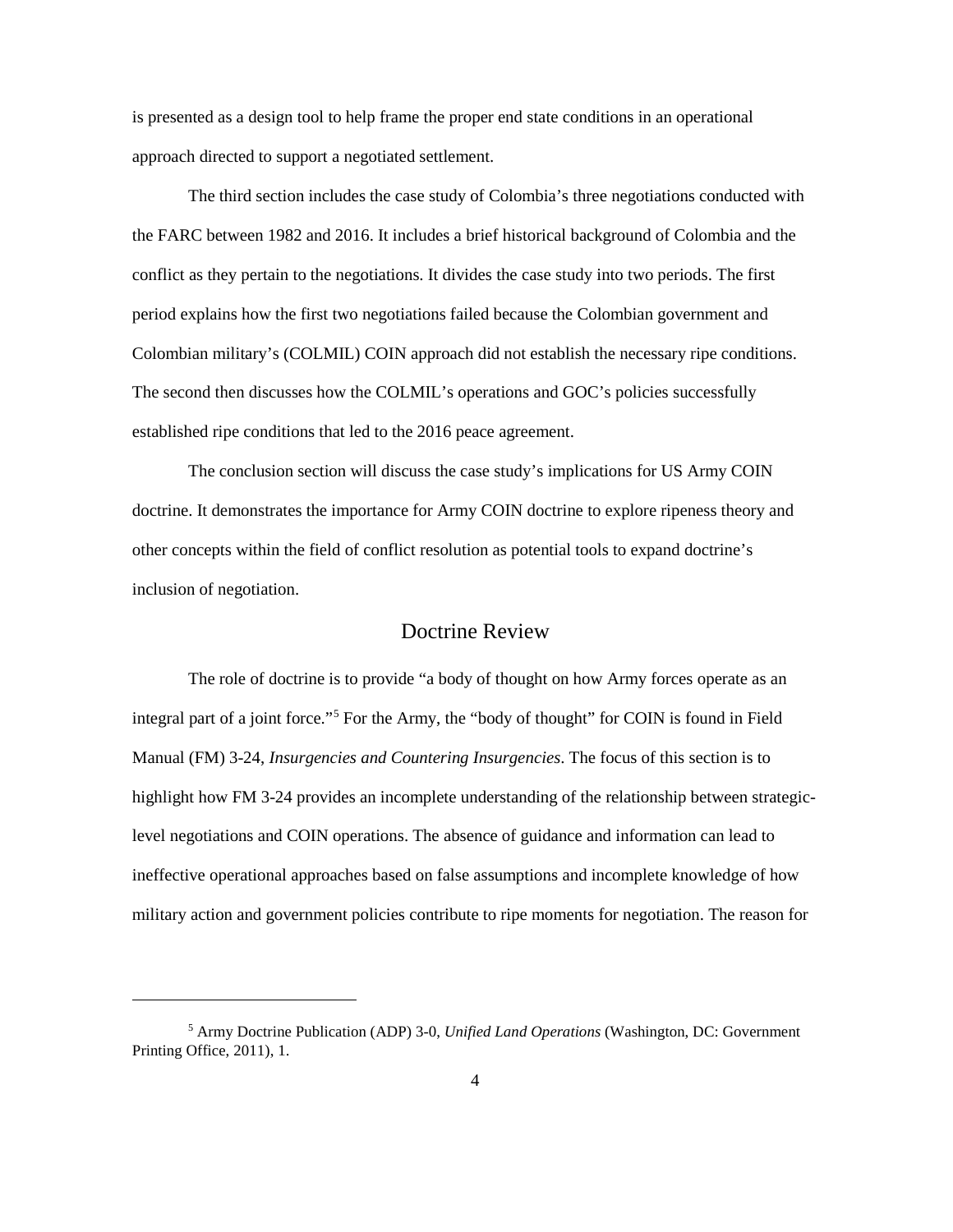its exclusion is most likely tied to the Army's preference for decisive military victory, which is an obstacle to any strategic objective requiring a negotiated settlement.

The stated purpose of FM 3-24 is laid out in its introduction:

This field manual provides doctrine that frames counterinsurgency within the context of the range of military operations and provides a framework for the different ways land forces could counter an insurgency. Understanding insurgencies and the operational environment in which they exist, the ways in which the US will attempt to counter insurgencies, and how commanders synchronize their efforts to achieve end states is at the core of what this manual provides to [the Army.] $<sup>6</sup>$  $<sup>6</sup>$  $<sup>6</sup>$ </sup>

Therefore, FM 3-24 should be expected to provide a framework for how the Army's range of military options can be arranged in time and space to meet a political objective like negotiated settlement. It should also provide an understanding for how commanders can synchronize their operations with the rest of the joint, interagency, international, and multinational environment. The fault with FM 3-24 is not that it provides inaccurate guidance on negotiations, it is that it does not provide sufficient guidance to be useful in the design of an operational approach. In its 202 pages, only two paragraphs are dedicated to negotiation as a means to end an insurgency.[7](#page-12-1)

Chapter ten, "Indirect Approaches," is the only chapter where negotiation is directly addressed. In the section titled, "Negotiations and Diplomacy," negotiation and diplomacy are described as ways to "resolve or defeat an insurgency."[8](#page-12-2) It goes on to state that the purpose of negotiation is for a host nation to remove "the root causes that have led to acts of subversion and

<span id="page-12-0"></span><sup>6</sup> Field Manual (FM) 3-24, *Insurgencies and Countering Insurgencies* (Washington, DC: Government Printing Office, 2014), vii.

<span id="page-12-2"></span><span id="page-12-1"></span><sup>7</sup> The term "negotiation" is found elsewhere in the text of FM 3-24, but only in reference to historical examples or tactical-level negotiations between Army commanders and host nation military or government partners.

<sup>8</sup> FM 3-24, 10-4.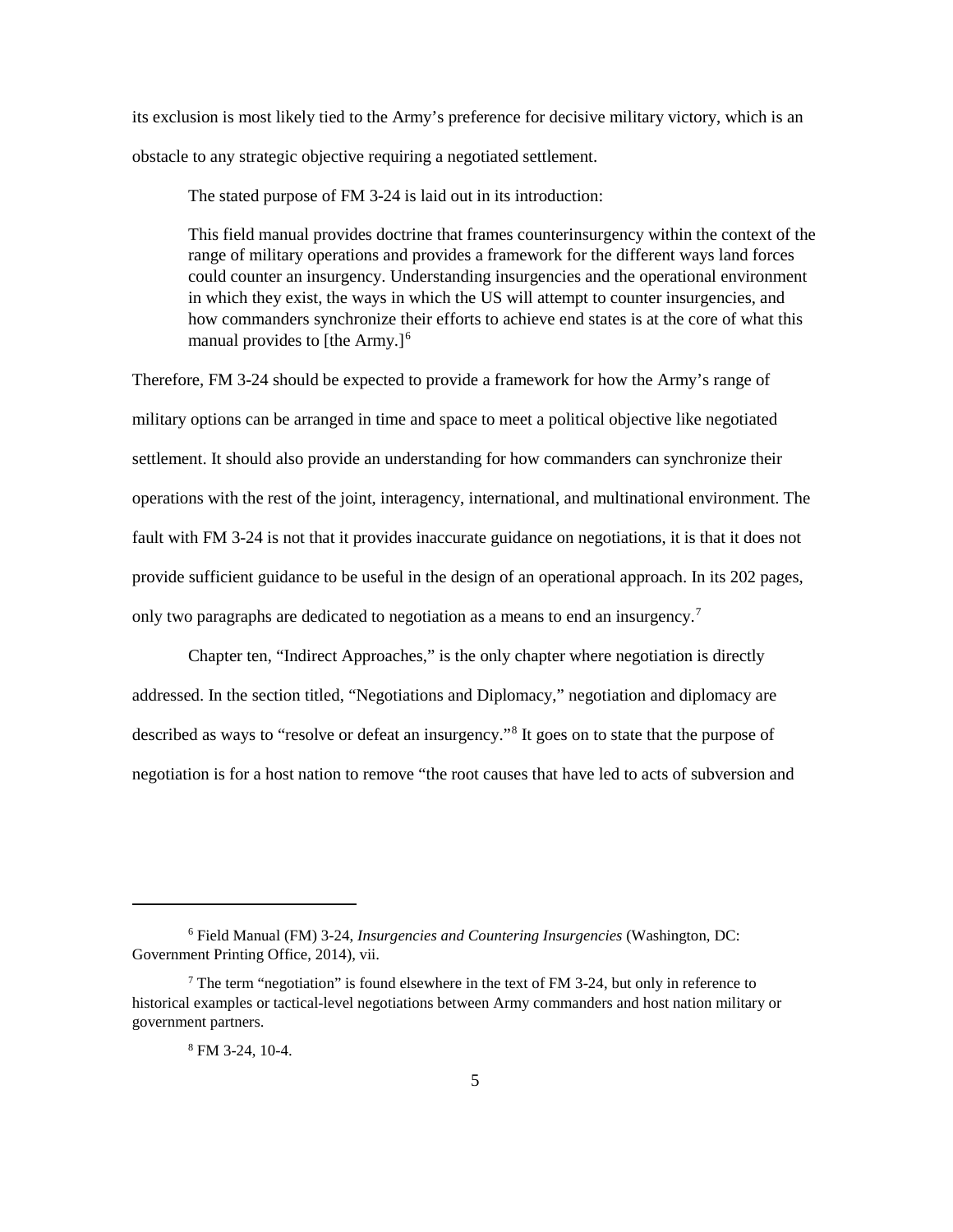violence in order to seize, nullify, or challenge political control of a region" and that the outcome is "reduced violence and peaceful resolution."[9](#page-13-1)

There are several problems with how chapter ten presents negotiation. First, it only discusses purpose and outcomes of negotiations. It does not address the types of conditions that should ideally be established in order to initiate and sustain the negotiation process. Relatedly, since there are no prerequisite conditions or timing considerations discussed, it contains a false assumption that negotiations can take place under any conditions and at any phase in the conflict. This is reinforced by the simplistic representation of the negotiation process (see Figure 1). As the Colombia case study will illustrate, negotiations within a COIN environment are extremely complex and their outcomes largely depend on the conditions of the operational environment.



<span id="page-13-0"></span>Figure 1. Negotiation and Diplomacy. FM 3-24, *Insurgencies and Countering Insurgencies* (Washington, DC: Government Printing Office, 2014), 10-5.

<span id="page-13-1"></span><sup>&</sup>lt;sup>9</sup> FM 3-24, 10-5.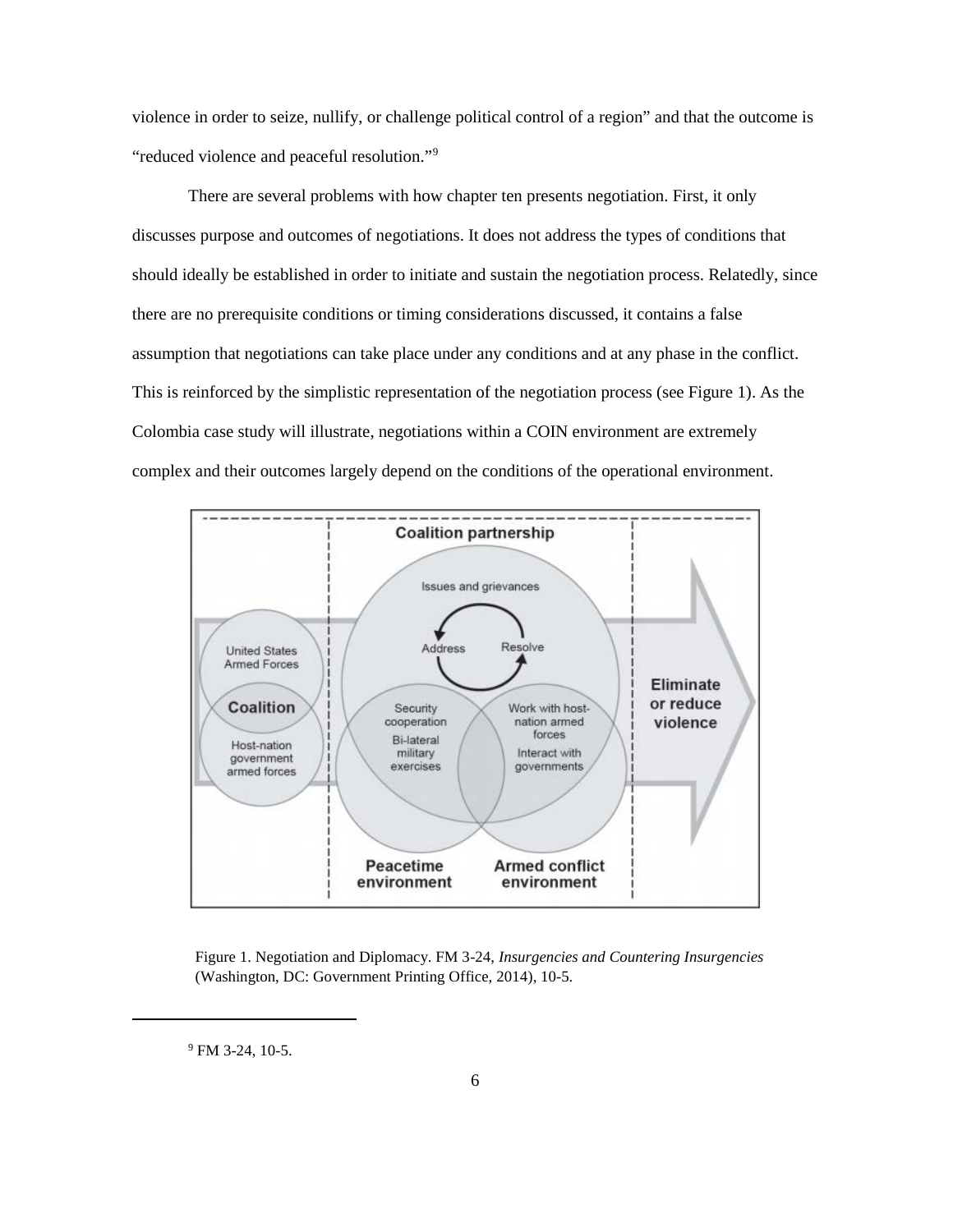Second, FM 3-24 only presents the idealized negotiation process from the perspective of the counterinsurgent. It excludes the numerous variations that can occur due to objective conditions, subjective perceptions, and available spokespersons capable of actually convincing others to accept the results. There may be situations where a counterinsurgent may be willing to negotiate, but lacks the ability to actually address root causes due to weak governance and economy. Alternatively, it fails to address the potential that not every participant in a negotiation does so in order to address root causes and end the conflict. Negotiations are a political process and as such they can be used for ulterior motives and political gains.

Lastly, chapter ten implies a relationship between negotiation and the peaceful resolution of issues[.10](#page-14-1) It is unclear if this implies that negotiation periods, which may extend for years, should be conducted without the threat or actual employment of military force. A misunderstanding like this may cause planners to employ de-escalation measures as a blanket policy rather than a tactic tied to a purpose. This was a lesson learned in Colombia in its first two failed negotiations where ceasefires and demilitarized zones (DMZ) were employed without an understanding of how they impacted objective conditions and subjective perceptions. It was not until the third negotiation that Colombia learned that military operations can be employed even as negotiations take place to obtain and sustain favorable conditions.

### <span id="page-14-0"></span>Ripeness Theory: Support to an Operational Approach

This monograph utilizes ripeness theory and related concepts to examine the relationship between Colombia's COIN approaches and the results of its negotiations with the FARC. The phrase "ripe moment" is commonly used in the context of a negotiation, but it typically lacks a definition, and as a result it is of little utility for an operational planner. Therefore, this section will

<span id="page-14-1"></span><sup>&</sup>lt;sup>10</sup> FM 3-24, 10-5.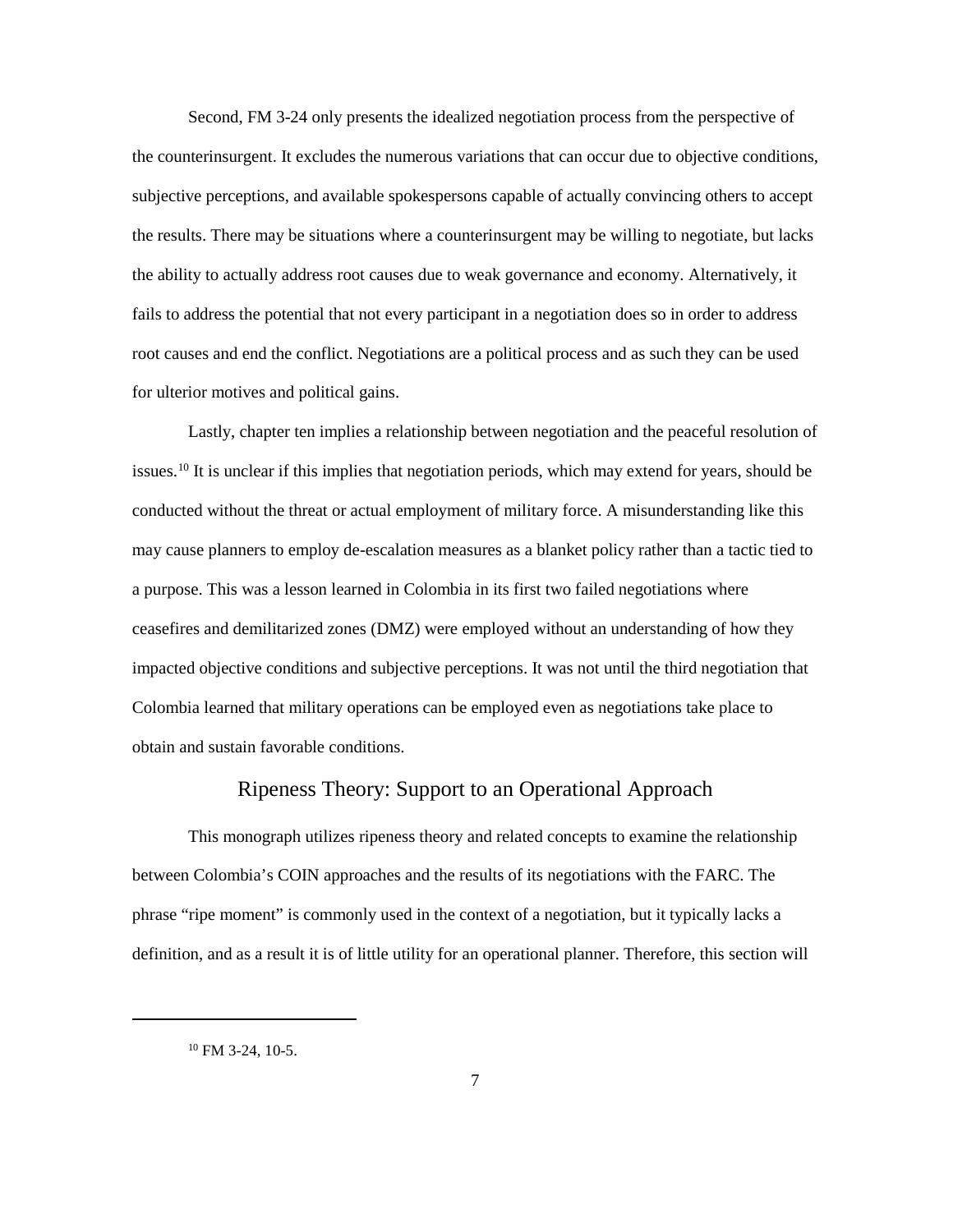introduce the fundamental principles and concepts associated with ripeness theory and establish the context for how the case study will be framed.

William Zartman introduced ripeness theory in his 1985 book, *Ripe for Resolution*. It attempts to explain "why, and therefore when, parties to a conflict are susceptible to their own or others' efforts to turn the conflict toward resolution through negotiations."[11](#page-15-0) Its basic principle is that conflicts can only be successfully negotiated when participants are ready to do so. Ripeness consists of two conditions: the existence of a mutually hurting stalemate (MHS) and the presence of an alternative solution to armed conflict, otherwise known as a "way out."

A MHS occurs when each side's ability to achieve a unilateral military victory are blocked and the costs to continue or escalate the conflict exceed acceptable levels of pain.<sup>12</sup> A MHS is the incentive for each side to search for an alternative way to solve the underlying causes of conflict. The MHS is considered the "push" that forces sides away from armed struggle and makes negotiated settlement desirable.<sup>13</sup>

The "pain" in a MHS is a subjective assessment of the objective conditions within the conflict. It is the perception of pain, not the actual conditions, that matters most in a MHS.<sup>[14](#page-15-3)</sup> This is because each side will interpret objective conditions as painful for different reasons than each other. The loss of legitimacy may constitute pain for one side, while the sudden loss of a key resource

<span id="page-15-0"></span><sup>11</sup> I. William Zartman, *Negotiation and Conflict Management: Essays on Theory and Practice* (New York: Routledge, 2008), 232.

<span id="page-15-1"></span><sup>12</sup> I. William Zartman, "Ripeness: The Hurting Stalemate and Beyond," in *International Conflict Resolution after the Cold War*, eds. Paul Stern and Daniel Druckman (Washington, DC: National Academy Press, 2000), 225.

<span id="page-15-2"></span><sup>&</sup>lt;sup>13</sup> Philipp Lustenberger, "A Time to Fight, and a Time to Talk? Negotiability of Armed Groups," Working Paper, Swiss Peace Foundation, June 2012, 11, accessed March 17, 2017, http://www.swisspeace.ch/fileadmin/user\_upload/Media/Publications/WP1\_2012.pdf.

<span id="page-15-3"></span><sup>14</sup> William Zartman, "The Timing of Peace Initiatives: Hurting Stalemates and Ripe Moments," *The Global Review of Ethnopolitics* 1, no. 1 (September 2001): 8.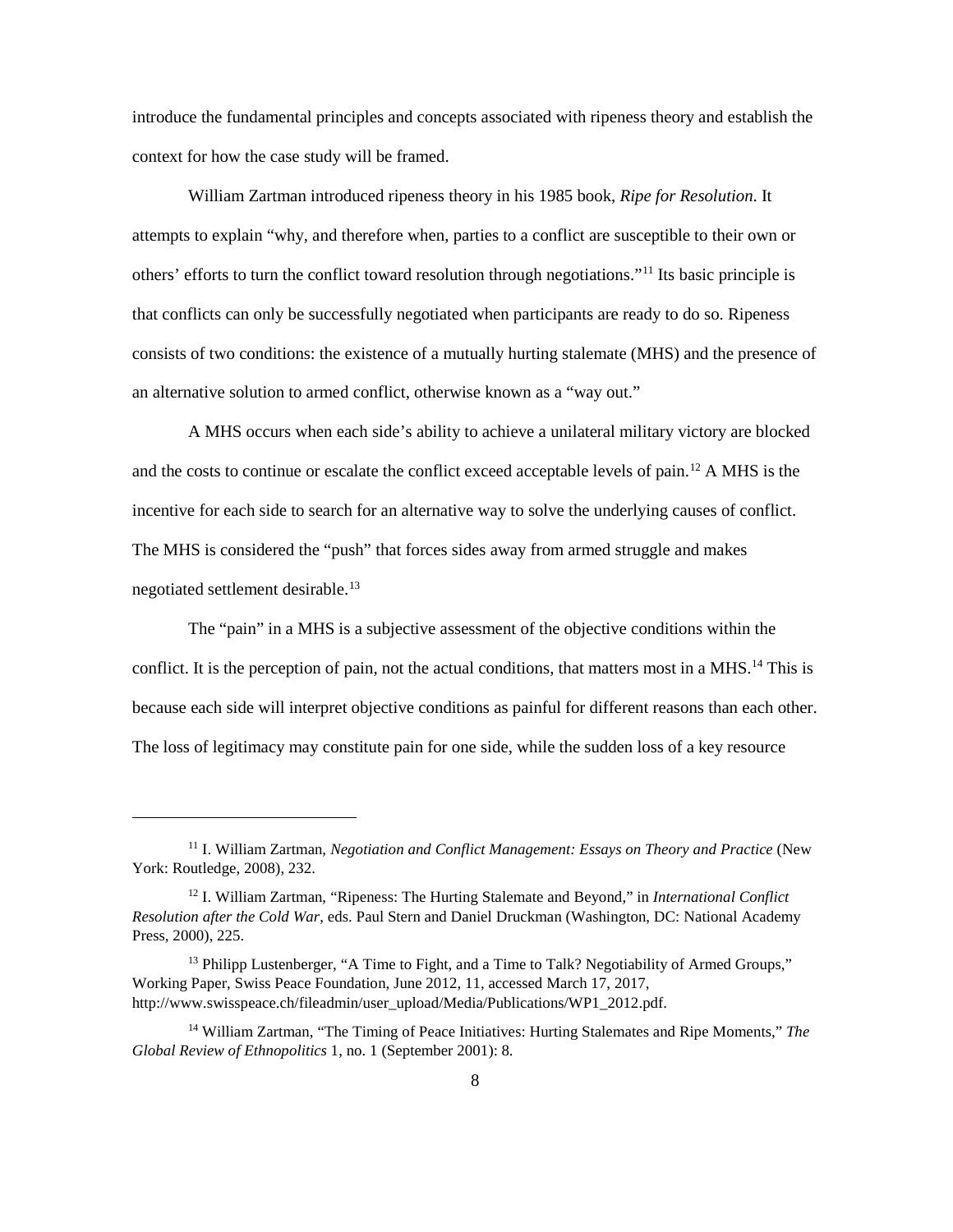may be more painful for the other. A MHS exists when each side perceives sufficient pain that cannot be overcome through continued violence.

Perception of a MHS is rooted in rational choice theory, whereby each side's actions are based on a cost analysis.[15](#page-16-0) It assumes that each side will pick the course of action that it prefers, but that a decision to change is induced by increasing the pain associated with the preferred course of action.[16](#page-16-1) Insurgencies, however, arouse intense enmity that may preclude rational thought. Scholars have addressed this in ripeness theory by acknowledging that cognitive impediments, such as pride or enmity, may prevent rational evaluation of objective elements of a MHS.[17](#page-16-2)

Since the theory is predicated on conflict participants rationally interpreting objective conditions, scholars responded by introducing methods and conditions that remove impediments and encourage a return to rational thought. They can be overcome through methods such as "shock therapy" and "new leader therapy." These methods are based on studies that found that imposed costs must be extreme to overcome "pride, negative images, desire for revenge, and militant ideology."[18](#page-16-3)

Shock therapy refers to a "striking event that jolts the mind and stimulates new perceptions of the conflict."[19](#page-16-4) These types of events force each side to reconsider whether decisive victory is worth the costs or if it is even achievable. The shocking event is the catalyst to force each side to

<sup>15</sup> Zartman, "The Timing of Peace Initiatives," 8-9.

 $16$  Ibid.

<span id="page-16-2"></span><span id="page-16-1"></span><span id="page-16-0"></span><sup>&</sup>lt;sup>17</sup> Dean G. Pruitt, "Whither Ripeness Theory?", Working Paper #25, George Mason University, 2005, 2–4, accessed October 10, 2016, http://scar.gmu.edu/sites/default/files/wp\_25\_pruitt\_0.pdf. Dean Pruitt defines objective elements of ripeness as "circumstances under which a well-informed, dispassionate, and rational decision maker would conclude that negotiation is appropriate."

<sup>18</sup> Ibid., 3.

<span id="page-16-4"></span><span id="page-16-3"></span><sup>&</sup>lt;sup>19</sup> Jacob Bercovitch, Jacob, Paul F. Diehl, and Gary Goertz. "The Management and Termination of Protracted Interstate Conflicts: Conceptual and Empirical Considerations," *Millennium* 26, no. 3 (1997): 755.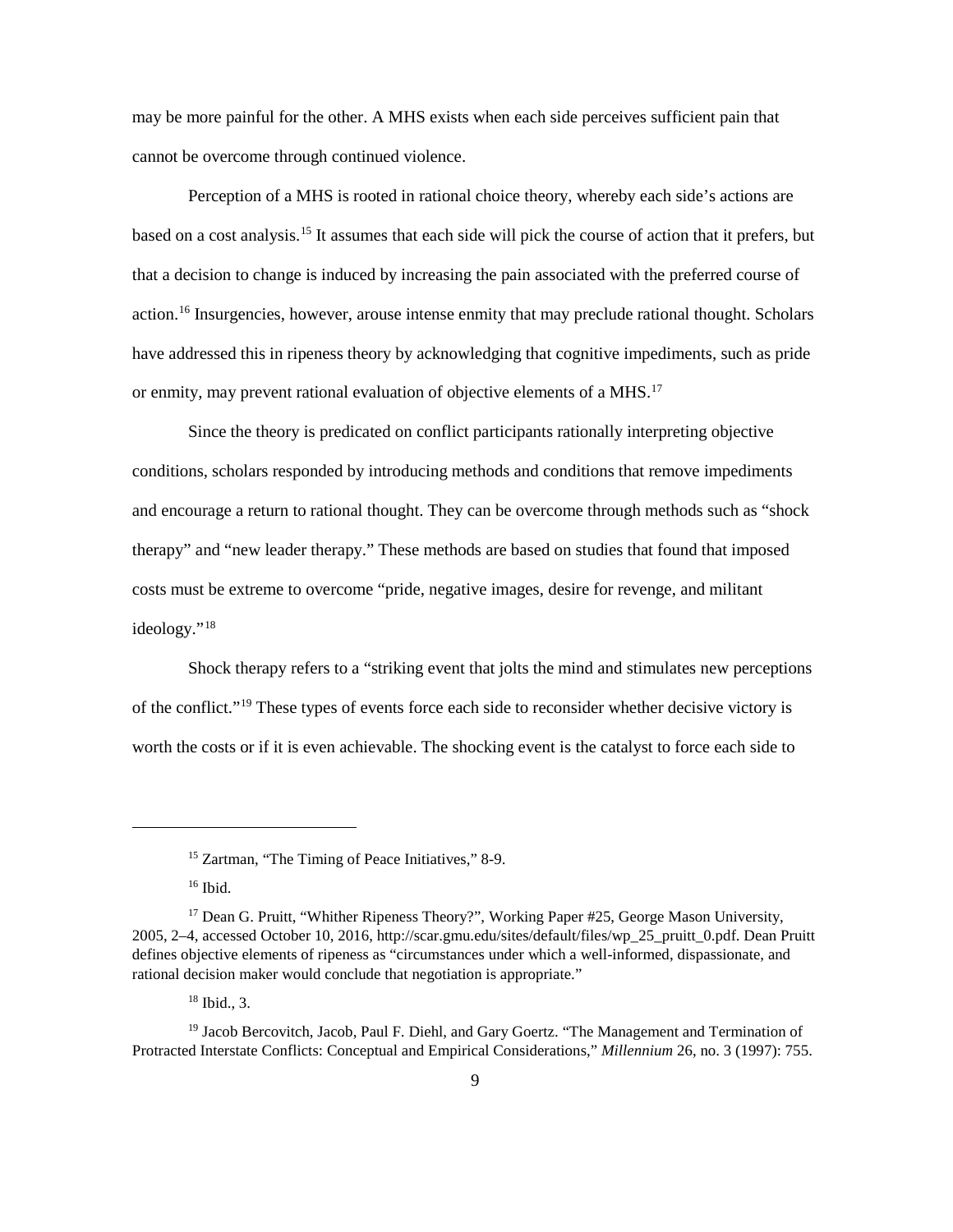consider the objective conditions rationally and acknowledge the existence of a MHS. Cristopher Mitchell expanded this idea by recognizing the effect that positive shocking events, such as a conciliatory gesture, can also have on a return to rational thought.<sup>20</sup>

New leader therapy suggests that a change in leadership is necessary for one or both sides of a conflict to recognize the existence of a MHS, accept an alternate way out, or both.<sup>21</sup> Dean Pruitt, an author and proponent of ripeness theory, explains that this occurs for three reasons.<sup>[22](#page-17-2)</sup> First, new leaders generally bring with them a different or at least broader perspective of a conflict. Second, new leaders tend to be younger and less committed to sunk costs of older policies. Lastly, new leaders do not harbor the same enmity and mistrust of their opponents, which tend to lower the obstacles to negotiation.

A MHS creates the incentive for each side of a conflict to search for an alternative way out from continued conflict. A way out can exist if there is a feasible and suitable solution or if there is a shared and justifiable optimism about a future solution. It must offer at least the prospect of a satisfactory agreement. Zartman expanded upon this more recently, writing that "parties do not have to be able to identify a specific solution, but they must have the sense that a negotiated solution is possible and that the other party shares that sense and the willingness to search for a solution."<sup>[23](#page-17-3)</sup> The way out is the "pull" that encourages sides to negotiate by framing alternative solutions as "legitimate and achievable."<sup>[24](#page-17-4)</sup> "Without a sense of a way out, the push associated with

<span id="page-17-0"></span><sup>20</sup> C. R. Mitchell, *Gestures of Conciliation: Factors Contributing to Successful Olive Branches* (New York: St. Martin's Press, 2000), 88.

<span id="page-17-1"></span><sup>21</sup> Daniel Lieberfeld, "Conflict 'Ripeness' Revisited: The South African and Israeli/Palestinian Cases," *Negotiation Journal* 15, no. 1 (1999): 72-73; Mitchell, *Gestures of Conciliation,* 11, 98, 211.

<sup>22</sup> Pruitt, "Whither Ripeness Theory?", 5.

<span id="page-17-4"></span><span id="page-17-3"></span><span id="page-17-2"></span><sup>23</sup> I. William Zartman and Álvaro De Soto, *Timing Mediation Initiatives* (Washington, DC: United States Institute of Peace, 2010), 6.

<sup>&</sup>lt;sup>24</sup> Lustenberger, "A Time to Fight, and a Time to Talk?", 11.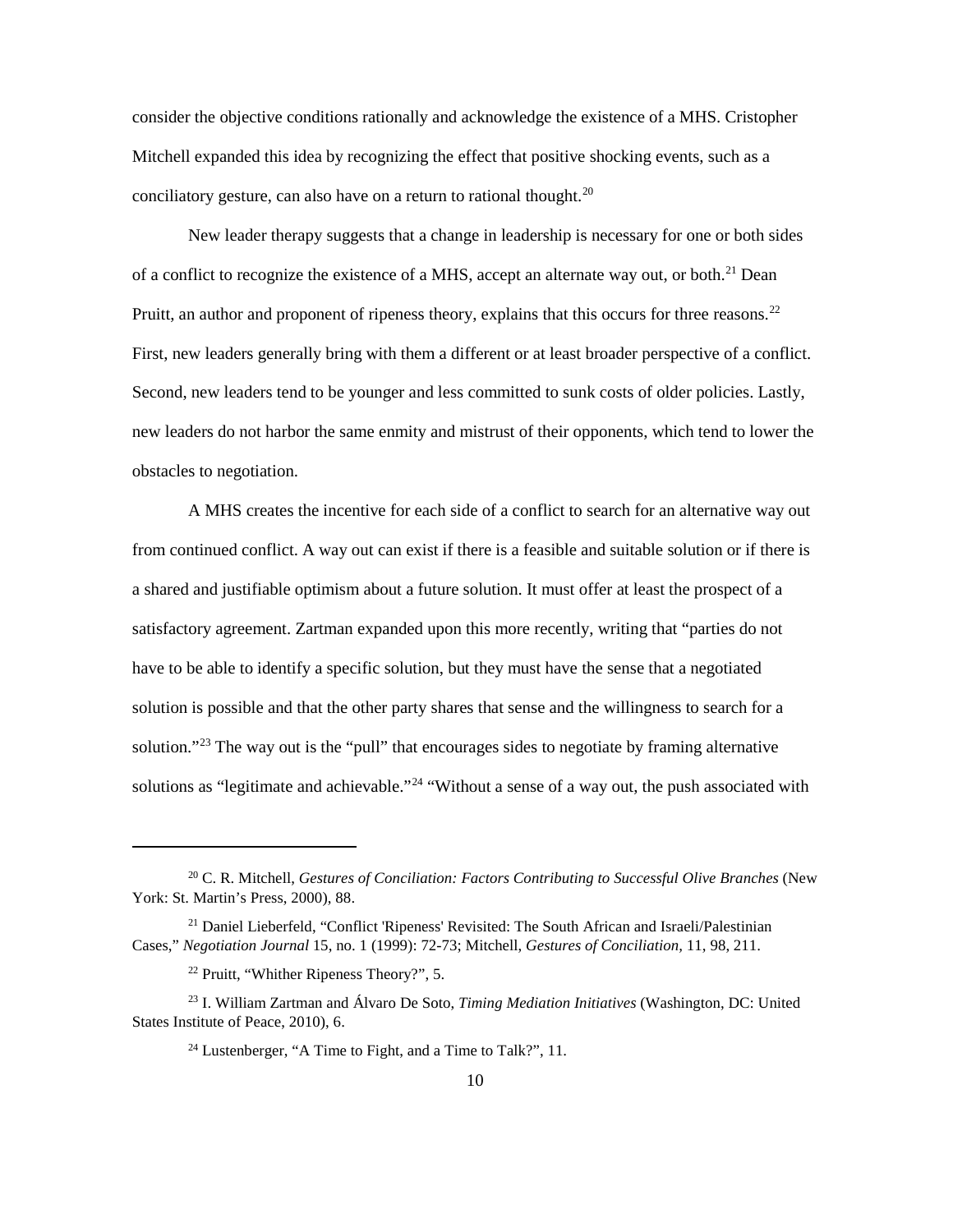the MHS would leave the parties with nowhere to go" but to continue the conflict in hopes of a military victory.<sup>[25](#page-18-0)</sup>

The way out can only be legitimate and achievable if it is supported by a peace infrastructure. A peace infrastructure consists of a framework of laws, regulations, and institutions that empower a state to implement and enforce potential or agreed upon settlements.<sup>[26](#page-18-1)</sup> It lowers barriers to trust and increases optimism for potential alternative ways out. It increases confidence and lowers uncertainty about a state's capacity to uphold agreements from a negotiation. The greater the reduction in uncertainty between two opposing sides, the more likely it becomes possible to predict and trust each side's actions.[27](#page-18-2)

Ripeness theory states that any attempt to negotiate an unripe conflict will fail, but it acknowledges that negotiations may still take place. These types of negotiations typically occur when one or both sides use negotiations for ulterior motives, such as a delaying tactic to buy time while waiting for conditions to change or improve. Negotiations can also be used for political purposes unrelated to resolving conflict such as gaining legitimacy or sympathy from internal and external audiences of the conflict. As will be discussed in the case study, the FARC exploited the first two failed negotiations as a political "form of struggle" to complement its armed revolutionary efforts.

<span id="page-18-0"></span><sup>25</sup> I.W. Zartman, "Ripeness: The Importance of Timing in Negotiation and Conflict Resolution," *e-International Relations*, December 20, 2008, 1, accessed January 23, 2017, http://www.eir.info/2008/12/20/ripeness-the-importance-of-timing-in-negotiation-and-conflict-resolution.

<span id="page-18-1"></span><sup>26</sup> Silke Pfeiffer, *Building up a Peace Infrastructure for Colombia: Lessons from Implementing the Victims Law*, (Oslo: Norwegian Center for Conflict Resolution, October 2015), 1–2, accessed November 9, 2016, http://noref.no/var/ezflow\_site/storage/original/application/6dfee9d426d831a90094fee32843e378.pdf.

<span id="page-18-2"></span><sup>27</sup> L.N. Rangarajan, *The Limitations of Conflict: A Theory of Bargaining and Negotiation* (New York: St. Martin's Press, 1985), 91.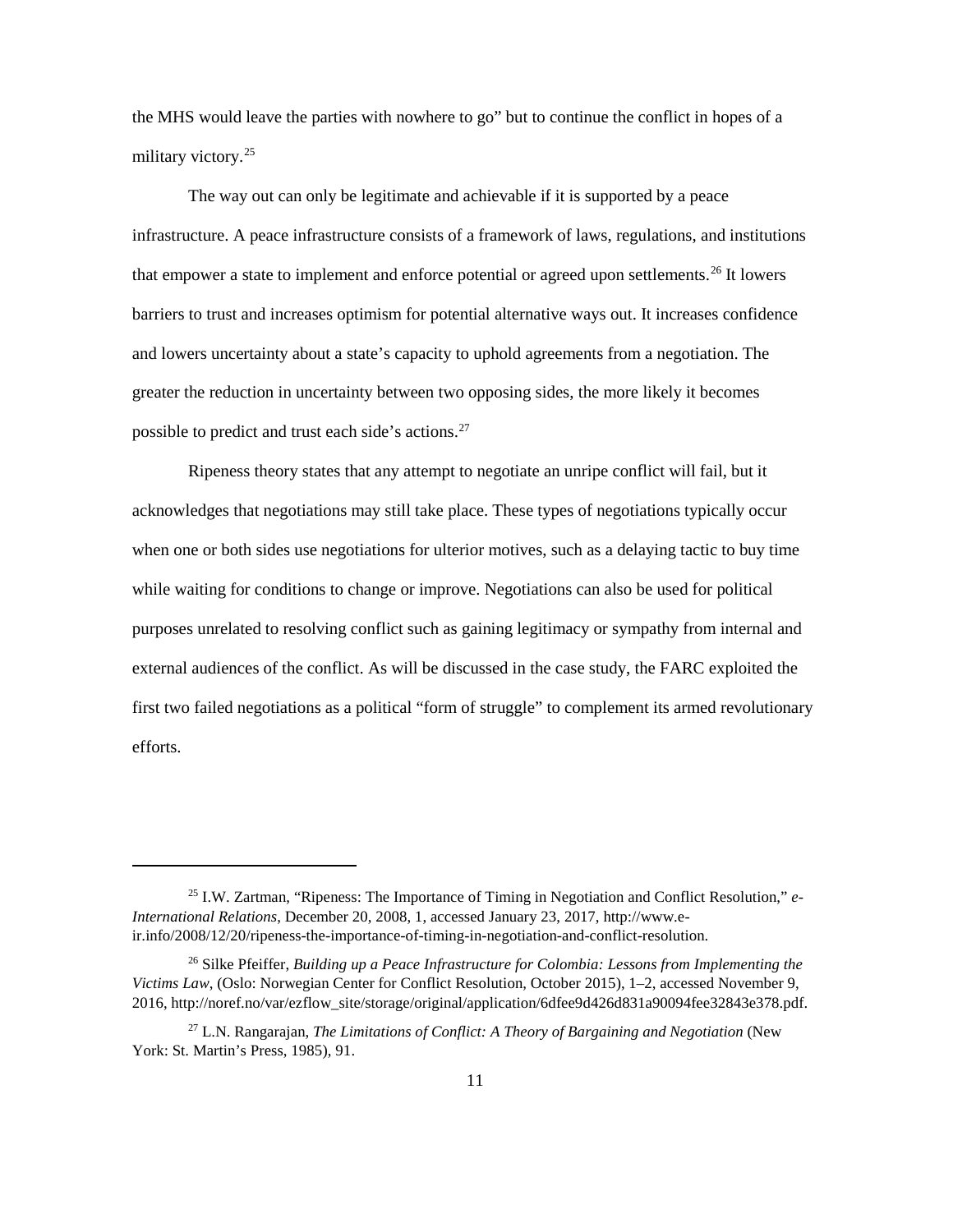Ripeness theory also acknowledges that conflicts can potentially enter a period of ripeness without negotiations taking place. The theory provides an analytic framework to recognize the vital conditions so conflict participants can avoid wasted moments such as this. However, simply waiting to see if ripeness materializes is a passive action. This monograph goes a step further by using the Colombia case study to show how ripeness theory can guide government and military actions that actually create the conditions of ripeness.

A useful model that can be employed to create conditions of ripeness is Philipp Lustenberger's concept of negotiability. A situation becomes negotiable when a "critical mass within a particular conflicting party considers negotiations as a desirable, legitimate, and achievable alternative to armed struggle."[28](#page-19-0) It incorporates the basic principles of ripeness theory, but focuses only on the insurgent, or armed group. The model proposes three "push factors" and three "pull factors" that act on an insurgent group and affect its perception of whether a conflict is negotiable.

The three push factors, or dimensions of conflict, that can be altered through military and government actions are military, political, and economic. The military dimension pertains to any action taken to reduce the insurgent's belief in its ability to achieve its goal through armed resistance. The political dimension recognizes the fact that the loss of legitimacy or political support can also cause insurgents to perceive a hurting stalemate. Lastly, the economic dimension can be leveraged by any action that causes a loss of resources, which will in turn push the insurgents to seek a way out.<sup>[29](#page-19-1)</sup> The relative importance of each dimension will vary depending on the insurgent group and situation, and it is up to the operational planner to determine the degree to which each will impact insurgent perceptions of a hurting stalemate.

<span id="page-19-1"></span><span id="page-19-0"></span><sup>28</sup> Lustenberger, "A Time to Fight, and a Time to Talk?", 9.  $29$  Ibid., 15.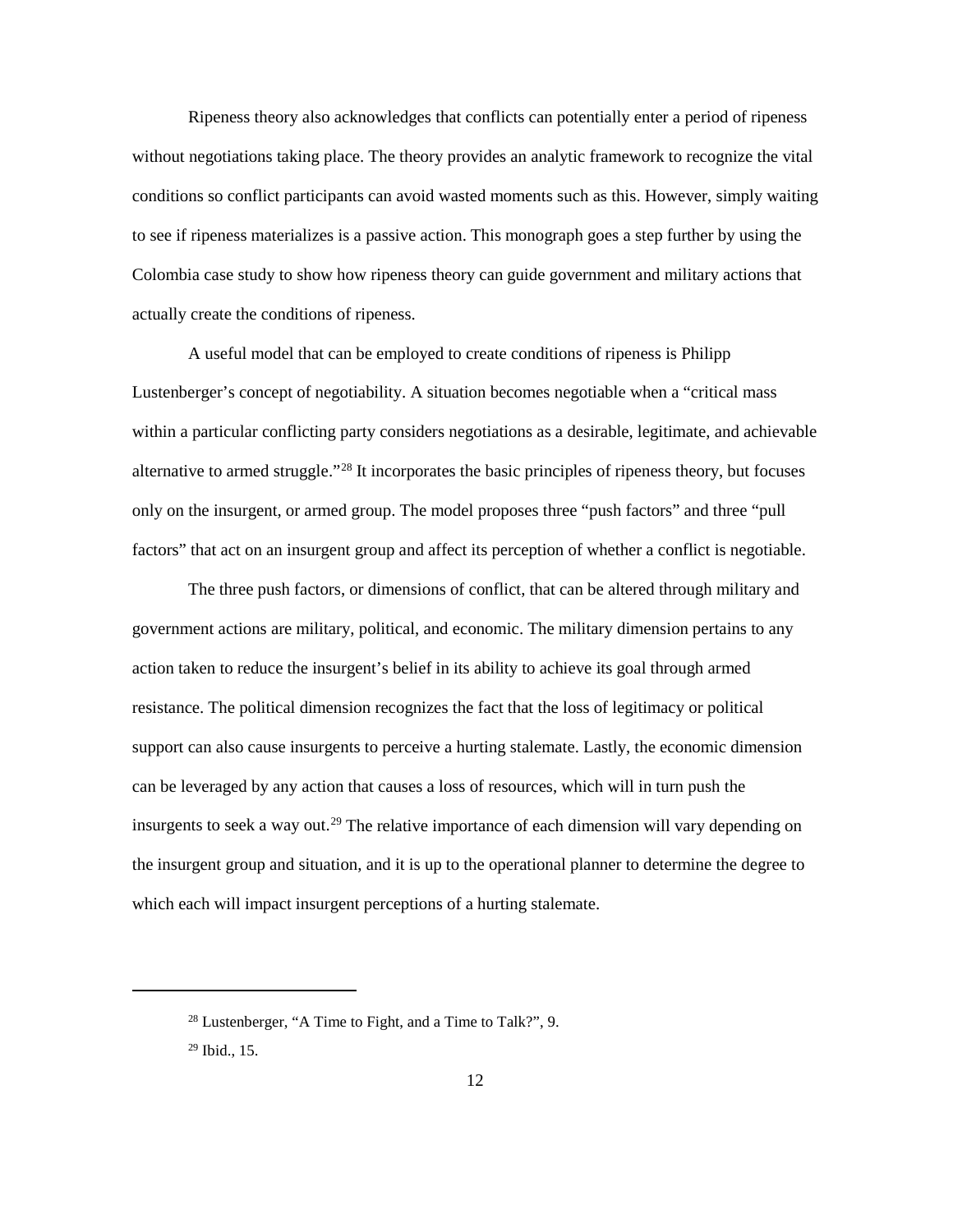The three pull factors that can be exploited in a well-conceived COIN strategy are compatibility, confidence in the government's willingness and capacity, and trust in the negotiation process.[30](#page-20-1) Pull factors are what help insurgents recognize that a negotiated exit from a MHS is legitimate and achievable. Compatibility is considered a long-term objective that requires both moderation within the insurgent group and the lowering of barriers to negotiation by the state. The insurgent must also be able to overcome an intrinsic mistrust of the state's purposes for negotiating and have confidence that the state will be able to deliver on its agreements. Lastly, trust in the negotiation process refers to the insurgent group's level of confidence in the proceedings of negotiations. Since insurgents are generally not professional politicians, they are only likely to enter into a dialogue if they believe they can retain a level of control in the face of experienced negotiators. Purposeful pre-negotiations that establish mutually agreed upon protocols are an example of how to increase trust in the process.



Figure 2. Model of Ripeness. Author.

<span id="page-20-1"></span><span id="page-20-0"></span><sup>30</sup> Lustenberger, "A Time to Fight, and a Time to Talk?", 16–22.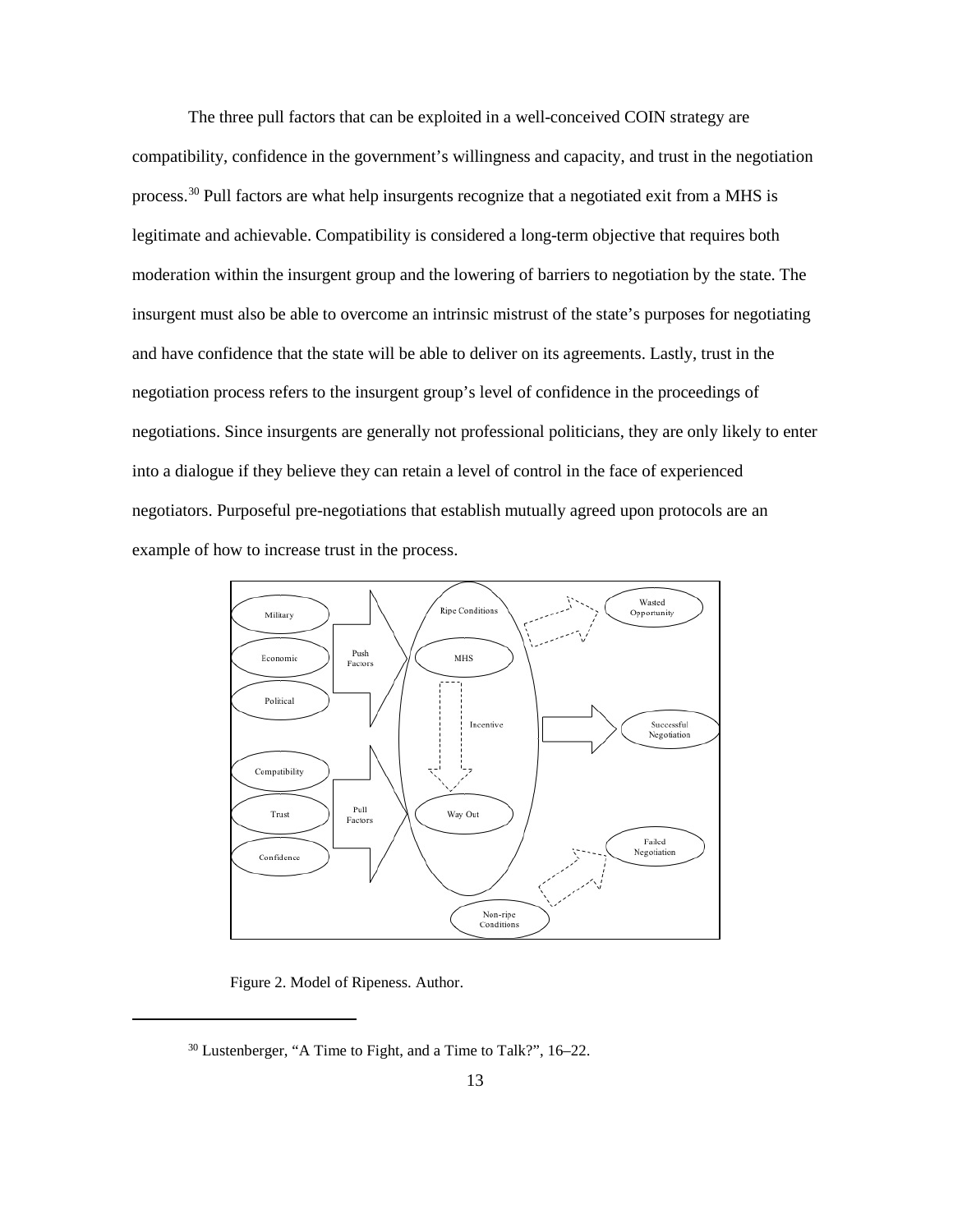# <span id="page-21-1"></span><span id="page-21-0"></span>Case Study: Negotiations between Colombia and the FARC Historical Background of the Colombian Conflict

The purpose of this case study is to explore the relationship between COIN and ripe conditions for negotiation using the example of Colombia's three negotiations with the FARC. Because the war with the FARC spanned more than fifty years and involved several other guerilla and paramilitary groups, it is necessary to begin with a brief historical background of Colombia and the overall conflict environment that led to the FARC's emergence. The main portion of the case study will be divided into two parts. The first portion will focus on the two failed negotiations that took place between 1982 and 2002. The second portion will focus on the successful negotiation as well as the period preceding it. The case study will reveal implications for future US Army COIN doctrine and areas for future research, which will be discussed in the conclusion section.

Colombia is a large country with a diverse geography and population that developed a culture of violence over the course of its history. Peter Waldmann defines a culture of violence as "a widespread acceptance of violent methods of conflict resolution … in society as a whole."[31T](#page-21-2)he FARC emerged from this culture of violence in an attempt to overcome systemic political, social, and economic inequality. The longer conflict endures, the more engrained violence becomes as the accepted means to overcome stalemate and pursue one's desired ends. In Colombia, Daniel Pécaut, asserts that violence and coercion became fixed components of Colombia's social and political structures and cannot simply be removed. $32$  This idea is central to understanding why negotiation is so difficult in Colombia specifically, and in enduring internal conflicts in general. Understanding

<span id="page-21-3"></span><span id="page-21-2"></span><sup>31</sup> Peter Waldmann, "Is There a Culture of Violence in Colombia?," *International Journal of Conflict and Violence* 1, no. 1 (2007): 65.

<sup>32</sup> Ibid., 63.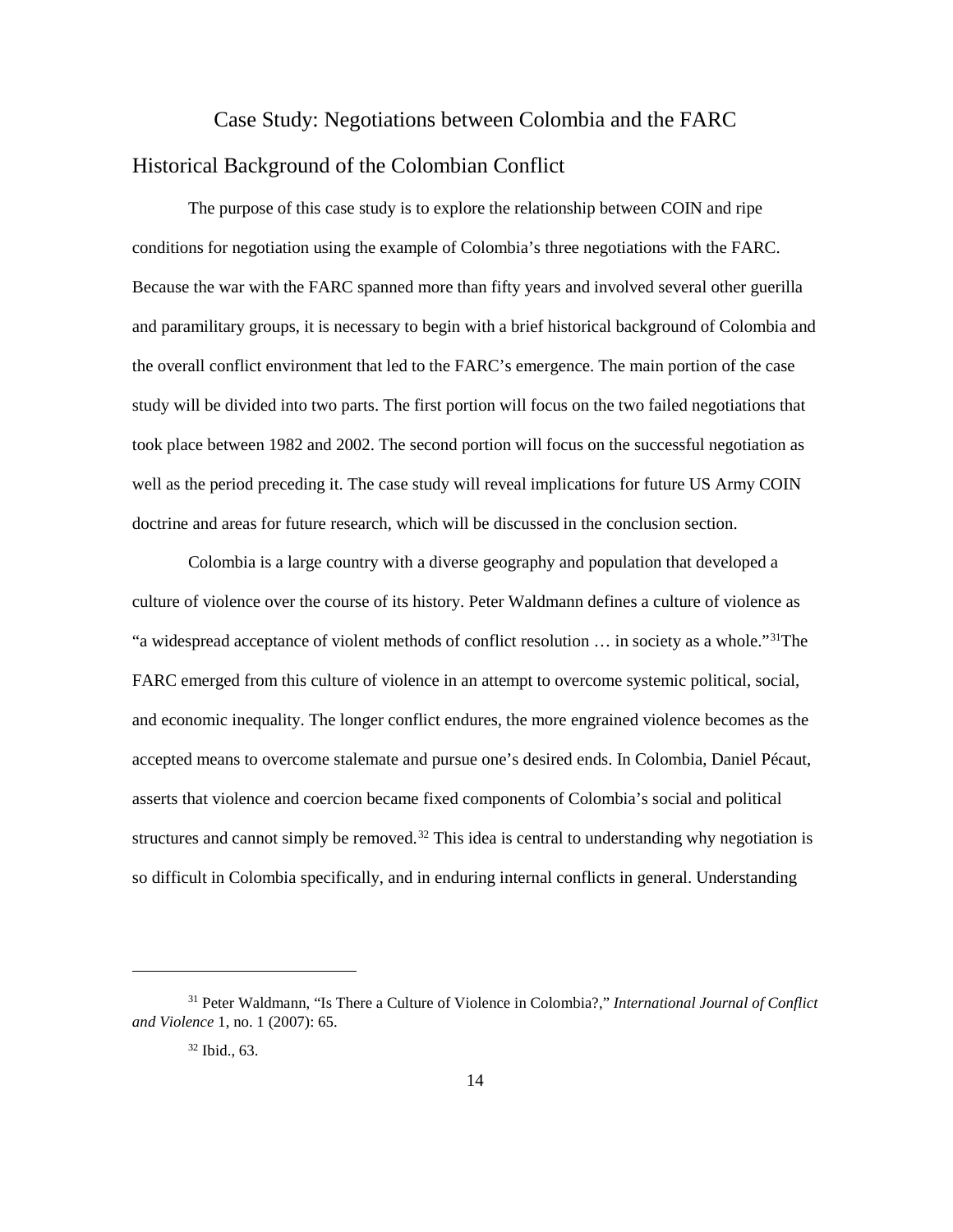Colombia's historical roots of conflict puts the challenges of achieving ripe conditions for negotiation in context.

Colombia's history can be tied to its geographic realities. Its steep mountain ranges, triplecanopy jungles, and extensive river systems restrict mobility, making it difficult to access more than two-thirds of the country. The lack of mobility led to a fractured society and a weak government unable to establish a presence anywhere but its urban population centers in the western third of the country. The lack of government presence has permitted dozens of guerilla groups, drug cartels, and paramilitary organizations to find sanctuary for decades. These are conditions similar to what COIN expert David Galula identified as prerequisites for successful insurgency.<sup>[33](#page-22-0)</sup>

<span id="page-22-0"></span><sup>33</sup> David Galula, *Counterinsurgency Warfare: Theory and Practice* (New York: Praeger, 1964), 35-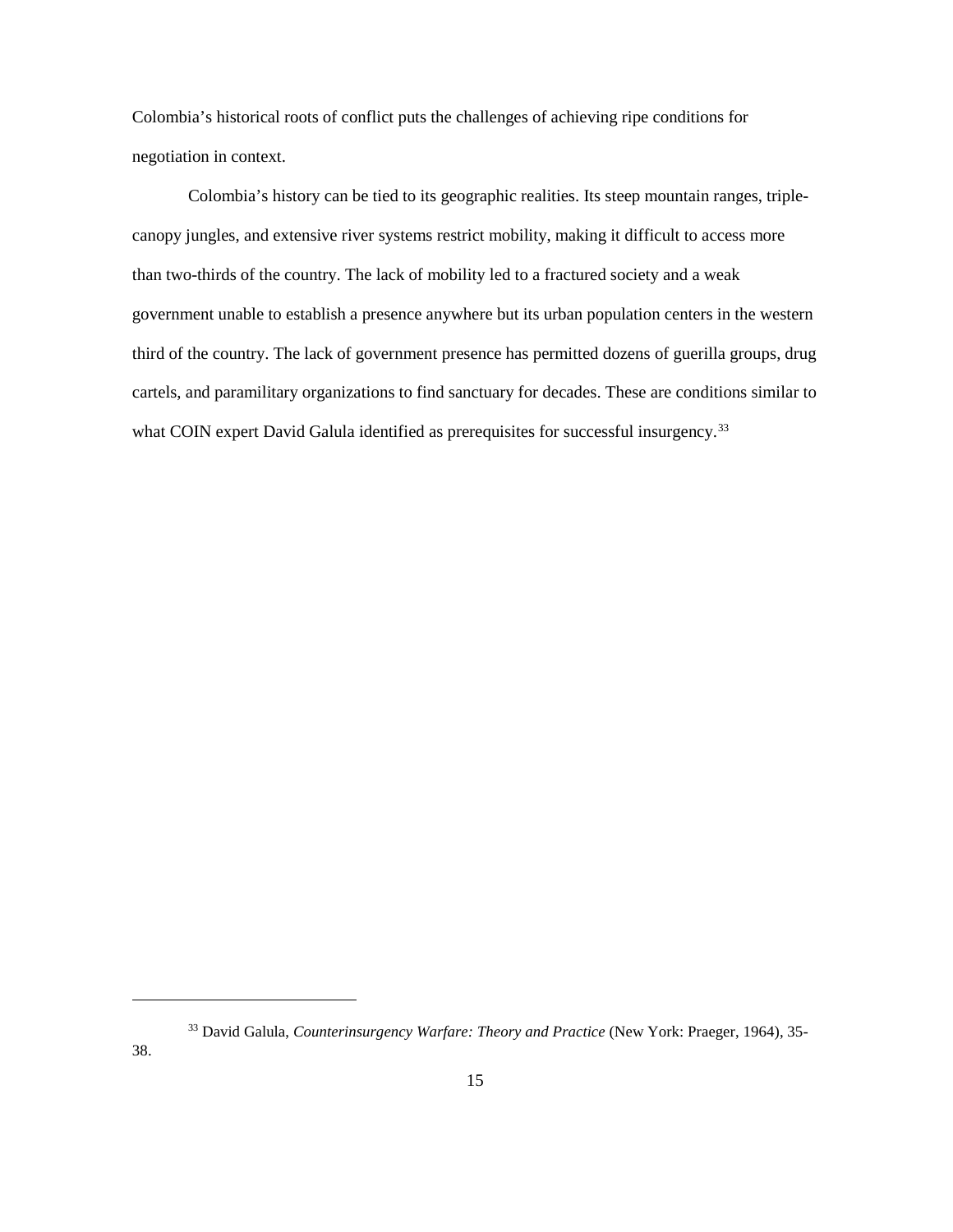

<span id="page-23-0"></span>Figure 3. "Map of Colombia," *MapCruzin*, accessed March 17, 2017, http://www.mapcruzin.com/free-maps-colombia/colombia\_rel\_2001.jpg.

In addition to geographic constraints, the government's institutional weakness also stems from a history of legal impunity for politicians and elites, regional loyalties, and a semiautonomous COLMIL. Violence, rather than stability, has been the dominant characteristic of political and social interactions in Colombia. David Killcullen and Greg Mills describe this as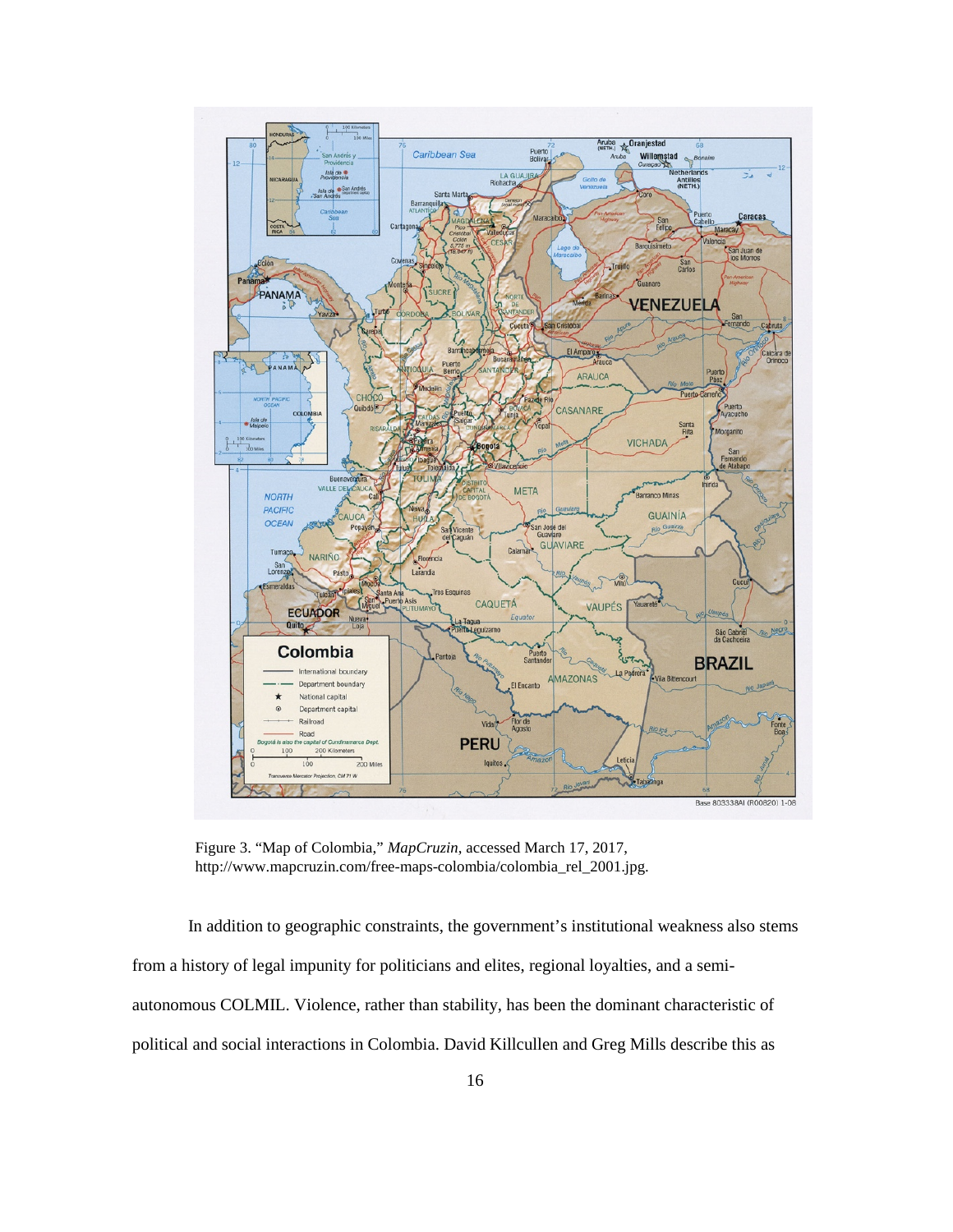Colombia's "democratic insecurity."[34](#page-24-0) It is engrained in the society and difficult to overcome, which has resulted in imbedded social inequalities, unequal distribution of property, and the lack of governmental support to the majority of Colombia's rural population groups who reside in the mostly ungoverned rural regions. [35](#page-24-1)

For the portions of society that were ignored and marginalized, violence replaced politics. Kidnapping, murder, and sabotage became a common tactics for political recognition. This pattern exploded in 1948 in a ten-year civil war that was so brutal that it was known simply as "La Violencia," which played an important role in the emergence of the FARC. <sup>[36](#page-24-2)</sup> The war ended in 1958 with a power-sharing agreement between the two warring political parties, known as the National Front, which denied political participation to third-party groups like Colombian communists. [37](#page-24-3) Forced out of legitimate politics, many communists sought refuge in Colombia's rural regions and turned to the familiar tactic of violence to redress their grievances.

In 1964, a small group of Marxist guerillas evaded a COLMIL counter-guerilla raid and escaped into the jungle*.* Two years later in 1966, the group convened the First Guerilla Conference, changed its name to the FARC, and established a strategic goal to seize power from the government through armed revolution. This began more than fifty years of continuous war between the GOC and the FARC, earning the dubious distinction as the world's longest active civil war.<sup>[38](#page-24-4)</sup>

<span id="page-24-0"></span><sup>34</sup> Dickie Davis, David Killcullen, Greg Mills, and David Spencer, *A Great Perhaps? Colombia: Conflict and Convergence* (New York: Oxford University Press, 2016), 99.

 $35$  Ibid., 3.

<span id="page-24-2"></span><span id="page-24-1"></span><sup>36</sup> Grace Livingstone, *Inside Colombia: Drugs, Democracy and War* (New Brunswick: Rutgers University Press, 2003), 42. In the first ten hours of La Violencia, an estimated five thousand Colombians were killed in the streets of Bogotá. Over the course of the entire civil war, between two hundred thousand and three hundred thousand were killed and over a million displaced from their homes.

<span id="page-24-4"></span><span id="page-24-3"></span><sup>37</sup> Davis et al., *A Great Perhaps?*, 4-6. The National Front was a coalition government that alternated presidencies between Liberals and Conservatives from 1958 until to 1974.

<sup>38</sup> Johnson and Jonsson, "Colombia: Ending the Forever War?," 67.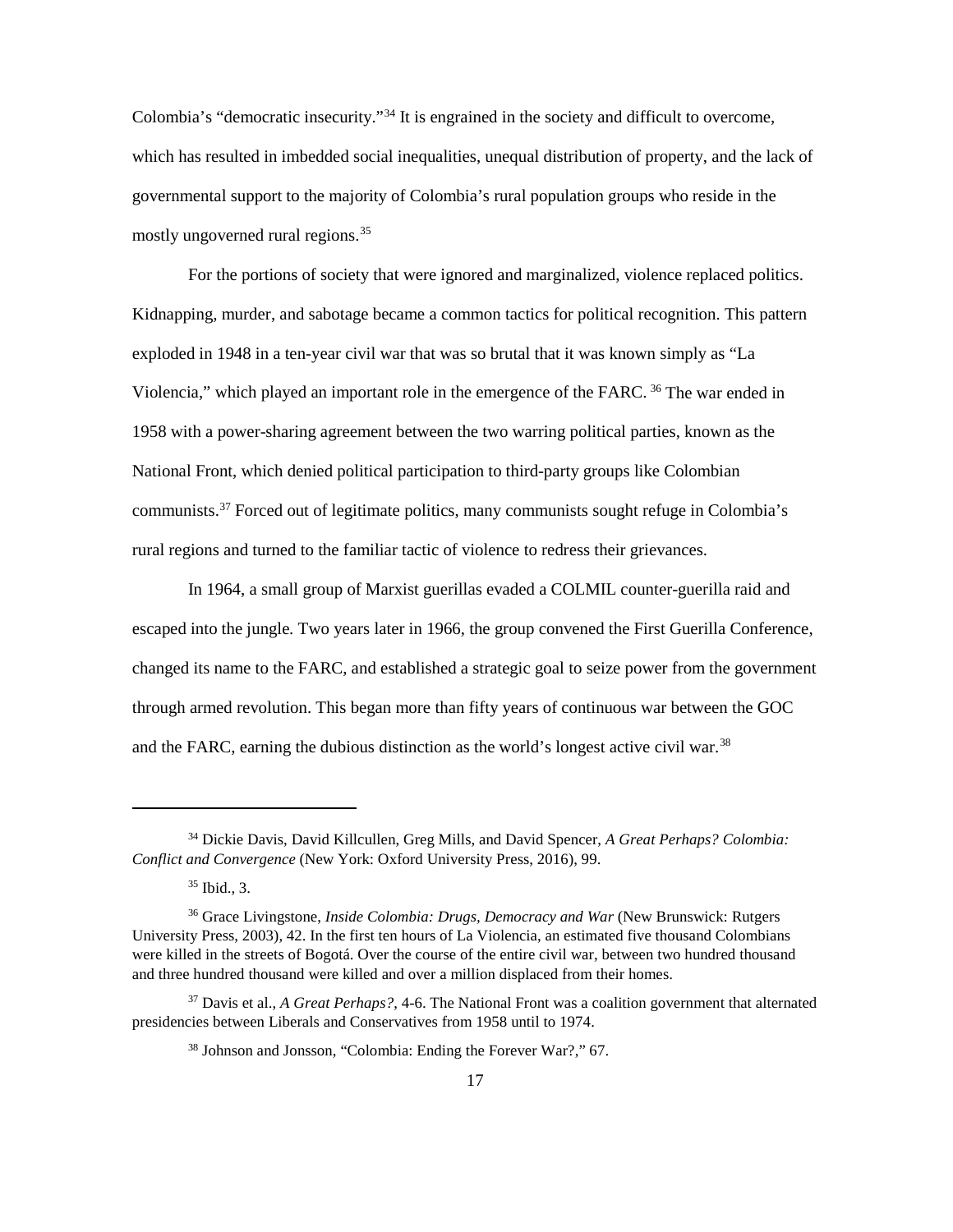| Administration        | Date         | <b>Note</b>                           |
|-----------------------|--------------|---------------------------------------|
| Belisario Betancur    | 1982-1986    | Negotiation/Uribe Accord              |
| Virgilio Barco Vargas | 1986-1990    | <b>Ended 1st Negotiation</b>          |
| César Gaviria         | 1990-1994    | New 1991 Constitution                 |
| <b>Ernesto Samper</b> | 1994-1998    | <b>Illegal Connections to Cartels</b> |
| Andrés Pastrana       | 1998-2002    | 2nd Negotiation/Caguán DMZ            |
| Alvaro Uribe          | 2002-2010    | <b>Democratic Security Policy</b>     |
| Juan Manuel Santos    | 2010-Present | <b>Negotiation/Peace Agreement</b>    |

<span id="page-25-1"></span>Table 1. Colombian Presidential Administrations Since 1982

<span id="page-25-0"></span>*Source*: Author.

**.** 

#### Conditions of Failure: The Betancur and Pastrana Years

The purpose of this portion of the case study is to address how the GOC and COLMIL failure to establish ripe conditions led to the failure of the first two negotiations with the FARC between 1982 and 2002. The first negotiation attempt began during Colombian president Belisario Betancur's administration, but it collapsed in 1987 despite early indicators of progress. The conflict escalated following the collapse, and by the late 1990s the FARC reached its peak of military strength. In 1998, Colombian president Andres Pastrana pursued negotiations in an attempt to settle the conflict before the country collapsed under the strain of the violence. That negotiation never produced meaningful dialogue and was abandoned in 2002.

The Betancur negotiation is an example of a negotiation that occurred without ripe conditions. David Spencer described it as a "risky experiment" because negotiations were attempted "before [the] conflict had burned itself out."<sup>39</sup> The reference to burning out is tied directly to the

<span id="page-25-2"></span><sup>39</sup> David Spencer, *Colombia's Road to Recovery: Security and Governance 1982-2010* (Washington, DC: National Defense University, 2011), 1. The negotiation did not officially end until 1990.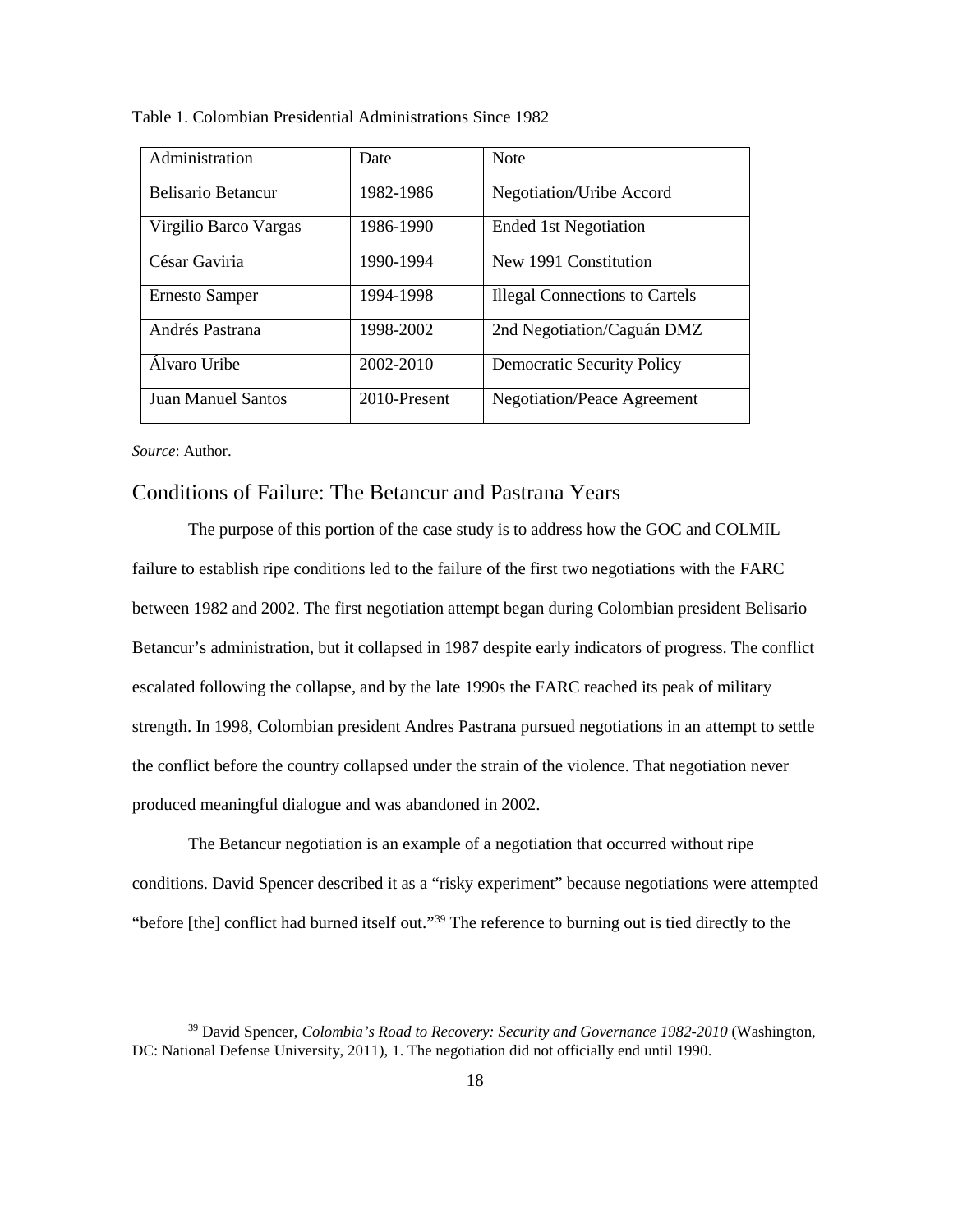lack of a MHS prior to 1982 or at any point during the negotiation process. Furthermore, Colombia's COIN strategy lacked the coordination between the military and government that was needed in order to permit the establishment of a MHS and way out. The result was that neither the COLMIL nor the GOC were able to "push" or "pull" the guerillas into meaningful negotiations.

Betancur's decision to pursue negotiations with the FARC was a response to the public's desire for a negotiated peace process.<sup>[40](#page-26-0)</sup> Colombians were war-weary from decades of violence that dated back to La Violencia. By 1982, it appeared to the public that military victory against the guerillas was impossible, and confidence continued to drop as evidence of systemic human rights violations by the COLMIL and right-wing paramilitary groups emerged. [41](#page-26-1) The COLMIL was not weary of fighting at this point, and its leaders publicly rejected the idea of negotiations as counterproductive to its preference for counter-guerilla operations.[42](#page-26-2)

Unlike the public, military leaders believed that the COLMIL could defeat the guerillas, which from an objective standpoint, seemed to make sense. The FARC was still more than a decade away from becoming an existential threat to Colombia.<sup>[43](#page-26-3)</sup> It was just one of several guerilla groups, still in its organizing phase, and focused primarily on developing its support base among

<sup>40</sup> Spencer, *Colombia's Road to Recovery,* 1.

<span id="page-26-1"></span><span id="page-26-0"></span><sup>41</sup> Todd Eisenstadt and Daniel Garcia, *Elusive Peace: Negotiating an End to Civil Wars*, ed. I. William Zartman (Washington, DC: Brookings Institution, 1995), 273. In 1983, the Colombian Attorney General published a report that confirmed years of suspicion of the COLMIL's involvement with paramilitary and vigilante death squads.

<span id="page-26-2"></span><sup>&</sup>lt;sup>42</sup> Because the COLMIL historically exercised autonomy from the presidency, Betancur was forced to dismiss the Colombian Defense Minister Fernando Landazábal for his public disapproval of negotiations with the FARC. There is little evidence this action quelled the COLMIL's opposition to the president's policy. Ibid.

<span id="page-26-3"></span><sup>43</sup> Russell Crandall, *America's Dirty Wars: Irregular Warfare from 1776 to the War on Terror* (New York: Cambridge University Press, 2014), 346.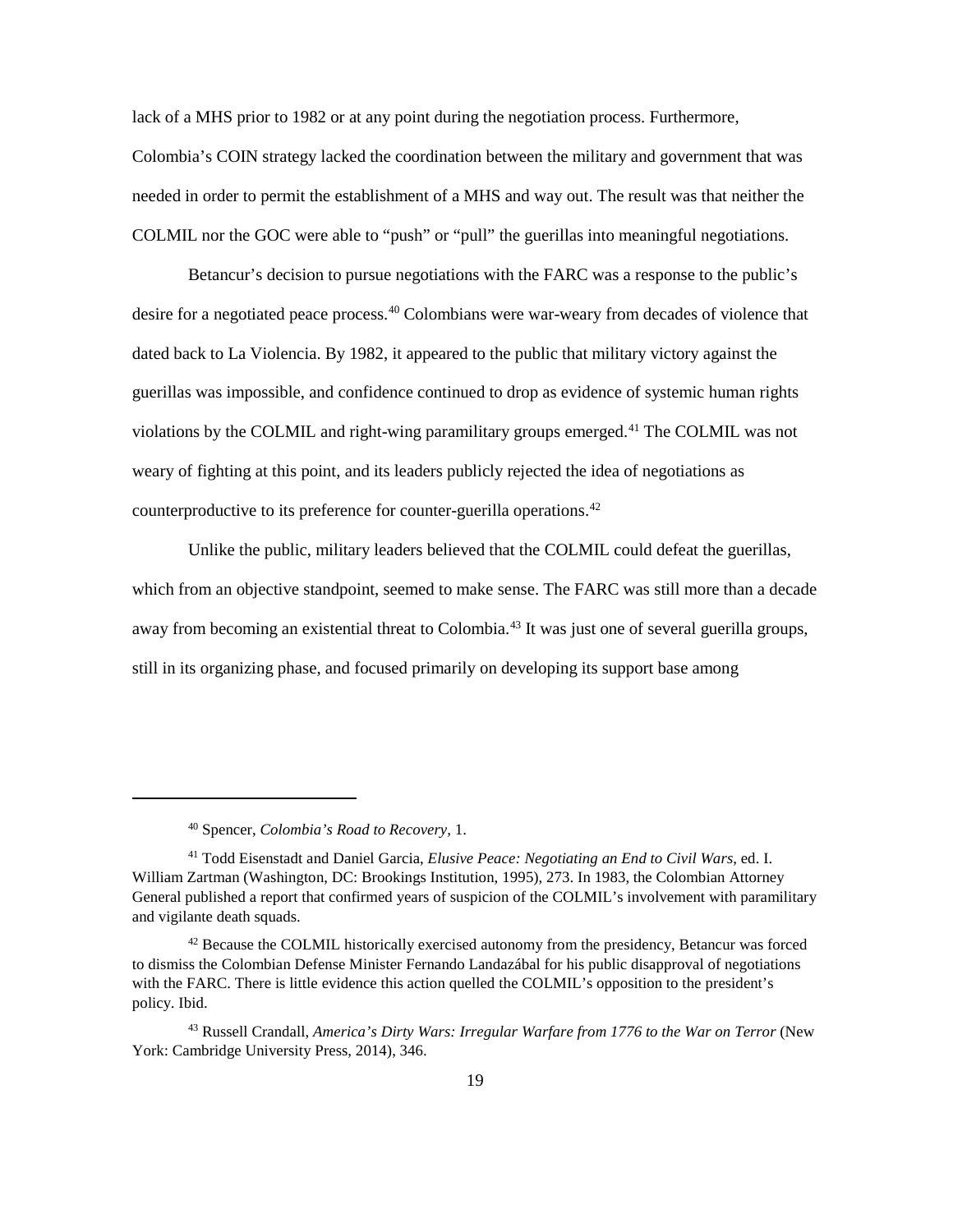Colombia's rural peasants. By 1982 it had only grown to 1,200 guerillas spread across sixteen fronts. [44](#page-27-0)

After being approached about negotiations in early 1982, the FARC met to formulate its strategic plan to take power from the GOC.<sup>[45](#page-27-1)</sup> The group's senior leaders agreed to participate in negotiations only in order to complement its military objectives. Captured FARC documents confirmed that the group had no intentions to negotiate in good faith. Negotiations offered the FARC an opportunity to legitimate the group in the public's view and build a larger base of support. Rather than seeking an alternative way out, it was complementing its military goals with political forms of revolutionary struggle.[46](#page-27-2)

After two years of negotiation, the FARC and the GOC achieved a breakthrough and signed the Uribe Accords in 1984. The two most significant outcomes of the accords were a ceasefire agreement and permission for the FARC to create a political party, the Patriotic Union party (UP), as a pathway for political reintegration. However, neither outcome represented a suitable or feasible way out because there was no MHS present.

The ceasefire did not represent a way out because it did not establish a path toward disarmament, demobilization, or reintegration. Instead, the ceasefire was a perverse incentive for the FARC to seek political concessions while it protected the group from the COLMIL's counterguerilla operations. The ceasefire precluded the COLMIL's ability to shape a MHS, and thus, the FARC lacked incentive to even seek a way out. The formation of the UP was ineffective because

<span id="page-27-2"></span><span id="page-27-1"></span><span id="page-27-0"></span><sup>44</sup> The FARC's basic military unit is called a "column," which is usually made up of between twenty and forty guerillas. Two or more columns make up a "front," and when two or more fronts assemble, they are known as a "bloc." For a full overview of the FARC political and military organizational structure see Davis et al., *A Great Perhaps?*, 72-73.

<sup>45</sup> Davis et al., *A Great Perhaps?*, 24.

<sup>46</sup> Ibid., 25.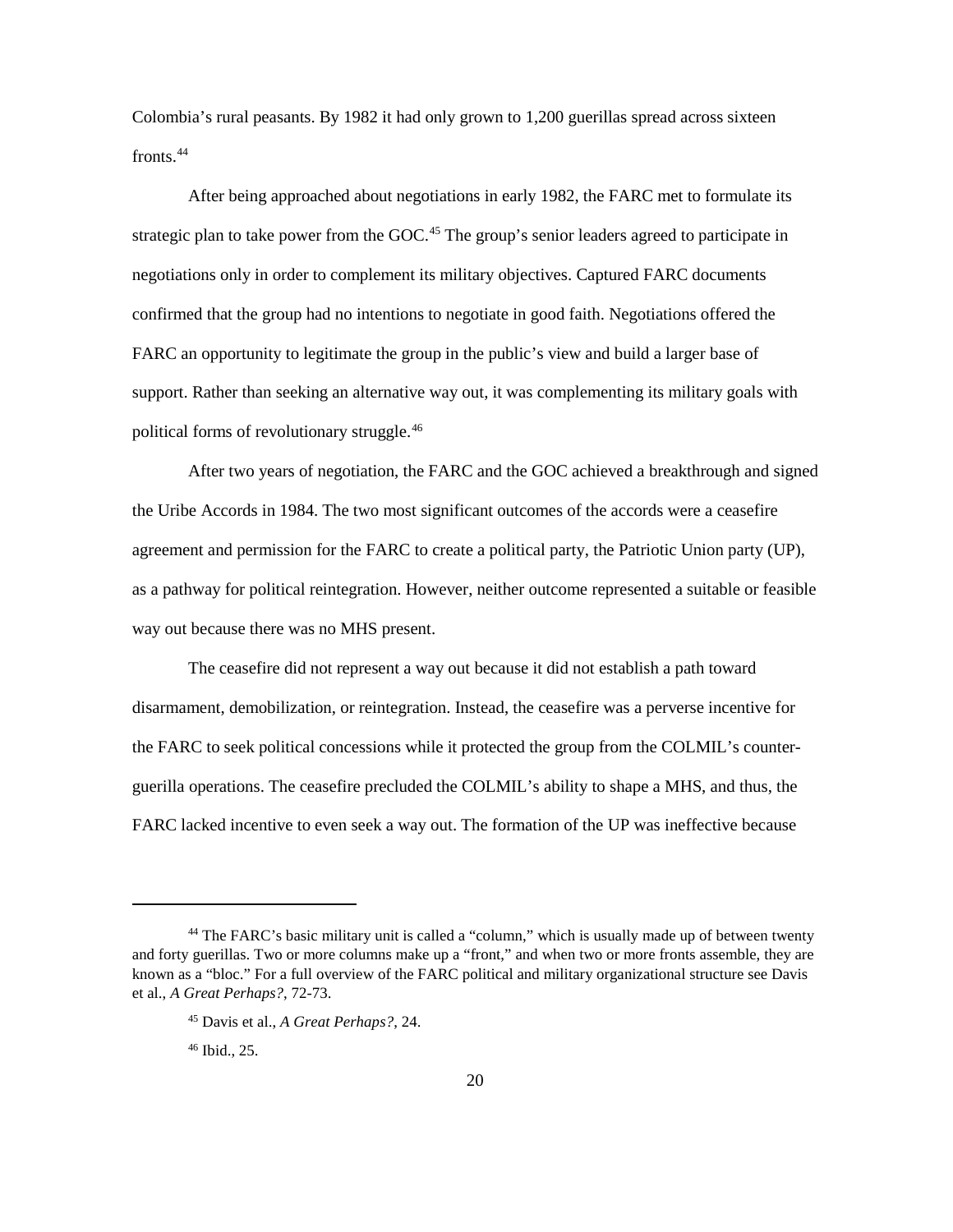the FARC never intended for it to replace the armed revolution the way that the GOC envisioned. Instead, the FARC used the UP to perpetuate its guerilla organization, leveraging the party to garner political legitimacy and public sympathy for its cause.<sup>[47](#page-28-0)</sup>

The FARC's refusal to fully disarm and demobilize, despite surprisingly good results in its first UP campaigns, presented proof to COLMIL leaders that the group was not negotiating in good faith. Unable to take action against the FARC due to the ceasefire, leaders within the COLMIL supported right-wing paramilitary groups who initiated a political assassination campaign against UP members.<sup>[48](#page-28-1)</sup> This thwarted confidence in a way out for the FARC by demonstrating the GOC's inability to control its own military or protect the demobilized FARC members from paramilitary groups. [49](#page-28-2) A 1983 Attorney General's report and a 1986 Colombian national prosecutor report found the COLMIL guilty of using paramilitaries as "hired killers who could do unofficially what was not permitted officially."[50](#page-28-3) Trust in the GOC collapsed, and whatever optimism there was for a successful negotiation quickly began to fade.

<sup>47</sup> Eisenstadt and Garcia, *Elusive Peace*, 277.

<span id="page-28-1"></span><span id="page-28-0"></span><sup>48</sup> The official GOC account is one thousand UP members killed. It has also been accepted that at least a portion of the UP members were targeted by drug cartels in addition to the paramilitaries. Between 1984 and 1990 it is estimated that between one and three thousand UP members were killed or went missing.

<span id="page-28-2"></span><sup>49</sup> Paramilitary groups have played a significant role in Colombia since the La Violencia civil war. Organized under the principle of self-defense, most paramilitary groups were loyal to the Conservative party. They emerged primarily as a response to the COLMIL's inability to provide security from the FARC and other guerilla groups in Colombia's rural regions. The legal status of paramilitary groups has been inconsistent under the various Colombian presidential administrations, but in 1997 the Colombian Constitutional Court formally ruled that it was illegal for the GOC or COLMIL to arm, cooperate, or associate with any paramilitary groups. In 1997, numerous paramilitary groups organized under the banner of the Autodefensas Unidas de Colombia (United Self-Defense Forces of Colombia – AUC). Although illegal, the GOC and COLMIL was routinely linked to the AUC prior to the Santos administration. Paramilitary groups are linked to hundreds of human rights violations and have generally operated with impunity from prosecution prior to the Santos administration.

<span id="page-28-3"></span><sup>50</sup> William Avilés, "Paramilitarism and Colombia's Low-Intensity Democracy," *Journal of Latin American Studies* 38, no. 02 (2006): 387.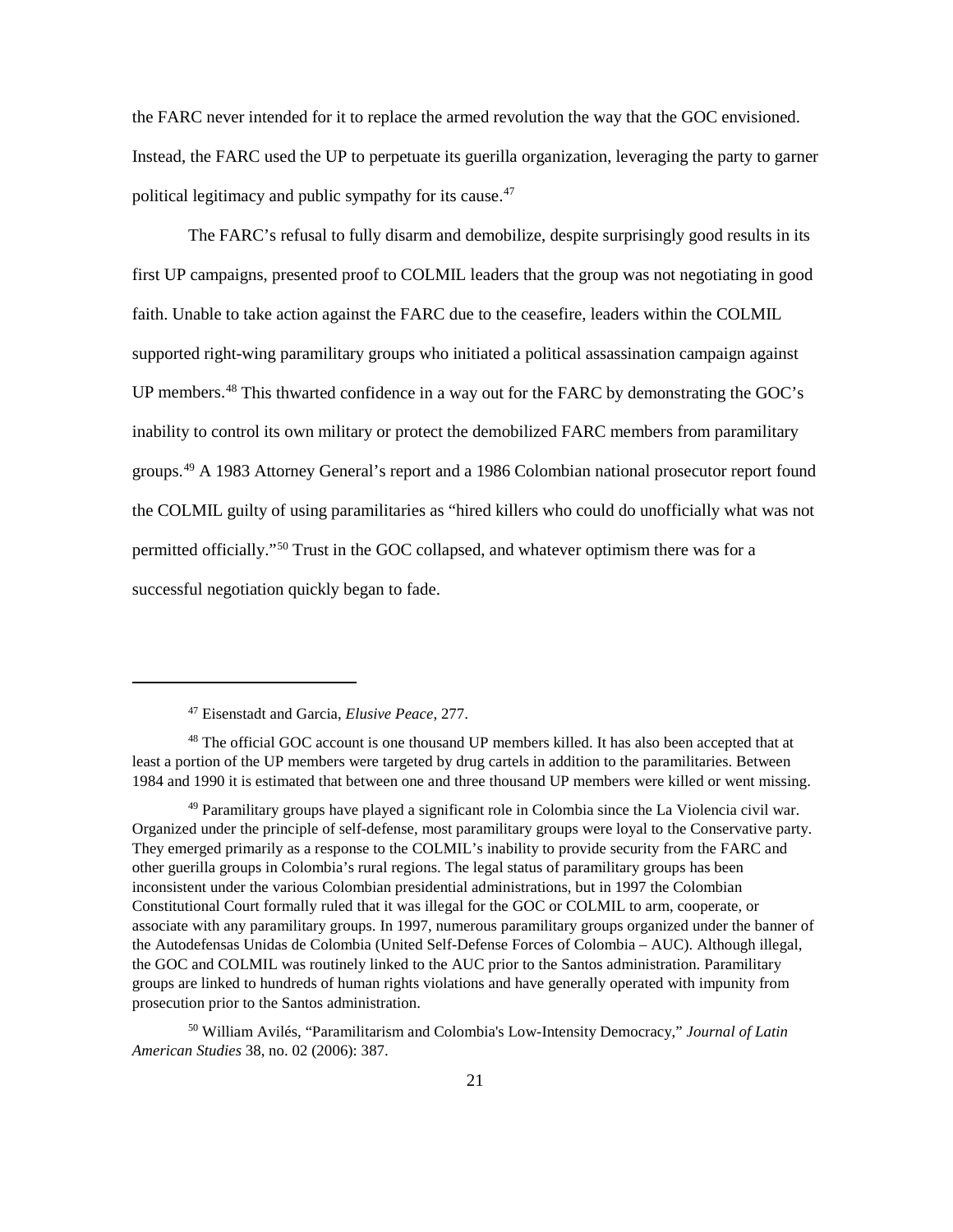Virgilio Barco replaced Betancur as president in 1986, and attempted to articulate a more defined way out by establishing a timetable for disarmament, limiting the scope of the negotiations, and threatening military action for failure to cooperate.<sup>51</sup> In order for threats to be meaningful, however, they must be backed up with capability, and in 1986 the COLMIL was still restricted by the ceasefire. The only effective military threat to the FARC at this point was the right-wing paramilitary groups, but their actions delegitimized the GOC's and its proposed way out. The FARC responded to Barco's demands and the paramilitaries by abandoning the UP and the Uribe Accord when it ambushed a Colombian Army squad in Caquetá, Colombia killing all seventeen soldiers. [52](#page-29-1)

The first negotiation period with the FARC failed because ripe conditions never materialized. A MHS was not present before Betancur initiated the negotiations and the ceasefire precluded the COLMIL's ability to convince the FARC that negotiation was the only alternative to continued armed resistance. The COLMIL's collusion with the paramilitaries challenged the FARC, but it did so at the expense of the government's ability to establish a feasible way out. The FARC's mistrust of the GOC only solidified as it became clear that the GOC could not control its own military. This reinforced the FARC's perception that violence was its only viable course of action.

The second major negotiation between the GOC and the FARC took place during the administration of Colombian president Andres Pastrana. The FARC's strength reached its peak during his presidency and as the group's leaders prepared for a final offensive against the government. At the same time, the COLMIL struggled to contain the FARC's transition to mobile

<sup>51</sup> Eisenstadt and Garcia, *Elusive Peace*, 278.

<span id="page-29-1"></span><span id="page-29-0"></span><sup>52</sup> Chandra Lekha Sriram, *Peace as Governance: Power-Sharing, Armed Groups and Contemporary Peace Negotiations* (New York: Palgrave Macmillan, 2008), 154. Negotiations officially continued for several more years although nothing constructive was ever achieved. In 1990, with the third Colombian president of the negotiation period in office, the COLMIL attacked the FARC leadership at Casa Verde, the authorized location for negotiations. This officially ended the first negotiation period.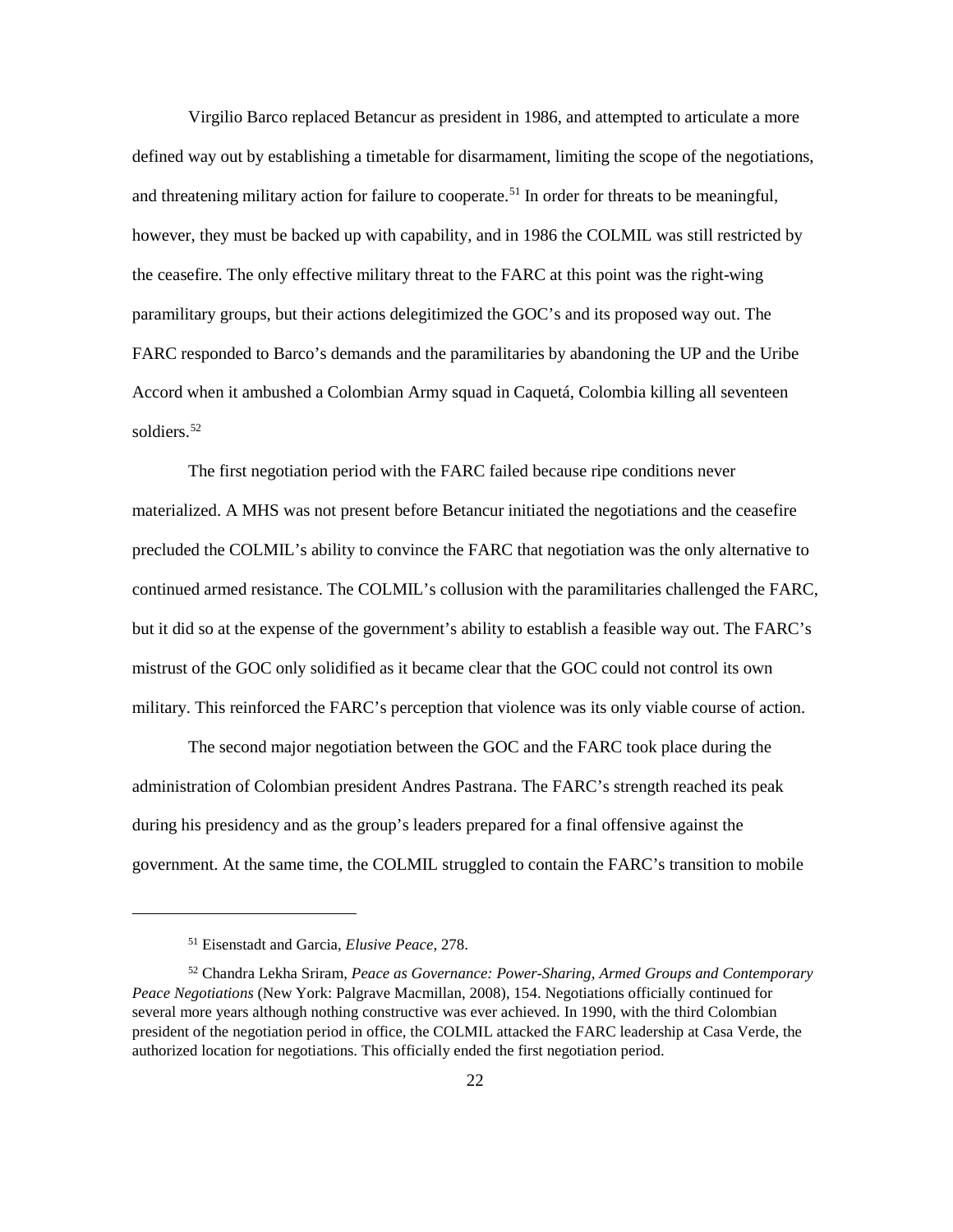warfare. Pastrana learned some lessons from his predecessors' failures, but was still unable to formulate a coordinated COIN approach to support his negotiation.

Following the failure of the first negotiation, the FARC senior leadership made the decision to move ahead with its strategic plan, which required an army of nearly forty thousand guerillas to transition to mobile warfare, surround Colombia's cities, and destroy the COLMIL forces defending them.<sup>[53](#page-30-0)</sup> In order to meet this massive demand for soldiers and resources, the FARC officially institutionalized its involvement in cocaine production and trafficking. Drug trafficking provided the FARC with increased income and led to rapid growth in size and capacity.<sup>[54](#page-30-1)</sup> It was not quite the size called for in its strategic plan, but by the mid-1990s the FARC senior leadership made the decision to move forward with a transition from guerilla warfare to mobile warfare.

The transition to mobile warfare was gradual, but the FARC became a clear existential threat beginning in 1996. On August 30th of that year, the FARC launched twenty-six simultaneous attacks across the country, including the seizure of a COLMIL base with thirty-one soldiers killed and sixty taken hostage. [55](#page-30-2) Larger and more coordinated attacks followed. Then in 1998 the FARC destroyed the Colombian Army's elite 52nd Counter-Guerrilla Battalion in the Caquetá department. The attack removed any doubt that the FARC had become an existential threat.<sup>[56](#page-30-3)</sup> A 1999 Gallup

<span id="page-30-1"></span><sup>54</sup> The FARC's annual budgets increased to between \$250 million and \$400 million dollars per year from drugs alone beginning in 1999. Crandall, *America's Dirty Wars,* 347; Thomas Marks, "A Model Counterinsurgency: Uribe's Colombia (2002-2006) vs FARC," *Military Review* 87, no. 2 (April 2007): 42; Bruce Michael Bagley, "Drug Trafficking, Political Violence and U.S. Policy in Colombia in the 1990s" (working paper, University of Miami, 2001), 10, accessed March 17, 2017, http://www.ugalapagosfall.miami.edu/media/college-of-arts-and-sciences/content-assets/internationalstudies/documents/publications/Bagley%20Drugs%20and%20violence%20final3.pdf

<span id="page-30-0"></span><sup>53</sup> For a detailed explanation of the FARC's strategic plan, see Spencer, *Colombia's Road to Recovery*.

<sup>55</sup> Spencer, *Colombia's Road to Recovery,* 25.

<span id="page-30-3"></span><span id="page-30-2"></span><sup>56</sup> Peter DeShazo, Tanya Primiani, and Phillip McLean, *Back from the Brink: Evaluating Progress in Colombia, 1999-2007* (Washington, DC: Center for Strategic and International Studies, 2007), 9.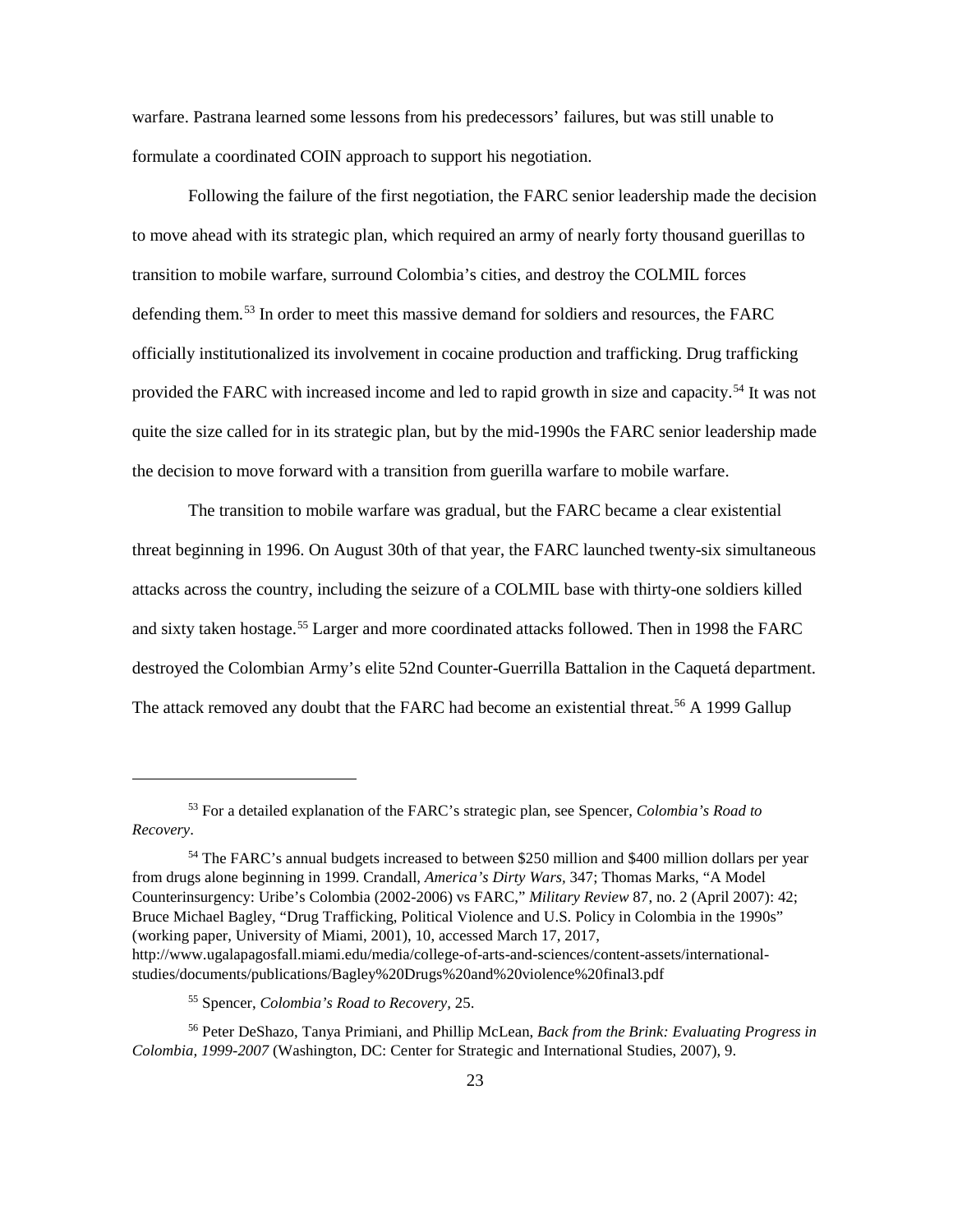poll revealed that Colombians believed the FARC would eventually succeed in taking power.<sup>[57](#page-31-0)</sup> Former Colombian Defense Minister, Juan Carlos Pinzón, remarked about the FARC during this period, "In the latter half of the 1990s, the guerrillas were capable of conducting multi-battalion size conventional set piece battles, and controlled large swaths of coca crop growing areas and drug routes, where they forced the displacement of entire towns."[58](#page-31-1)

In the midst of this chaos, President Pastrana attempted to stave off his government's defeat through negotiations. He granted the FARC a DMZ the size of Switzerland in the Caguán region as a show of good faith for the FARC to join the negotiation. Rather than the type of "positive shock" that could pull an opponent into a ripe moment, however, the DMZ represented what Russell Crandall called a "remarkable gift" to the FARC.<sup>[59](#page-31-2)</sup>

The combination of a large DMZ and an ineffective military insulated the FARC from the pain of the conflict as it simultaneously worked under the cover of the DMZ to escalate the conflict. The DMZ became a de facto autonomous state governed by the FARC, which used it as a base of operations to launch attacks, expand coca cultivation, recruit forces, and train.<sup>[60](#page-31-3)</sup> As a result, the FARC arguably held the upper hand during the Pastrana negotiation. It continued to grow, reaching nearly twenty-thousand guerillas by 2002. Illicit crops, which were almost entirely controlled by the FARC, grew by 42 percent and reached an estimated total of 144,450 hectares in 2002, most of which was grown inside the DMZ. Insecurity spread from the rural countryside to the cities totaling approximately  $28,000$  murders and  $2,800$  kidnappings annually by  $2002$ .<sup>[61](#page-31-4)</sup>

<sup>57</sup> Crandall, *America's Dirty Wars,* 347; Davis et al., *A Great Perhaps?,* 133.

<span id="page-31-4"></span><span id="page-31-3"></span><span id="page-31-2"></span><span id="page-31-1"></span><span id="page-31-0"></span><sup>58</sup> Juan Carlos Pinzón, "Colombia Back from the Brink: From Failed State to Exporter of Security," *Prism* 5, no. 4 (2015): 4.

<sup>59</sup> Crandall, *America's Dirty Wars,* 348.

<sup>60</sup> Johnson and Jonsson, "Colombia: Ending the Forever War?," 71.

<sup>61</sup> Spencer, *Colombia's Road to Recovery, 5*1.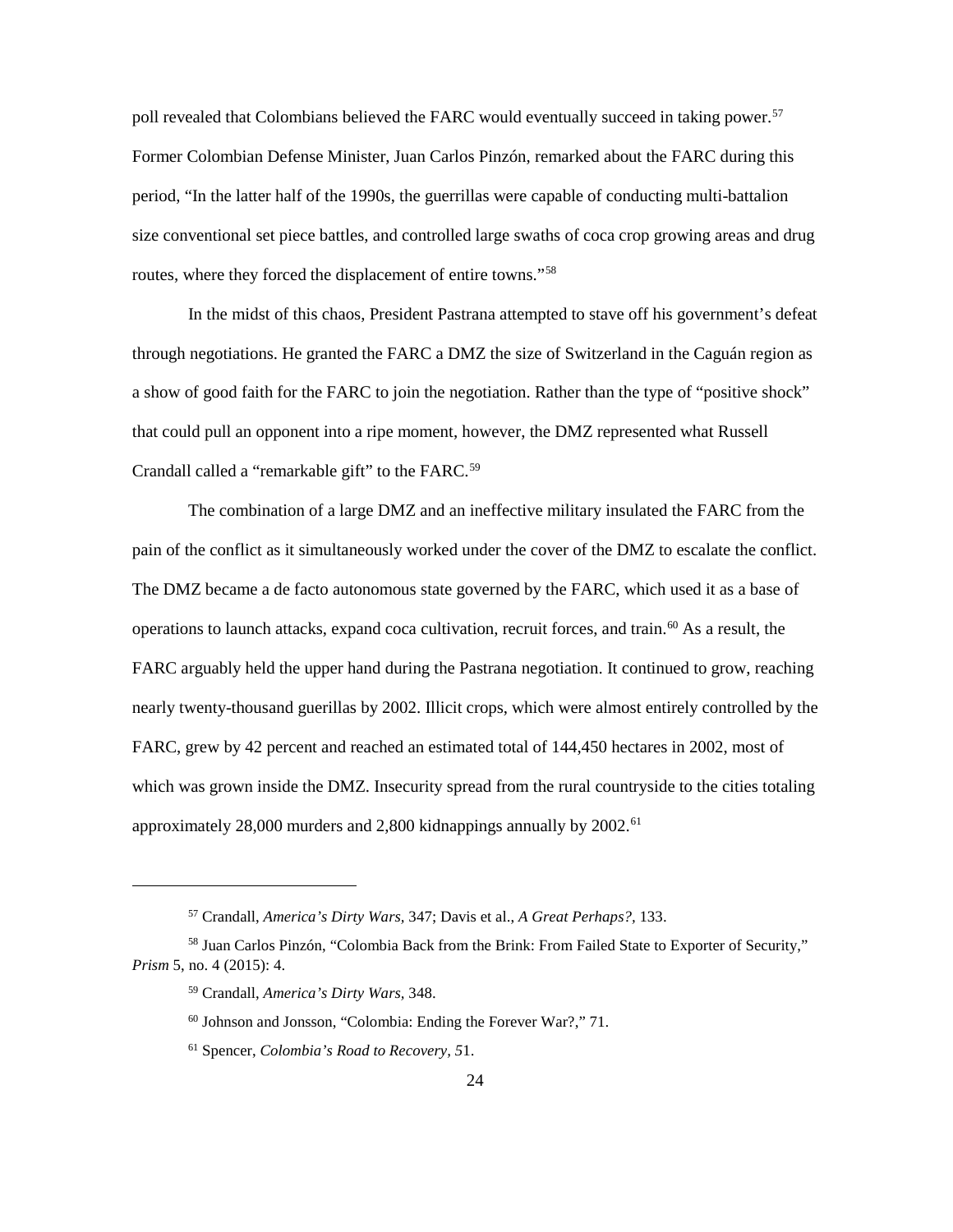Pastrana eventually terminated the negotiations and ordered the COLMIL to retake the DMZ in February 2002. The policy shift was precipitated by an increase in malicious attacks by the FARC against civilians, energy infrastructure, and small security units. The incident that ultimately forced Pastrana's hand was the FARC's skyjacking of a commercial airliner. By this point, Colombians were ready for a new strategy.

The COLMIL and GOC failed to develop a coordinated COIN policy that could have produced ripe conditions for negotiation. On the issue of military strategy being disconnected from political objectives, Thomas Marks concluded that nobody in the GOC directed the COIN effort, and that the COLMIL was left to conduct the fight by itself.<sup>[62](#page-32-0)</sup> The Caguán DMZ failed to reestablish trust with the FARC. The guerillas had already chosen their military strategy and the COLMIL did not represent a credible threat that changed the group's perception of the pain associated a military solution.

The negotiation process was also not supported by a realistic peace infrastructure capable of convincing the FARC that Pastrana was capable of delivering on the reforms he envisioned. Not surprisingly, the FARC neither felt the pain of a stalemate, nor felt optimistic about a path to peace. Pastrana recognized these shortcomings and established both military and government policies to shape the environment, but it took longer than his four years in office for the reforms to make a difference. His successor, president Álvaro Uribe, eventually benefitted the most from Pastrana's attempts to develop a credible COLMIL that could impose a MHS.

Throughout his term, Pastrana directed a comprehensive reform of the COLMIL to strengthen its capabilities and reputation. He accomplished this by creating a more professional force, improving the military education system, and increasing human rights training. Between

<span id="page-32-0"></span><sup>62</sup> Thomas Marks, *Colombian Army Adaptation to FARC Insurgency* (Carlisle Barracks, PA: Strategic Studies Institute), 2002.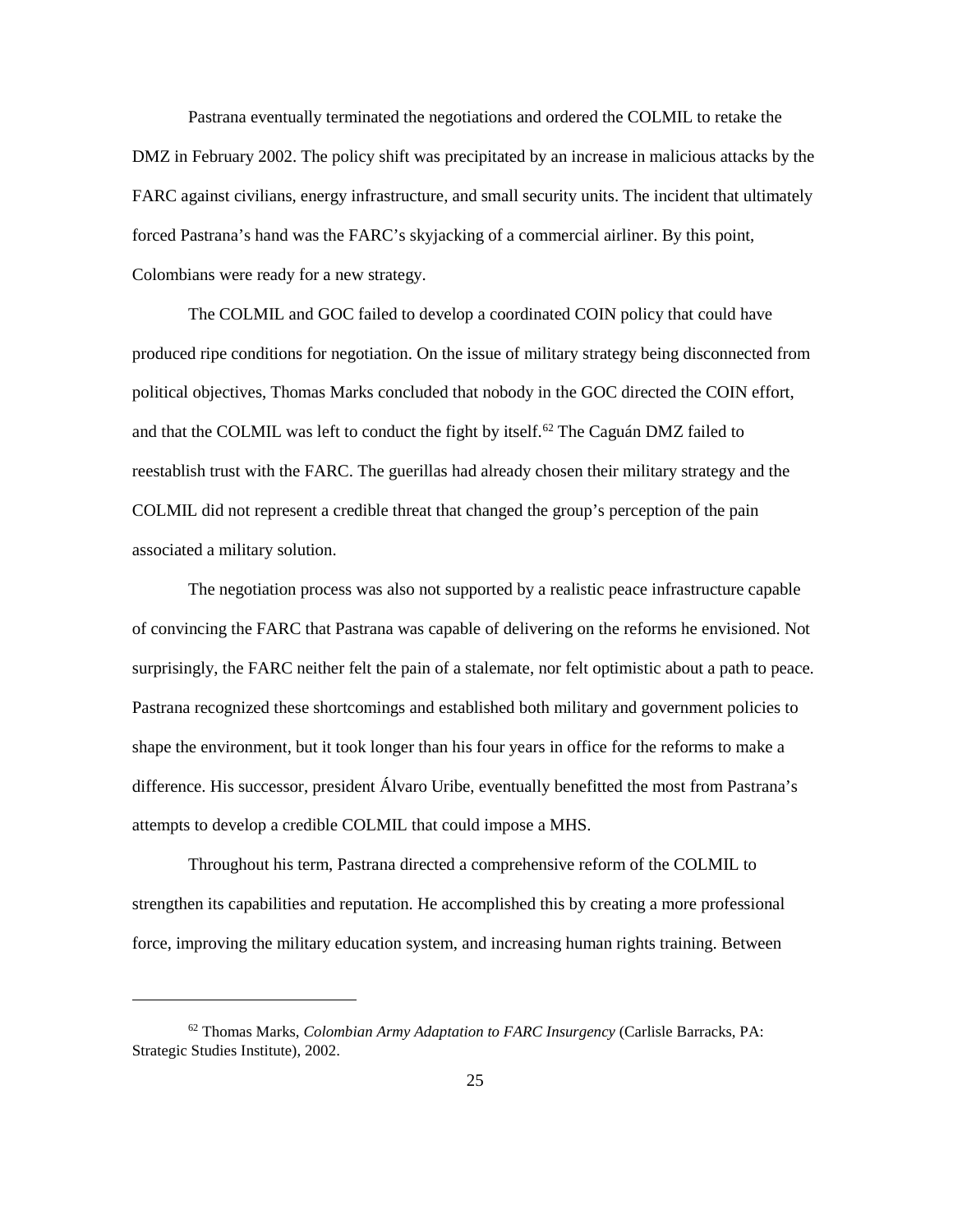1998 and 2002, the COLMIL replaced large portions of its conscripted forces with high-quality volunteers, which more than tripled the size of its professional forces.[63](#page-33-1) The professionalization, training, and increased focus on just war education helped reduce the risk of future human rights abuses, which plagued the military since the Betancur negotiations. The COLMIL increased in quality, but it still lacked the size, mobility, and capability to represent a credible threat to the FARC.

One particular lesson learned during the Pastrana negotiation was how painful counternarcotic operations were to the FARC. Between December 2000 and April 2002, the COLMIL's specialized counter-narcotics brigade, supported by US funding, destroyed nearly 900 drug labs and detained 119 suspected drug traffickers.<sup>[64](#page-33-2)</sup> The FARC-controlled coca fields and drug labs were vulnerable to raids, but in order to take advantage the COLMIL required aerial observation and mobility it did not yet have. During the Uribe administration that followed, the targeting of the FARC's drug trafficking business would contribute greatly to the establishment of a MHS.

#### <span id="page-33-0"></span>Establishing Conditions of Success: The Uribe and Santos Years

The purpose of this portion of the case study is to address how the GOC and COLMIL established ripe conditions that led to the successful peace agreement in 2016. The period that followed the failed Pastrana negotiation marked one of the most dramatic changes in the Colombian conflict. It began with Colombia on the verge of becoming a failed state and ended fourteen years later with a successful peace accord between the GOC and the FARC. Under Colombian presidents

<sup>63</sup> Spencer, *Colombia's Road to Recovery,* 44.

<span id="page-33-2"></span><span id="page-33-1"></span><sup>64</sup> Spencer, *Colombia's Road to Recovery,* 43-51. Prior to 2002, US funding was restricted to Colombian counter-narcotics and crop destruction operations. As a result, Colombian counter-narcotics forces from the police and military often had more resources than the COLMIL.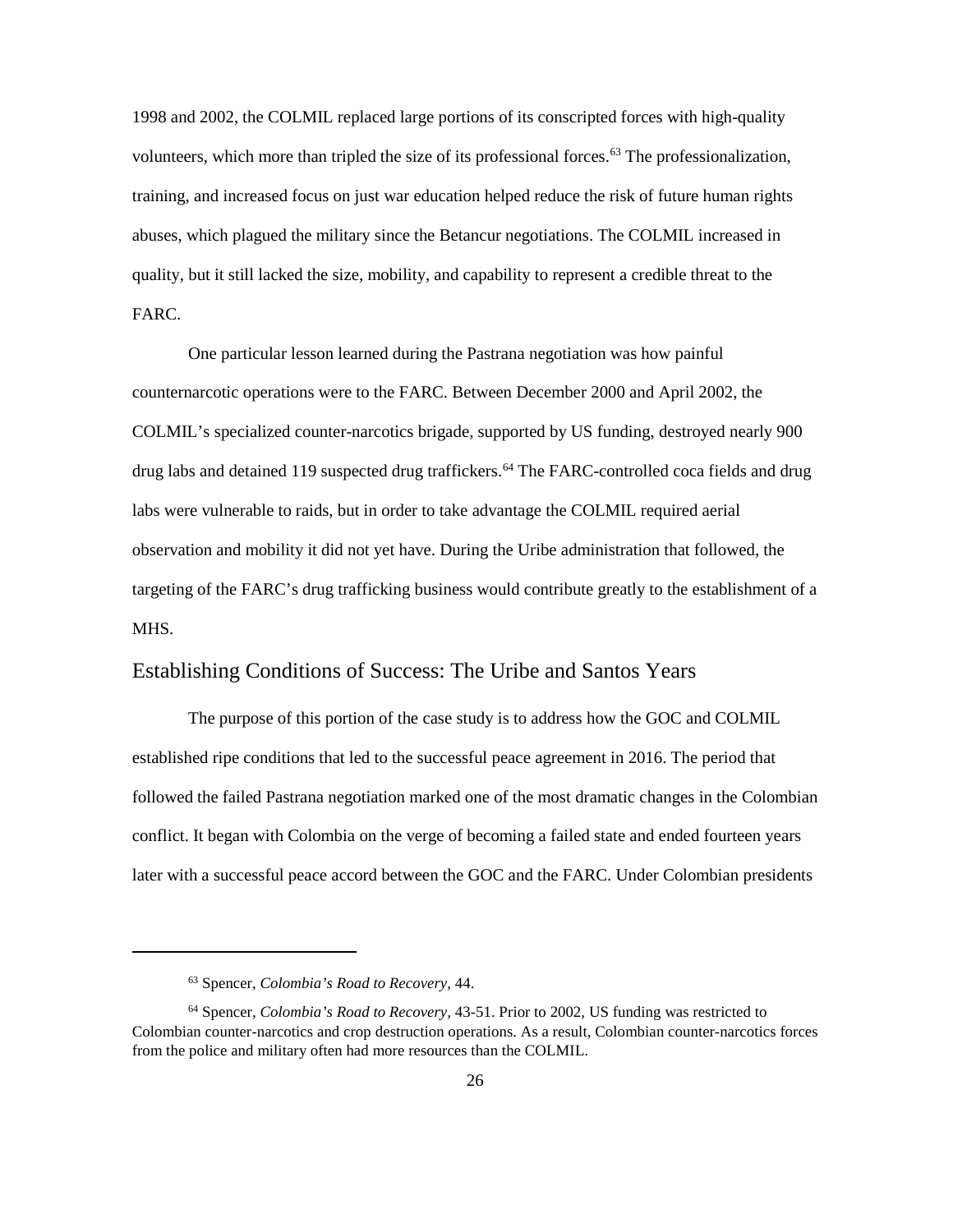Álvaro Uribe and Juan Manuel Santos, the GOC and COLMIL reversed the trends of negotiation failure and established a painful stalemate for the FARC and constructed a suitable and feasible way out that the group was able to pursue.

Álvaro Uribe was elected in 2002 by promising to retake the initiative lost during the Pastrana negotiation and defeat the FARC militarily. His landslide victory served as a referendum on the failed policy of negotiation. [65](#page-34-0) It became the first time since the start of the Betancur negotiation that the government focused solely on a military solution and not some form of a negotiated settlement.

Uribe is described as a hard-liner with an "iron fist.["66](#page-34-1) His intention was to destroy the FARC, but his COIN policy actually enabled the creation of a MHS and the eventual successful negotiation. It revived a weak COLMIL and employed it to regain territorial control of Colombia. Over the course of Uribe's eight years in office, the COLMIL effectively neutralized the FARC militarily, disrupted it financially, and delegitimized it politically through coordinated joint military operations. Although the strategy did not defeat the FARC, it successfully created enough "pain" for the group to acknowledge the existence of a MHS.<sup>[67](#page-34-2)</sup>

The cornerstone of Uribe's strategy was the Democratic Security Policy (DSP), which he introduced in 2003. Conceptually, DSP was a multifaceted COIN strategy that mixed security and reform efforts through territorial control and consolidation.<sup>68</sup> According to analysts like Jorge

<span id="page-34-0"></span><sup>65</sup> Spencer, *Colombia's Road to Recovery,* 62. Uribe was elected with 53 percent of the vote in a single round of elections, which was a first under the 1991 Colombian Constitution.

<sup>66</sup> Johnson and Jonsson, "Colombia: Ending the Forever War?," 72.

<span id="page-34-2"></span><span id="page-34-1"></span><sup>67</sup> Thomas Marks, "A Model Counterinsurgency: Uribe's Colombia (2002-2006) vs FARC," *Military Review* 87, no. 2 (April 2007): 55.

<span id="page-34-3"></span><sup>68</sup> Spencer, *Colombia's Road to Recovery,* 63. DSP had five major objectives: consolidate state control over all national territory; protect the population; eradicate illicit drug trafficking; build and maintain a deterrent capability; establish efficiency, transparency, and accountability.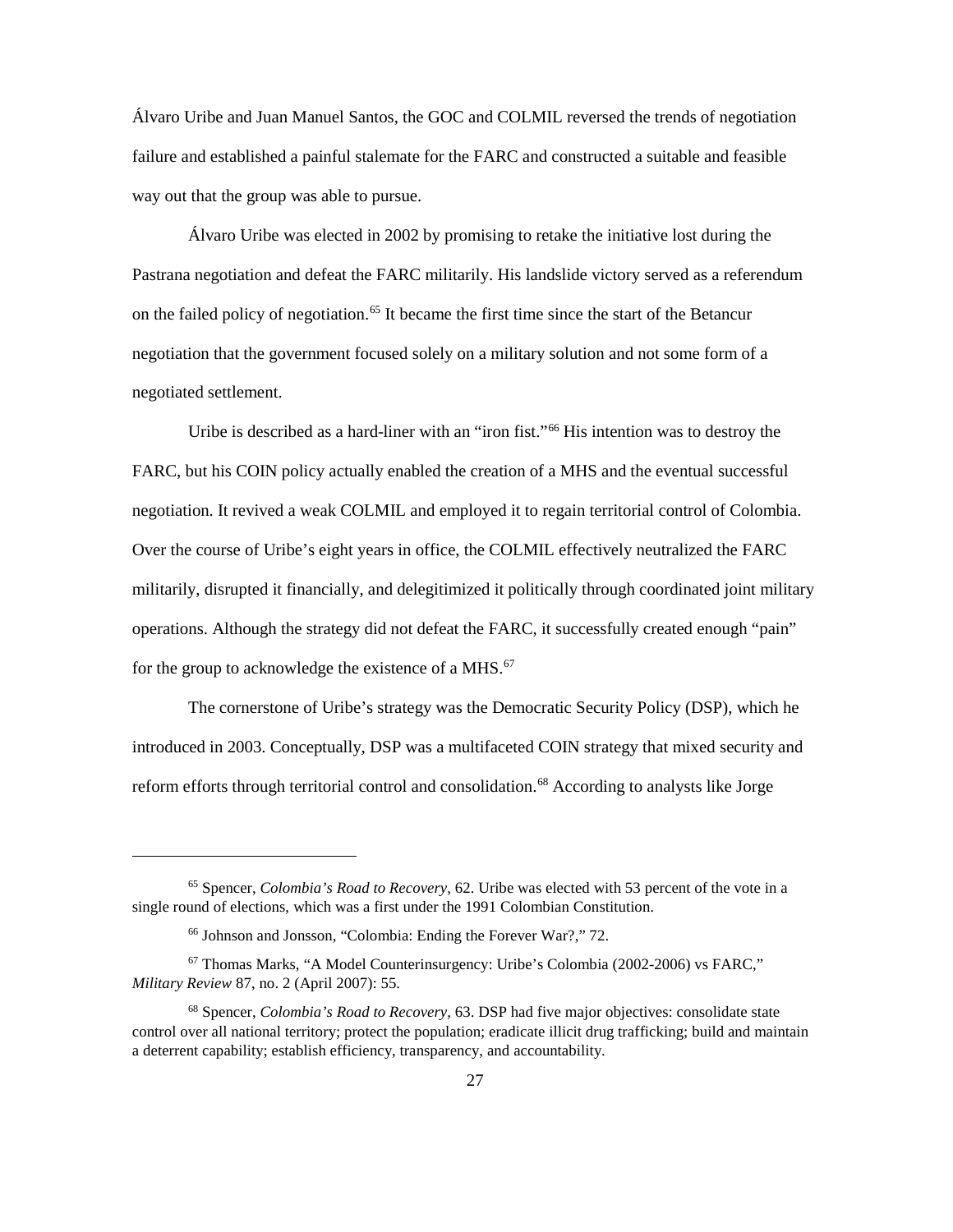Delgado, however, the main focus of DSP from the outset was a "military surge to confront the FARC's armed guerrillas."[69](#page-35-0) With respect to conventional "clear, hold, build" COIN theory, DSP was effective at "clearing," but never produced the necessary apparatus to "hold and build" once an area was secured.

Despite this flaw, security and Latin American policy experts credit DSP for the dramatic turnaround in Colombia's security environment between  $2002-2008$ <sup>[70](#page-35-1)</sup>. The policy essentially supported the creation of conditions conducive to a MHS, which was the first step toward the ripe conditions that Uribe's successor seized to negotiate the peace agreement. DSP accomplished this by employing the COLMIL against the three push factors proposed by Lustenberger: military, political, and economic.

Before Uribe could employ the COLMIL effectively, however, he needed to reshape the GOC and COLMIL's approach to COIN. DSP took a decidedly more offensive approach, which enabled the COLMIL to take offensive actions to regain lost initiative. Taking the offensive required a major overhaul of COLMIL personnel, training, and equipment in order to overcome Colombia's geographic restrictions. Uribe prioritized the growth and modernization of the COLMIL to enable an expansion of offensive operations to support DSP.[71](#page-35-2) What was at one time considered a small, defensive-oriented garrison army quickly became a highly mobile and

<span id="page-35-0"></span> $69$  Jorge E. Delgado, "Counterinsurgency and the Limits of State-Building: An Analysis of Colombia's Policy of Territorial Consolidation, 2006–2012," *Small Wars & Insurgencies* 26, no. 3 (2015): 409.

<sup>70</sup> For example: Davis, et al., *A Great Perhaps?* 

<span id="page-35-2"></span><span id="page-35-1"></span><sup>71</sup> David Killcullen and Greg Mills, "Colombia: A Political Economy of War to an Inclusive Peace," *Prism* 5, no. 3 (2015): 111. To pay for the improvements Uribe introduced a tax on the wealthiest tier of Colombians and leveraged a joint Colombia-US aid program worth \$7.5 billion known as Plan Colombia, which originally passed in 2000.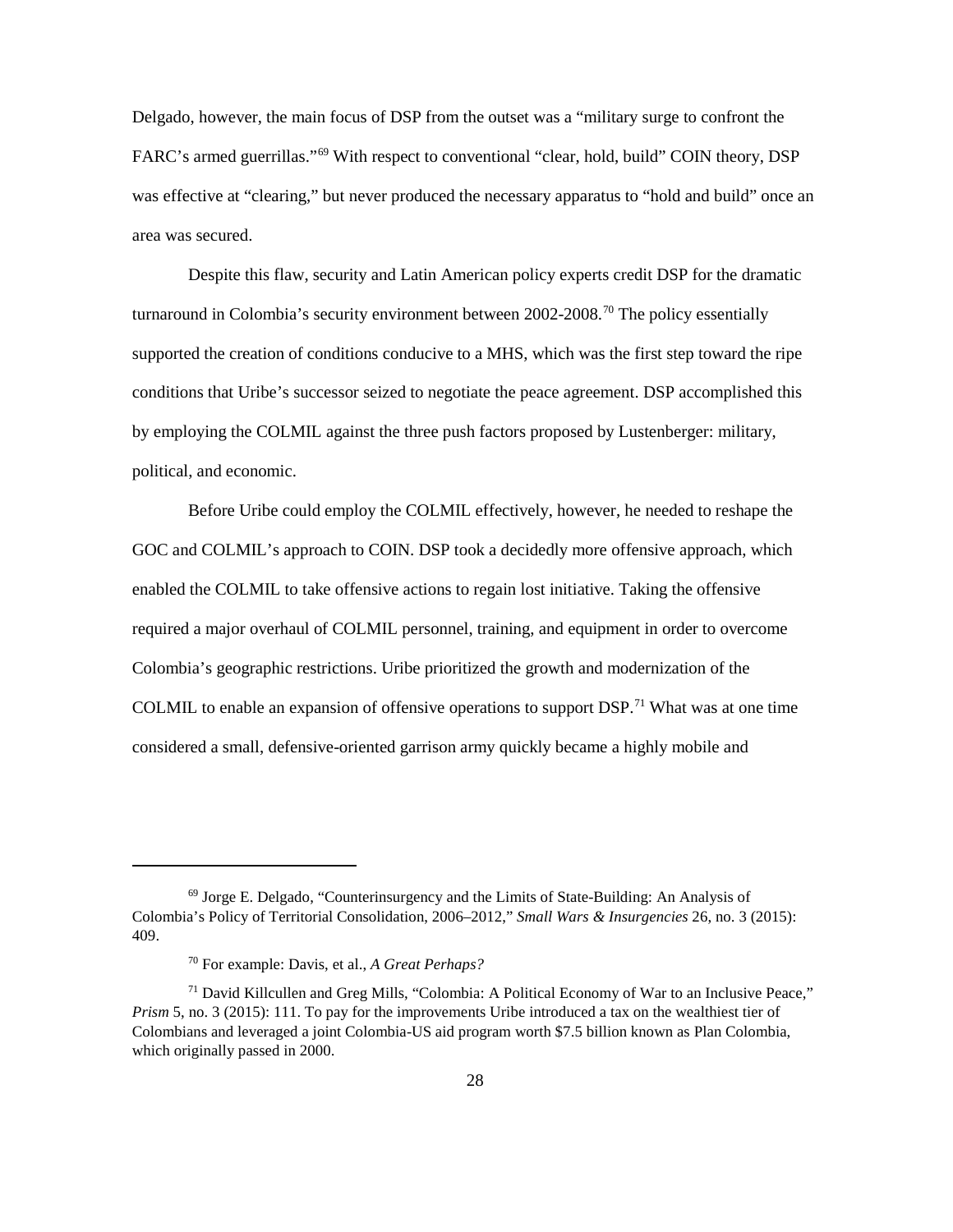professional force capable of sustained offensive operations that for the first time put real pressure on the FARC and increased its level of pain. [72](#page-36-0)

The first military campaign developed under DSP, called Plan Patriota, resulted in a rapid reversal of the security situation. [73](#page-36-1) Plan Patriota benefitted from an increased military budget, a larger and more professional force, and an influx of aircraft and intelligence support from the United States. It took the COLMIL just a few short years to increase its targeting capacity, mobility, and lethality in raids that struck deep into the FARC's support zones. As Plan Patriota and DSP expanded, indicators of FARC violence such as murders and kidnappings dropped significantly.<sup>[74](#page-36-2)</sup>

The FARC's subjective levels of pain arguably reached a critical point beginning in 2007 as the COLMIL demonstrated its capacity as a joint and intergovernmental force during the "war on the camps."[75](#page-36-3) This phase of DSP targeted the FARC's bases of support and senior leaders through a High-Value Target (HVT) campaign. The HVT program was only possible through the newly acquired key enablers like increased joint intelligence capabilities, shared US intelligence, and US

<span id="page-36-0"></span><sup>72</sup> Larry Rohter, "Armed Forces in Colombia Hoping to Get Fighting Fit," *New York Times,* December 5, 1999; Crandall, *America's Dirty Wars,* 352-353. Uribe increased the COLMIL budget from three percent to over four percent of the GDP for the remainder of his presidency to enable DSP. The COLMIL grew rapidly beginning in 2002 and by 2007 had increased its number of enlisted and officers from 280,000 to 415,000. The United States provided Blackhawk helicopters for critical air mobility and extended the operational reach, which was vital to DSP's goal of regaining territorial control. The COLMIL also benefitted from an upgraded intelligence infrastructure and relationships with US intelligence agencies, which improved its ability to target FARC's elusive senior leaders in ways never before possible.

<span id="page-36-1"></span><sup>73</sup> Davis, et al., *A Great Perhaps?, 3*7. Plan Patriota objectives were to reverse the FARC's military advantages and retake territory from the FARC. By October 2003, the FARC had been forced back into its jungle sanctuaries, and according to its own after action reviews, its strategic offensive had been defeated.

<span id="page-36-3"></span><span id="page-36-2"></span><sup>74</sup> Adriaan Alsema, "Colombia Kidnapping Statistics," *Colombia Reports,* June 18, 2012 accessed November 2, 2016, http://colombiareports.com/colombia-kidnapping-statistics; Jorge E. Delgado, "Colombian Military Thinking and the Fight against the FARC-EP Insurgency, 2002–2014." *Journal of Strategic Studies* 38, no. 6 (2015): 828. Kidnappings attributed to the FARC dropped to just 117 in 2008 from a height of 970 in 2002. By the end of 2006, homicide rates attributed to FARC guerillas were down fortyfive percent.

<sup>75</sup> Davis, et al., *A Great Perhaps?,* xxviii-xxix.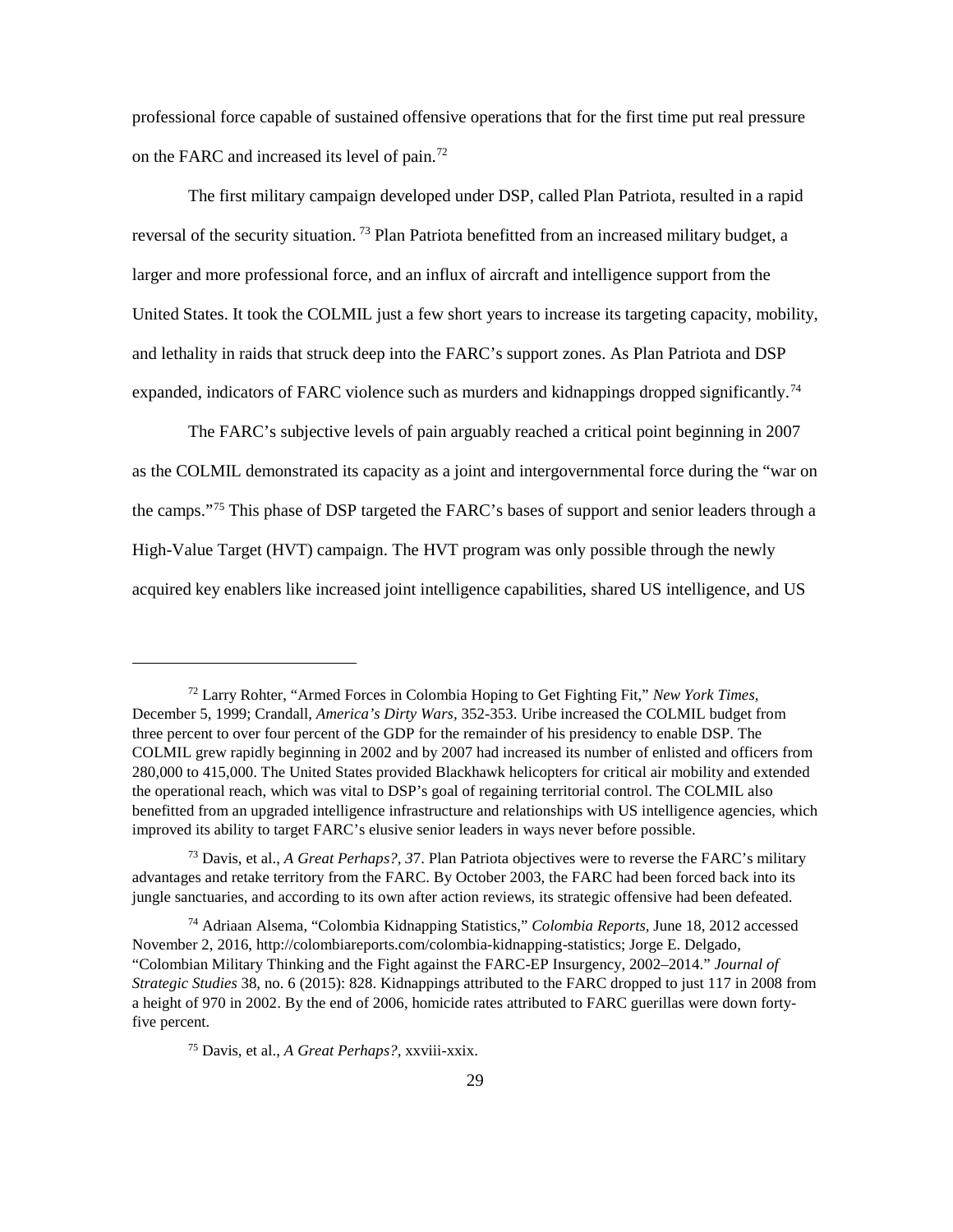weapons sales like GPS bombs. It is at this point in the conflict that a government policy and military COIN approach began to coalesce under a coherent strategy. Although that strategy was aimed at a decisive military victory that was highly improbable, it helped create the MHS needed for ripeness.<sup>[76](#page-37-0)</sup>

On March 1, 2008, a precision-guided bomb penetrated the jungle canopy and killed a FARC senior leader named Raúl Reyes. The attack administered the first act of "shock therapy" that ended the FARC's sense of invincibility and forced the FARC to reconsider its perception of the operational environment. Reyes was the first member of the FARC's senior leadership to be successfully targeted by the GOC and COLMIL in the history of the conflict. Not long after came the death of the youngest member of the FARC high command, Iván Ríos, who was killed by his own bodyguard in exchange for reward money and protection from the FARC.

This was the period when the COLMIL finally began to create the perception of a MHS. According to US government statistics, the FARC was cut in half between 2001 and 2008.<sup>[77](#page-37-1)</sup> The steep losses were due as much to casualties as they were to desertions. According to government figures, 4,559 FARC guerillas took advantage of GOC reintegration programs between 2002 and 2005.[78](#page-37-2) Deserters cited reasons such as hunger, low morale, and fatigue from a rough life on the run

<sup>76</sup> Johnson and Jonsson, "Colombia: Ending the Forever War?," 68.

<span id="page-37-2"></span><span id="page-37-1"></span><span id="page-37-0"></span><sup>77</sup> Jess Ford, "Plan Colombia: Drug Reduction Goals Were Not Fully Met, but Security Has Improved; US Agencies Need More Detailed Plans for Reducing Assistance (GAO-09-71)" (Washington, DC: United States Government Accountability Office, October 6, 2008), 25, accessed November 9, 2016, http://www.gao.gov/products/GAO-09-71.

<sup>78</sup> Spencer, *Colombia's Road to Recovery,* 71.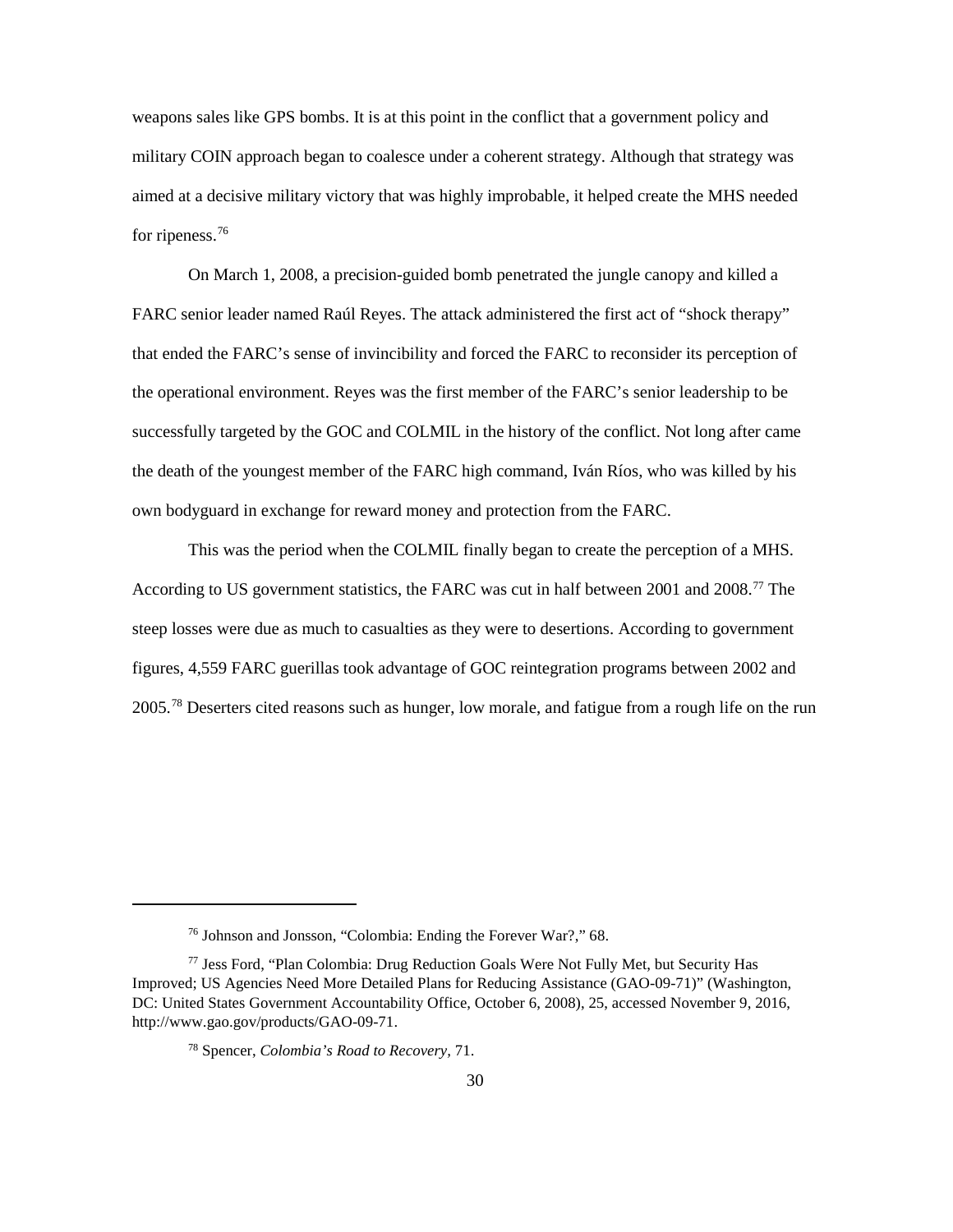in the jungle as the primary reasons for leaving.<sup>[79](#page-38-0)</sup> Even top leaders began to desert, such as an infamous commander of the 47th Front, Nelly Avila Moreno.<sup>80</sup>

The COLMIL's pressure is what contributed to a change in the FARC's perception of its prospects for success. In addition to the loss of personnel, the FARC lost territorial control of its support zones, which disconnected it from supportive Colombian peasants and denied it the safe havens it relied on for decades to avoid detection and stage attacks. By 2007 the GOC had achieved territorial control of 90 percent of Colombia compared to under 70 percent just four years earlier.<sup>[81](#page-38-2)</sup> Territorial control by the state is supposed to allow the extension of state services to draw the population away from the insurgents. DSP, however, never built the apparatus to extend state control to these newly cleared areas. Even without a transition to "hold and build," however, the effect of territorial control contributed to increased pain for the FARC. It appeared that in Colombia, the population was not necessarily the center of gravity for the FARC. Instead, it was the effects the COLMIL had against the FARC itself that mattered most to increasing its levels of pain.

Since the FARC did not appear to draw the majority of its support from the population, it followed that one of the most important "push" factors to target turned out to be the FARC's economic center of gravity. The key to the FARC's survivability, at least since the 1990s, was drug trafficking, according to Colombian Army Colonel Alberto Mejía.<sup>[82](#page-38-3)</sup> Armed with greater mobility, manpower, and intelligence, the COLMIL aggressively targeted the FARC's drug operations and

<sup>79</sup> Crandall, *America's Dirty Wars,* 355.

<span id="page-38-1"></span><span id="page-38-0"></span><sup>80</sup> Jeremy McDermott, "Nelly Avila Moreno, FARC's 'Karina', Captured by Colombian Forces in War on Drugs," *The Telegraph Online*, May 19, 2008, accessed October 18, 2016, http://www.telegraph.co.uk/news/1989610/Nelly-Avila-Moreno-FARCs-Karina-captured-by-Colombianforces-in-war-on-drugs.html.

<sup>81</sup> Ford, Drug Reduction Goals, 24.

<span id="page-38-3"></span><span id="page-38-2"></span><sup>82</sup> Anthony James Joes, *Resisting Rebellion: The History and Politics of Counterinsurgency* (Lexington, KY: University Press of Kentucky, 2006), 96.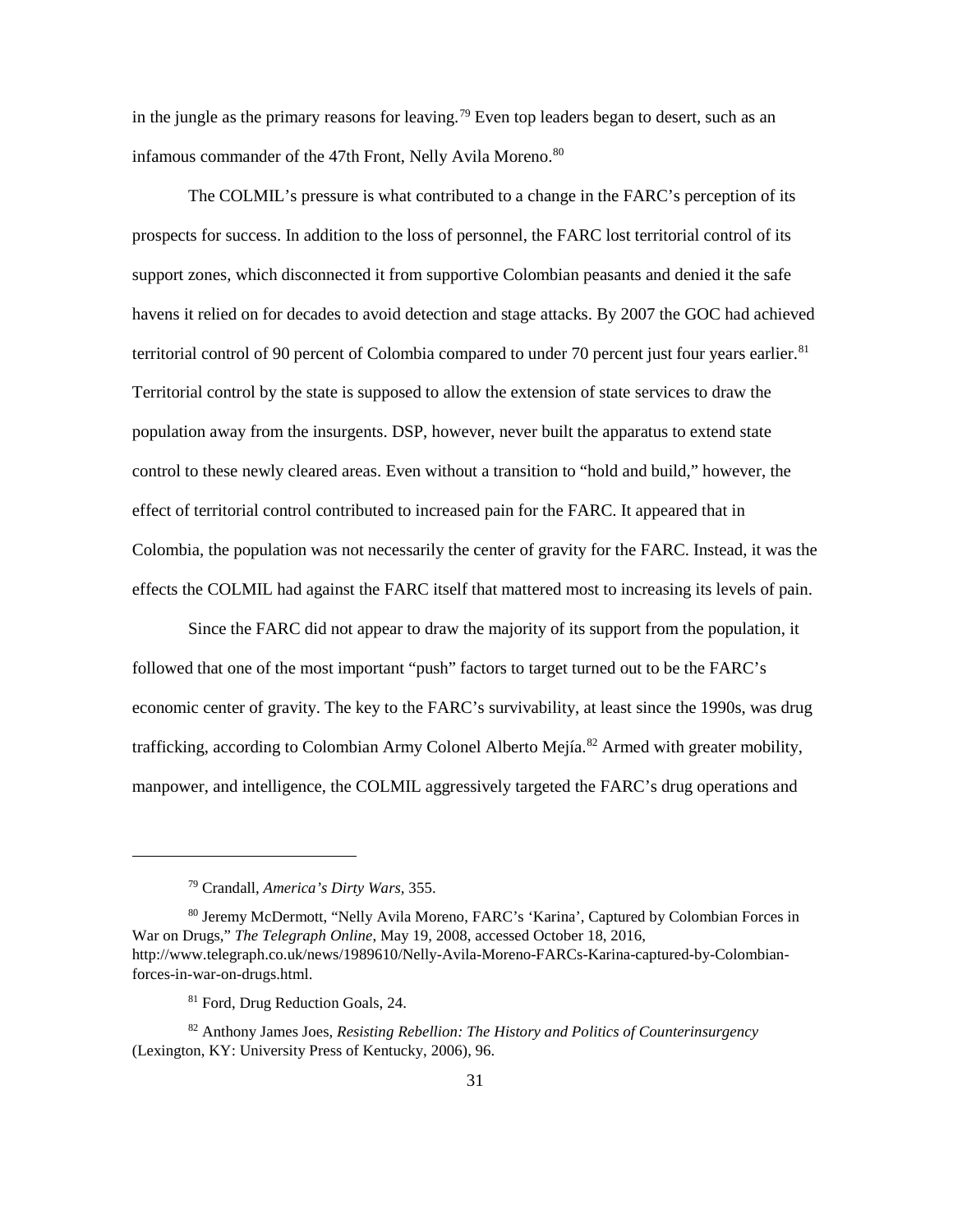destroyed more than three thousand cocaine labs in 2009 alone.<sup>[83](#page-39-0)</sup> The emphasis of Colombia's antidrug strategies shifted in 2006 when the increased intelligence apparatus and mobility of the COLMIL's elite counter-narcotics units made it more effective to dismantle cocaine production and trafficking as opposed to destroying crops.<sup>[84](#page-39-1)</sup> Cocaine seizures increased from 127 metric tons in 2006 to 203 in 2009, and the number of laboratories destroyed increased from 2,300 in 2006 to 2,900 in 2009.<sup>[85](#page-39-2)</sup>

The FARC eventually adjusted to the COLMIL's new capabilities under a new strategic plan known as *Plan Rebirth*, which it released in late 2008. Under the plan, the FARC returned to its traditional support zones, decentralized its leadership structure, and reverted to guerilla warfare.[86](#page-39-3) This limited the group's exposure and the COLMIL's targeting opportunities. Still, the COLMIL had created a sense of vulnerability in the FARC that triggered a shift in the group's perception of the conflict as Santos took office in 2010.

Juan Manuel Santos succeeded Uribe as president in 2010, and despite expectations that he would continue his predecessor's DSP policies, he chose to pursue a negotiated settlement with the FARC. As both a former economic and defense minister, he recognized that a military victory over the FARC would cost more lives, resources, and the potential for economic prosperity. For Santos, the political objective was peace, not decisive victory. To achieve this objective, he created a

<span id="page-39-0"></span><sup>83</sup> Alberto Mejía, "Colombia's National Security Strategy, a New 'COIN' Approach" (monograph, US Army War College, 2008), 25-26.

<span id="page-39-1"></span><sup>84</sup> Daniel Mejía, "Plan Colombia: An Analysis of Effectiveness and Costs" (Washington, DC*:*  Brookings Institution, 2015), 11; United Nations Office on Drugs and Crime (UNODC), *Colombia Coca Cultivation Survey 2013*, Bogotá, Colombia, June 2014), 94-95, accessed March 29, 2017, http://www.unodc.org/documents/crop-monitoring/ Colombia/Colombia\_coca\_cultivation\_survey\_2013.pdf.

<sup>85</sup> UNODC, *Colombia Coca Cultivation Survey 2013*, 94-95.

<span id="page-39-3"></span><span id="page-39-2"></span><sup>86</sup> Colby Martin, "Colombia's New Counterinsurgency Plan," *STRATFOR Global Intelligence*, March 29, 2012, accessed September 16, 2016, https://www.stratfor.com/weekly/colombias-newcounterinsurgency-plan.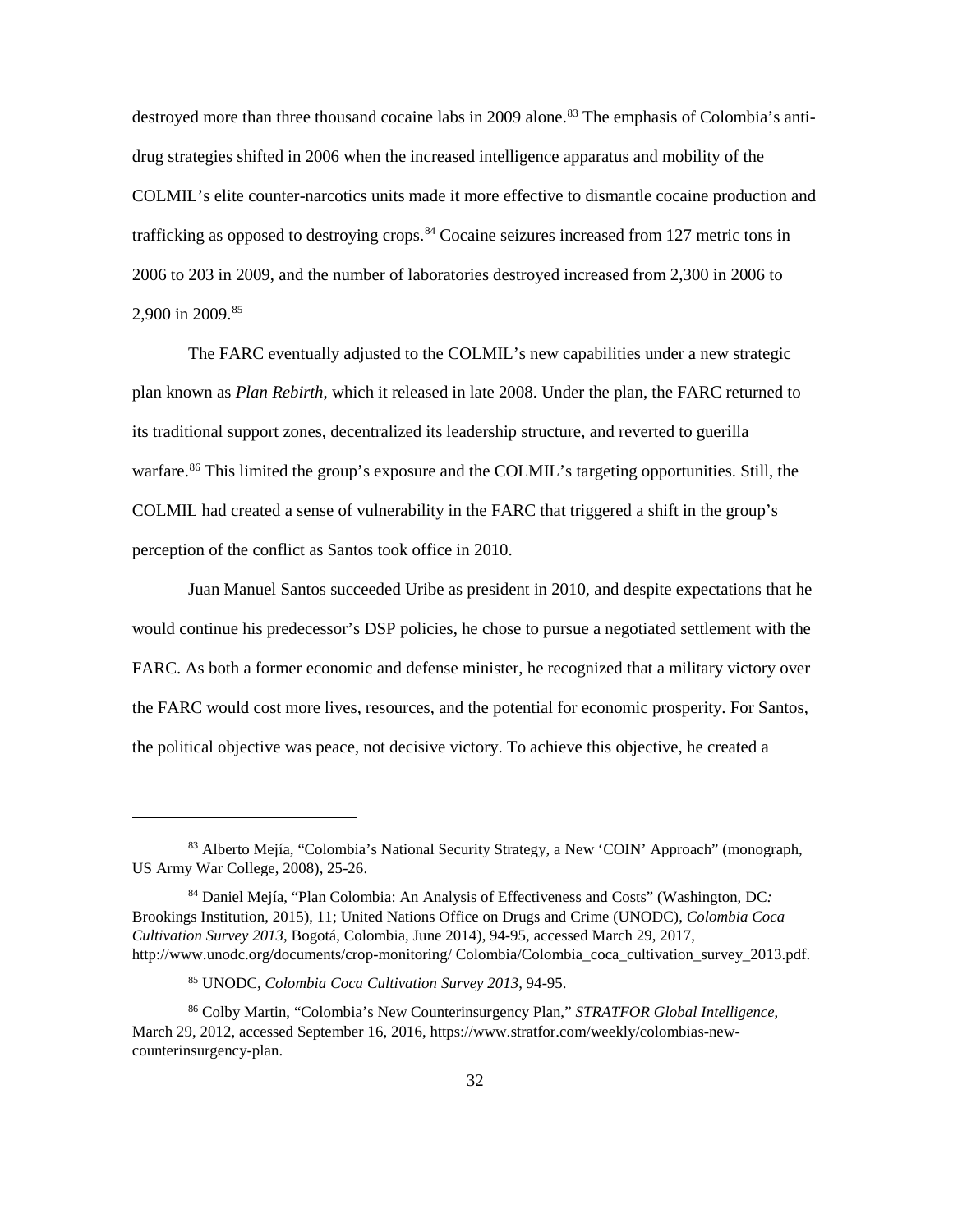comprehensive COIN strategy that leveraged both the strength of the COLMIL and government reforms. This ultimately created a ripe moment for negotiations along the path to a peace agreement with the FARC.

According to Delgado, Santos did not share Uribe's assumption "that military force could compel the FARC to accept terms of surrender."[87](#page-40-0) Santos' policies demonstrated that he believed military force had limitations that only offered marginal benefits with respect to ending the war. He recognized that in order to find a suitable peace, there needed to be sufficient reforms to the structural deficiencies of the state that produced the roots of conflict in the first place. Colombia simply lacked the capacity to simultaneously fight the FARC and conduct state building in its rural areas.<sup>[88](#page-40-1)</sup> A negotiated settlement offered the opportunity to remove the FARC as an obstacle to the state building that was needed in the rural regions of the country, which once accomplished, would remove the roots of conflict.

Learning from his predecessors' misfortunes and mistakes, Santos recognized the need for both military pressure and political incentives. This is similar to ripeness theory's "push and pull" of the MHS and the way out, respectively. He referred to his strategy in his inaugural address as a "democratic prosperity policy."[89](#page-40-2) It was a two-pronged approach aimed to force the FARC to the negotiating table through continued military pressure, while strengthening democratic and economic institutions that could serve as a peace infrastructure for a negotiated way out. Once

<span id="page-40-0"></span><sup>&</sup>lt;sup>87</sup> Jorge E. Delgado, "Colombian Military Thinking and the Fight against the FARC-EP Insurgency, 2002–2014," *Journal of Strategic Studies* 38, no. 6 (2015): 848.

<span id="page-40-1"></span><sup>88</sup> Delgado, "Counterinsurgency and the Limits of State-Building," 410. Delgado supports this point by arguing that between the Uribe and Santos administrations, the COLMIL is the only agent of the state that has been able to extend state authority in areas formerly controlled by the FARC.

<span id="page-40-2"></span><sup>89</sup> Fernando Alzate Donoso, "Colombia Is Committed to Human Rights and 'Democratic Prosperity'," *The Guardian*, August 18, 2010, accessed January 23, 2017, https://www.theguardian.com/commentisfree/2010/aug/19/colombia-human-rights-democratic-prosperity.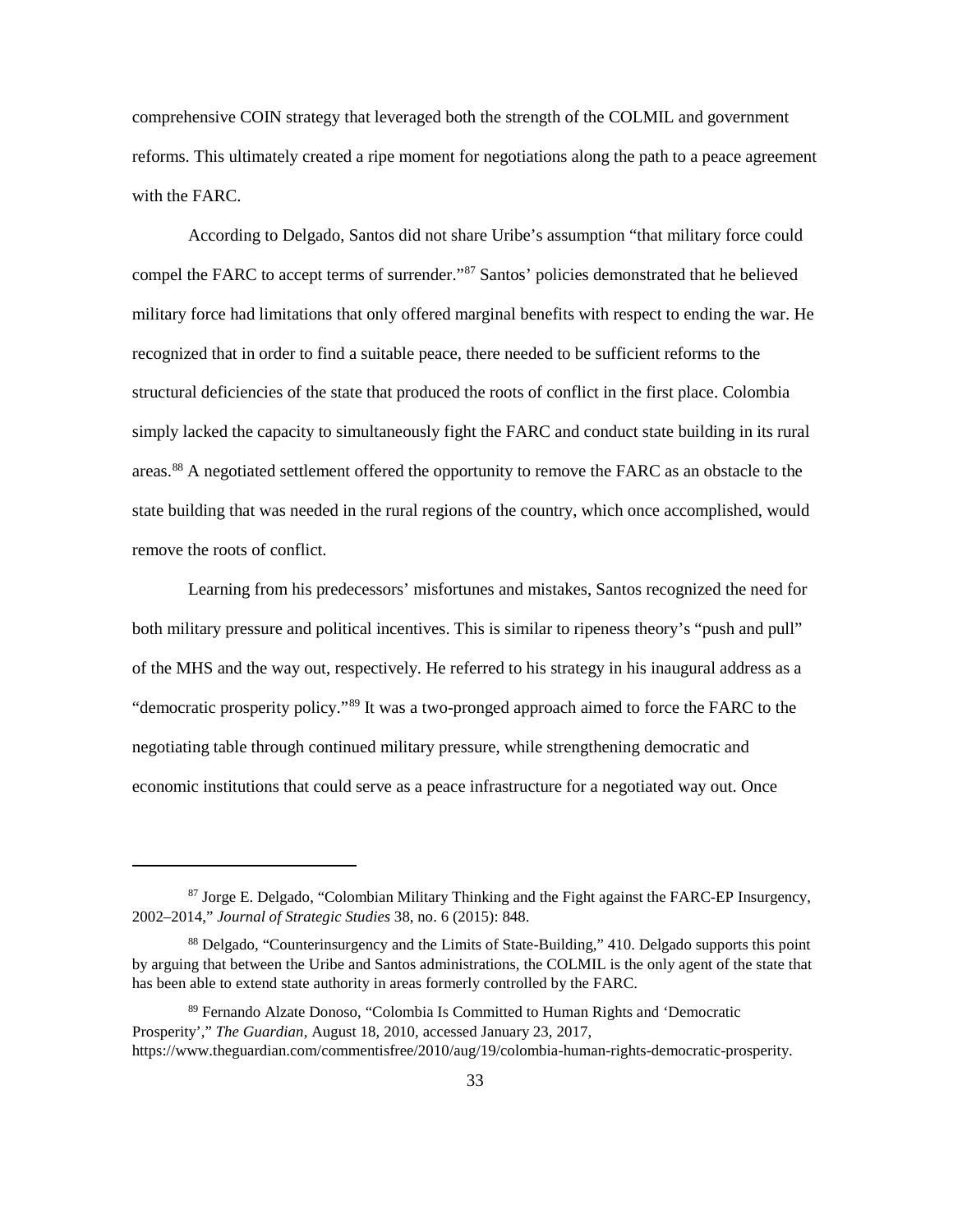negotiations began, Santos announced that there would be no mutual ceasefire or demilitarized zones established until a peace agreement was signed. Unlike the failed tactics of the Betancur and Pastrana negotiations, this tactic allowed the COLMIL to maintain the pressure against the military, economic, and political foundations of the FARC's insurgency. It also ensured that the FARC would negotiate in good faith because the COLMIL retained the capability to punish the FARC for any attempts to avoid or stall negotiations once they began.

The main difference between the employment of military force by Uribe and Santos was that Santos directed the COLMIL to pursue limited objectives that raised the costs of rebellion rather than seek a decisive victory.<sup>[90](#page-41-0)</sup> The COLMIL operationalized this guidance by pursuing lines of operations that were similar to Lustenberger's "push" factors such as operations that targeted the FARC's senior leadership, financial strength, and territorial control. Raids that target HVTs are sometimes dismissed as counterproductive in COIN, but as Daniel Byman asserts, targeting leaders of insurgent groups can work. He contends that the efficacy of such operations, when in support of limited aims, requires a rapid pace of attacks supported by a robust intelligence apparatus.<sup>[91](#page-41-1)</sup> Within his first year, Santos authorized two HVT raids that killed the FARC's senior military commander, Mono Jojoy, and the group's general secretary, Alfonso Cano. According to former US Army general and architect of US Army COIN doctrine, David Petraeus, the COLMIL was so successful because it was able to execute precise, intelligence-based attacks against high-value targets,

<span id="page-41-0"></span><sup>90</sup> [Michael Shkolnik and Janiel Melamed,](http://www.iaffairscanada.com/author/co-authors) "Raising the Cost of Rebellion: Counter-Insurgency and the FARC Negotiations," *iAffairs*, March 18, 2015, accessed December 10, 2016, http://www.iaffairscanada.com/2015/2882.

<span id="page-41-1"></span><sup>91</sup> Daniel Byman, "Do Targeted Killings Work?," *Foreign Affairs*, March 1, 2006, accessed April 2, 2017, https://www.foreignaffairs.com/articles/israel/2006-03-01/do-targeted-killings-work.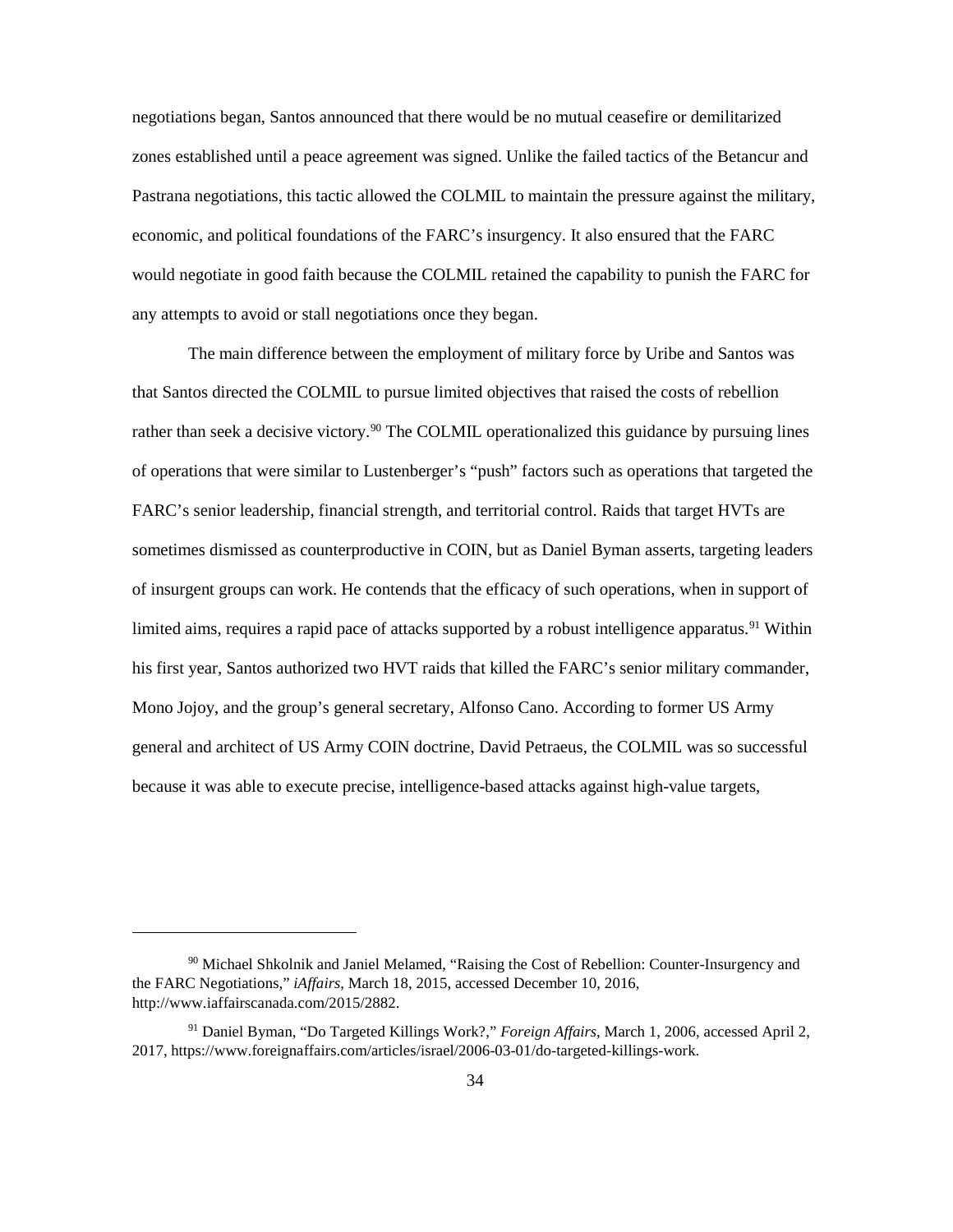implemented largely by skilled commandos.<sup>[92](#page-42-0)</sup> The psychological effects of these operations combined with the inhibition of the FARC's operational capabilities contributed to the group's insistence on direct negotiations.<sup>[93](#page-42-1)</sup>

These operations expanded under Operation Sword of Honor, a whole of government COIN campaign announced in 2013, shortly after negotiations officially began in Havana, Cuba. It created several mobile joint task forces from throughout the COLMIL to target the remaining FARC leaders, base areas, and narcotics operations.<sup>[94](#page-42-2)</sup> While the pressure during DSP forced the FARC to reframe its situation, Sword of Honor ensured that the FARC maintained the perception of a MHS.

Sword of Honor ensured that the FARC could not escalate the conflict. Although there are few primary indicators of the impact it had on the organization, the reduction in violence is a strong indication that the campaign reduced the FARC's previous willingness to cheat during negotiations. By just 2014, 94 percent of Colombia's municipalities recorded no kidnappings and 90 percent of the population experienced no terrorist acts.  $95$ 

The attacks against the FARC's drug operations had strategic impacts as well. By prioritizing counternarcotic operations against the FARC fronts that were responsible for cocaine production and trafficking, the COLMIL reduced production to record lows by 2014 and seized more than half of all cocaine produced that year.<sup>[96](#page-42-4)</sup> The FARC still earned tens of millions of dollars

<span id="page-42-3"></span><span id="page-42-2"></span><span id="page-42-1"></span><span id="page-42-0"></span><sup>&</sup>lt;sup>92</sup> David Petraeus and Michael O'Hanlon, "The Success Story Next Door," Politico, September 24, 2013, accessed November 18, 2016, http://www. politico.com/story/2013/09/general-david-petraeusmichaelohanlon-the-success-story-next-door-97316.html.

<sup>93</sup> Shkolnik and Melamed, "Raising the Cost of Rebellion."

<sup>94</sup> Davis et al., *A Great Perhaps?,* 81.

<sup>95</sup> Ibid., 12.

<span id="page-42-4"></span><sup>96</sup> Ibid.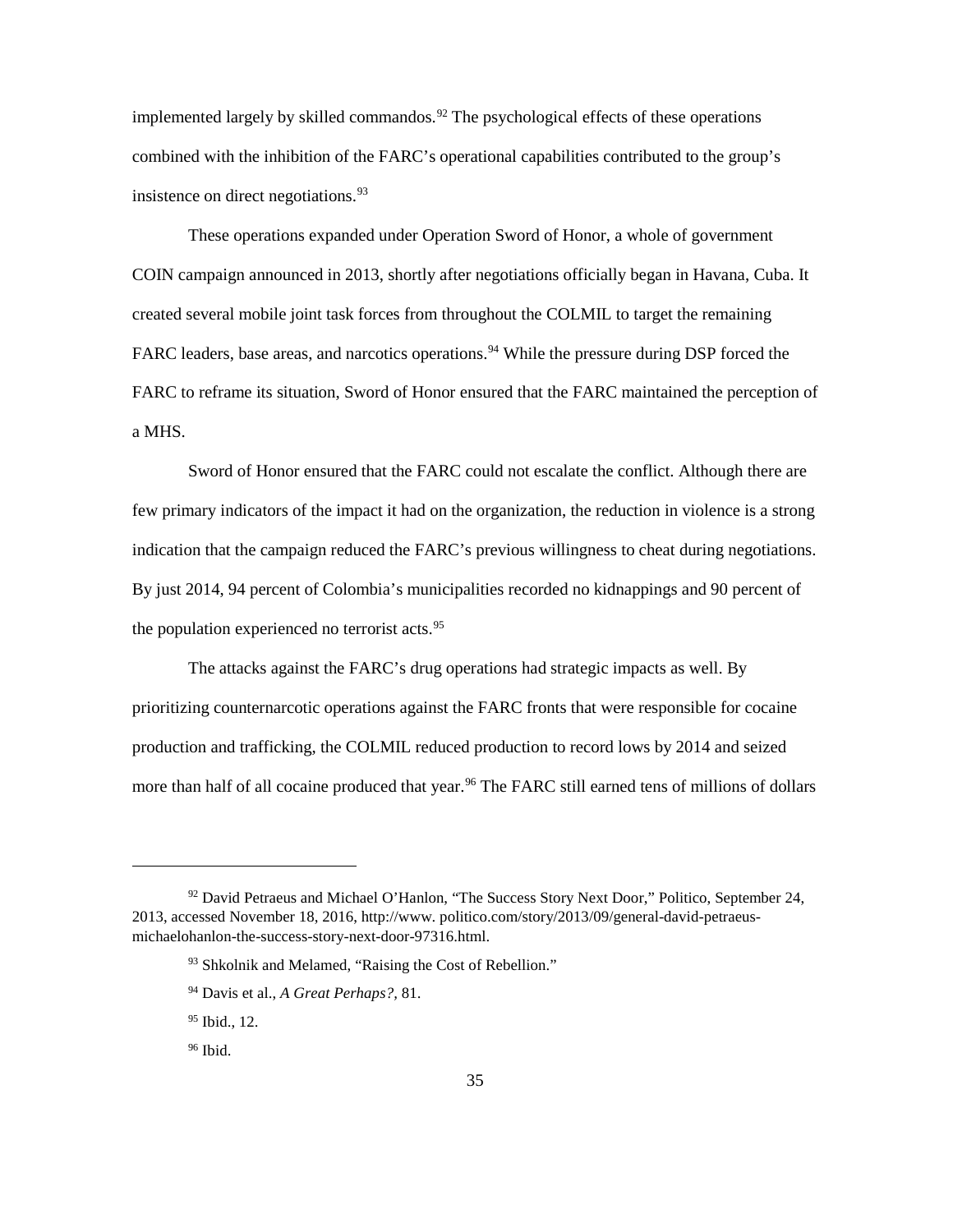from drug trafficking, but in combination with the reduction of income from kidnapping and extortion, the losses cut off the possibility of escalating the conflict, thereby forcing the group to continue to pursue a political solution through negotiation.

Santo's COIN strategy also aimed to create a peace infrastructure that would enable a way out. His primary goal was not to introduce new reforms, but rather force his government to implement and enforce many of the reforms that had been accomplished since the Betancur presidency. Many of the reforms were either blocked outright by opposition politicians or poorly implemented due to lack of funding and oversight. The central component of Santos' peace infrastructure was the 2011 Land Restitution and Victims Law, which essentially acknowledged the government's responsibility for the structural inequality of property rights and the disproportionate level of suffering it imposed on Colombian's rural populations.<sup>[97](#page-43-0)</sup> The law aimed to redress human rights violations on all sides of the war including the GOC, COLMIL, and paramilitaries who contributed to the nearly four million displaced persons who had property confiscated or destroyed. The Victims Law did not specifically address property rights, but it demonstrated a significant growth of government capacity to address and resolve the massive numbers of dispossessed civilians, most of whom came from formerly FARC-controlled areas. The passing of this law arguably tipped the scales for the FARC, who only a few months later officially agreed to negotiations.

The Victims Law was the most important first step to establish the prospect for a way out and achieve a fully ripe moment with the FARC. In addition to the pre-negotiations that established an agenda of land reform and government investment in rural regions, the Victims Law built trust

<span id="page-43-0"></span><sup>97</sup> Davis et al., *A Great Perhaps?,* 99.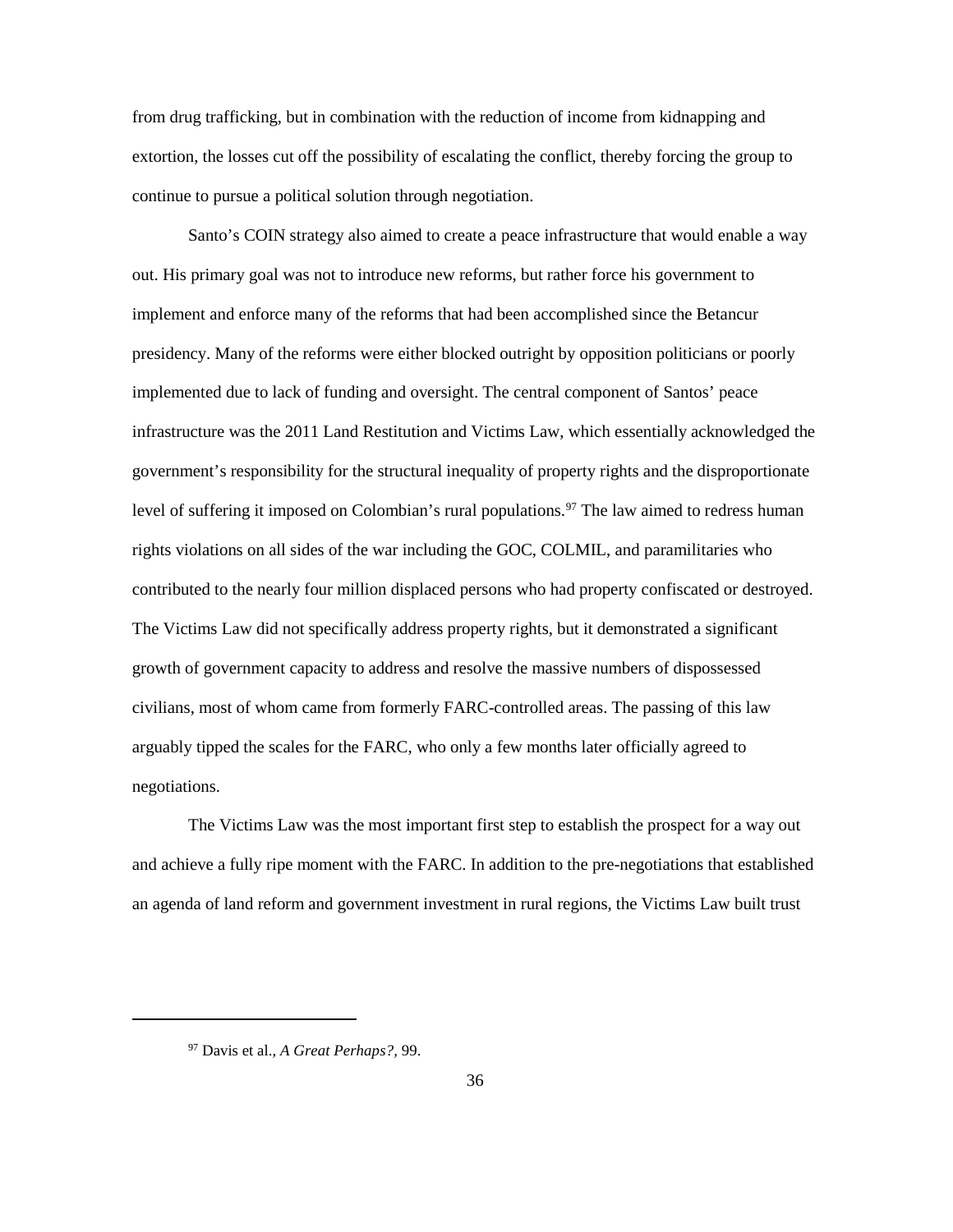and assured the FARC that the two sides had compatible goals.<sup>[98](#page-44-1)</sup> By establishing the way forward as suitable and feasible, the FARC was able to measure the benefits of a negotiated settlement as more beneficial than risking total defeat by continuing its military solution.

#### <span id="page-44-0"></span>Conclusion and Implications

Colombia's history of negotiations with the FARC illustrates President Santos' point from his Nobel speech that it is indeed more difficult to make peace than war. Negotiated settlements are often thought of as separate from war, occurring only after the fighting is over. As Colombia proved, however, negotiated settlements involve more than a simple dialogue between two competing sides. Their success hinges on more than just the substance of the meetings. Colombia's failures and success demonstrate that a successful negotiation begins well before two sides sit down at a negotiating table. They require a ripe moment so that each side is driven to cooperate and pursue a successful alternative solution. Ripe moments are created on the battlefield, through policy, and in the minds of the men and women at war. A successful negotiation is unlikely to occur unless these actions are integrated and coordinated under an organizing operational approach.

Colombia learned over the course of three decades how to apply military force to shift the FARC's perception of victory. Santos' learned from his predecessors' failures about the utility of military force against a determined insurgent force in the context of a state with limited capacity for state building. He showed that a strong military can be best employed to shape the perceptions of the insurgent using conventional COIN tactics, but tied to a different political end state. Rather than decisive victory, which proved too costly and perversely incentivized the FARC to continue its military struggle, Santos focused the COLMIL's operational strategy on raising the costs of rebellion without defeating the FARC. This left its leadership intact to formally end the group's

<span id="page-44-1"></span><sup>98</sup> Paul Angelo, "A FARCical Deal in Colombia?," *Foreign Affairs*, August 7, 2016, accessed November 9, 2016, https://www.foreignaffairs.com/articles/colombia/2016-08-07/farcical-deal-colombia.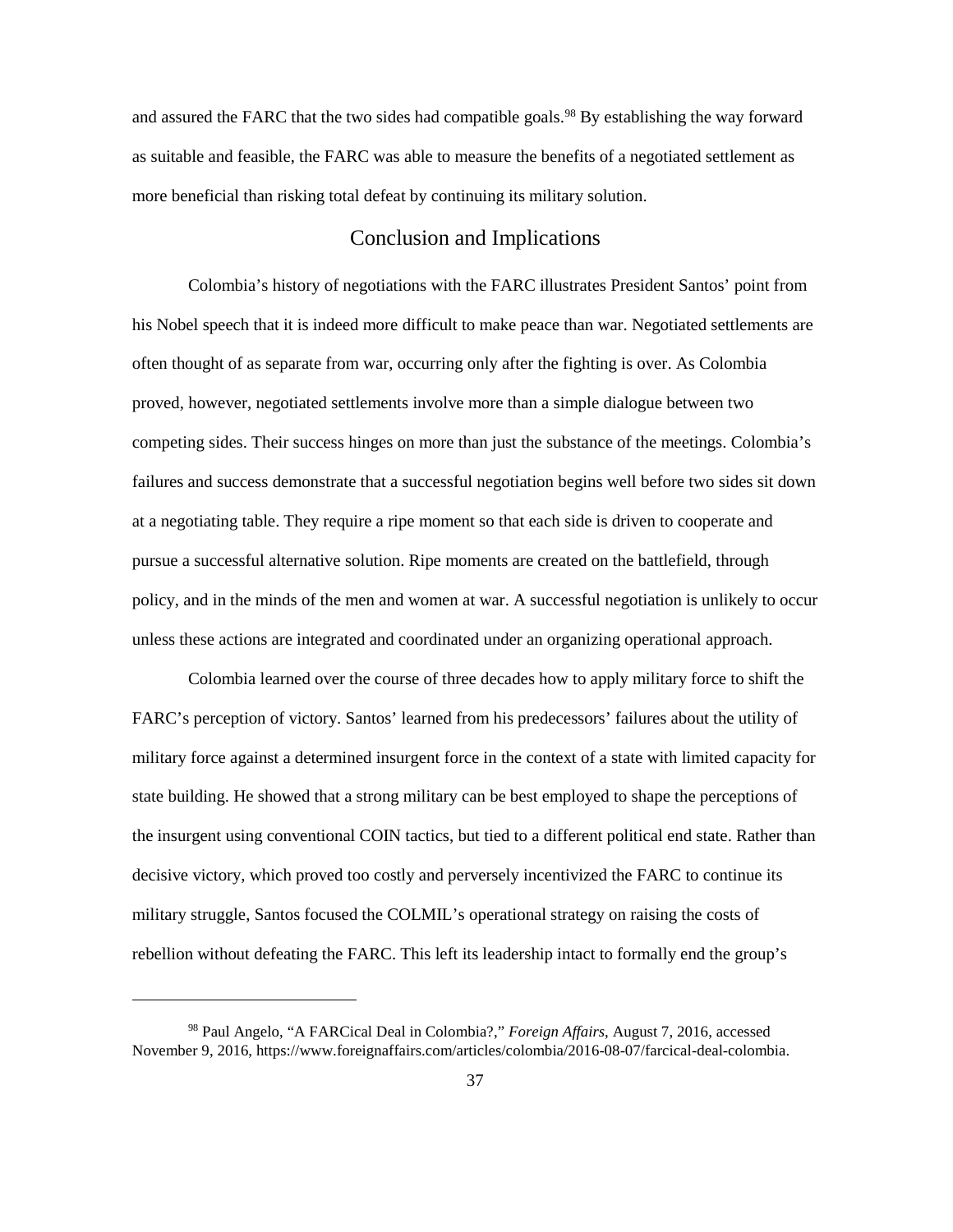armed revolution in favor of a political solution. This resulted in the FARC's acceptance of a MHS and its willingness to purse a way out.

The implication is that military force is meaningless unless it is paired with government actions to create a way out. Military pressure without a suitable and feasible way out will not "push" insurgents to negotiate in good faith, as was evident in the first two failures. Without a way out, military pressure will likely only harden an insurgency's resolve as it perceives it has no alternative to fighting. When a way out is formed through the construction of a peace infrastructure, however, it builds an insurgent force's trust that the underlying causes of conflict can effectively be addressed. It also creates compatible political structures in which both sides can participate, thus increasing the optimism for future success of negotiations.

These lessons have wider implications for potential improvement of US Army COIN doctrine. The most impactful way to improve current doctrine is to expand the section on negotiations. Operational planners need to understand that the Army plays an important role in setting the conditions for strategic-level negotiations. The concept of the MHS and how it must be tied to a political way out will drive planners to construct operational approaches that link action in time and space to the correct political objective. Including concepts like Lustenberger's push and pull factors can also assist planners in constructing lines of operations and efforts tied to those factors that relate to creation of a MHS and a way out.

A broader implication for the United States military as a whole is that it may need to reevaluate how it conceptualizes victory in a counterinsurgency. US Marine Corps Colonel Michael Griffin referred to an American preference for decisive victory, which he believes is incompatible with the reality of COIN conflict termination.<sup>[99](#page-45-0)</sup> Other commentators have similarly addressed how

<span id="page-45-0"></span><sup>99</sup> See Michael C. Griffin, *Rethinking Victory in Counterinsurgency* (monograph, US Army War College, 2014).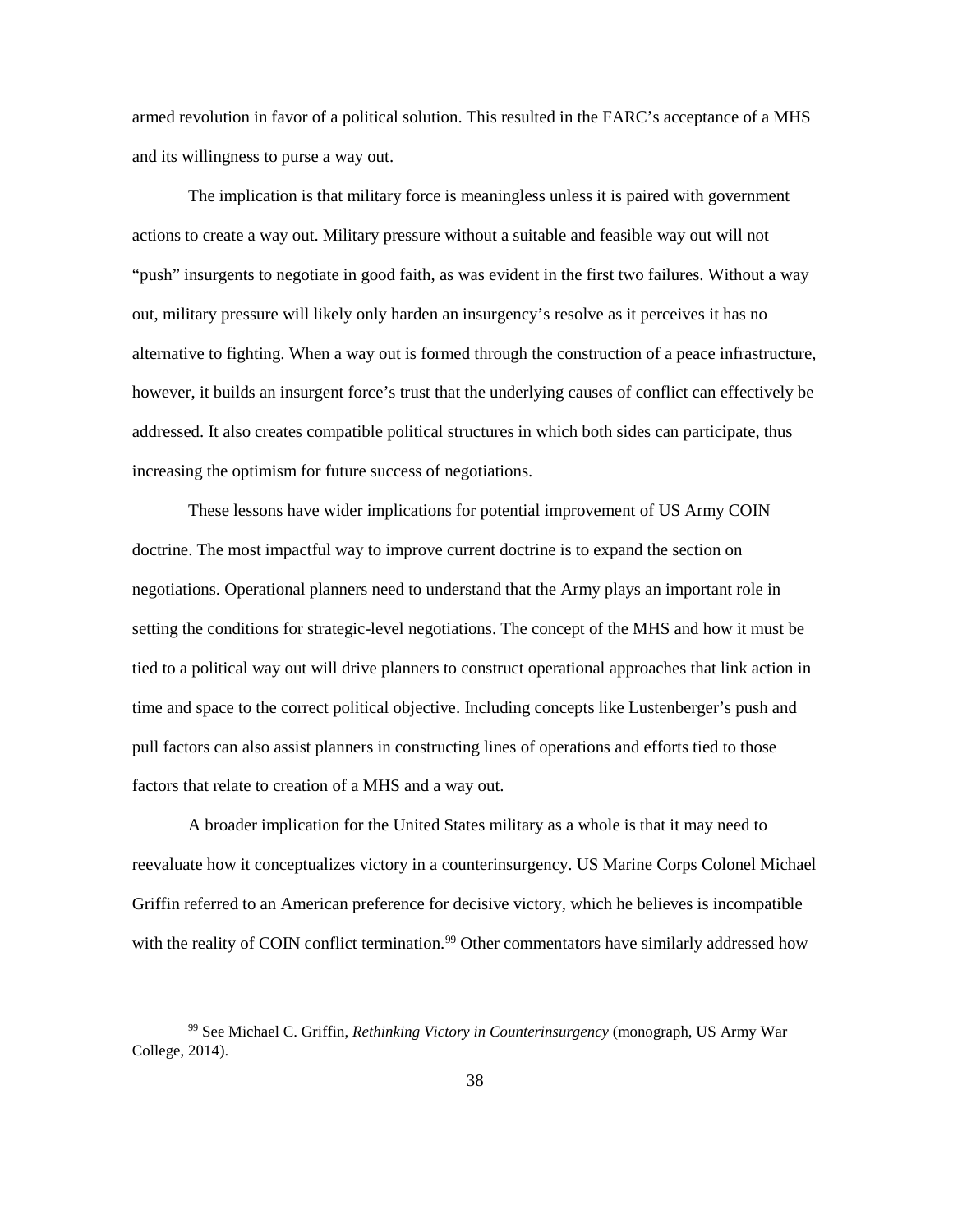the American concept of victory presents an obstacle to linking military action to the correct political ends in a counterinsurgency fight.<sup>[100](#page-46-0)</sup> Because of this preference, anything short of victory is considered a failure. If negotiated settlement is not considered a valuable or even suitable ending to a COIN conflict, it is difficult to imagine how doctrine will begin to address it sufficiently.

This is an area that needs further discussion and dialogue because COIN is unlikely to disappear as a security threat to the United States. In Afghanistan and elsewhere, doctrine must provide a role for the Army to play within a national COIN strategy that seeks negotiated settlement. The military tactics and procedures will remain the same, but the ends to which they are linked will necessarily change, and this will alter how campaigns and operations are designed. Anthony James Joes echoes the sentiments of many COIN experts when he says, "The true aim of any counterinsurgency is to reestablish peace in a society."[101](#page-46-1) As Colombia showed, decisive defeat of an insurgent group may not be possible, but nor is it always necessary to achieve the ultimate political objective of peace. Ripeness is one path toward peace that should be considered for further development of US Army COIN doctrine.

<span id="page-46-1"></span><span id="page-46-0"></span><sup>100</sup> See J. Boone Bartholomees, "Theory of Victory," *Parameters* (Summer 2008); Colin S. Gray, *Irregular Enemies and the Essence of Strategy: Can the American Way of War Adapt?* (Carlisle Barracks, PA: Strategic Studies Institute, US Army War College, March 2006); Emile Simpson, *War from the Ground Up, Twenty First Century Combat as Politics* (New York: Oxford University Press, 2013).

<sup>101</sup> Joes, *Resisting Rebellion*, 246.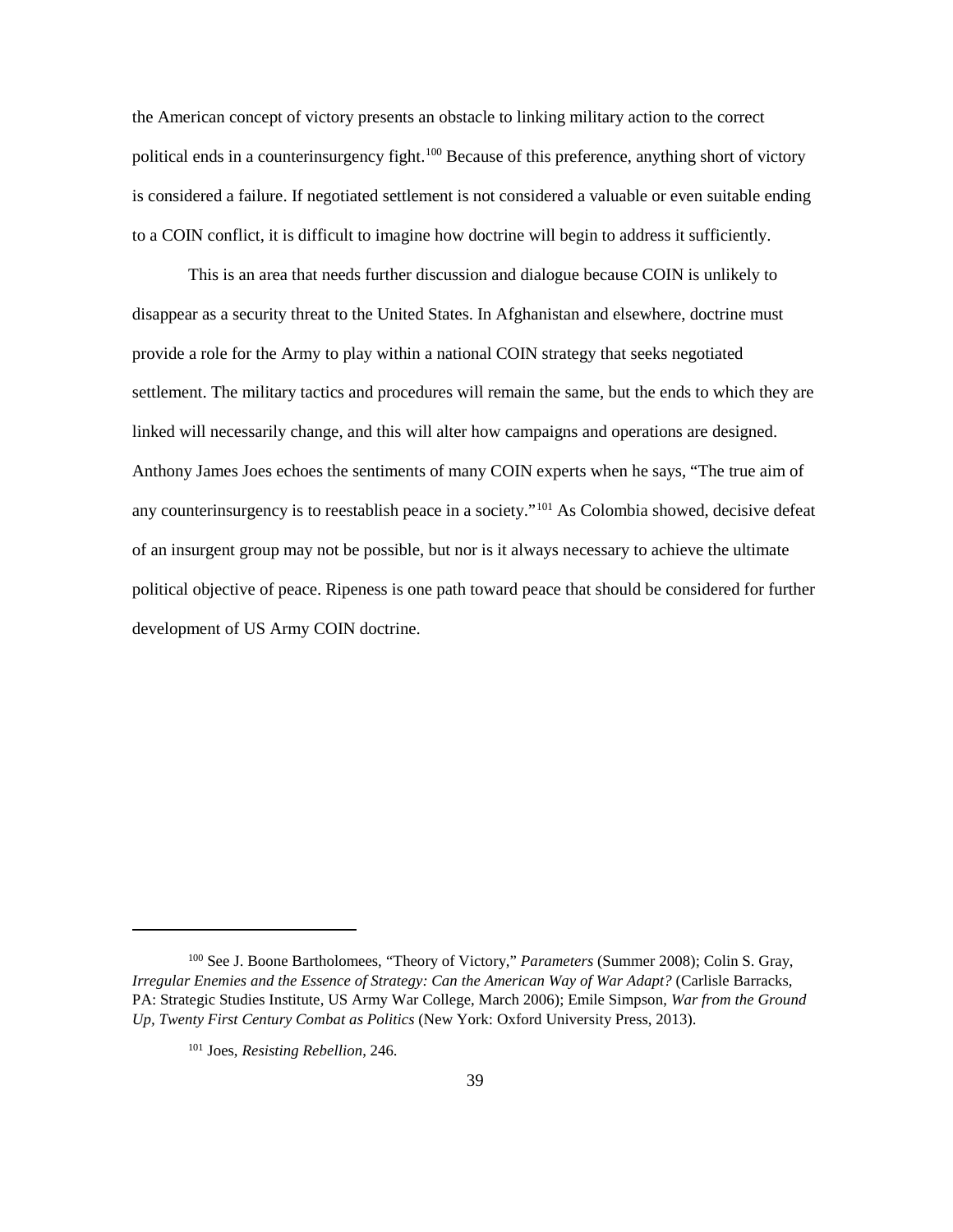### Bibliography

- <span id="page-47-0"></span>Alsea, Adriaan. "Colombia Kidnapping Statistics." *Colombia Reports.* June 18, 2012.
- Angelo, Paul. "A FARCical Deal in Colombia?" *Foreign Affairs*, August 7, 2016.
- Army Doctrine Publication 3-0, *Unified Land Operations*. Washington, DC: Government Printing Office, 2011.
- Avilés, William. "Paramilitarism and Colombia's Low-Intensity Democracy." *Journal of Latin American Studies* 38, no. 2 (2006): 379–408.
- Bagley, Bruce. "Drug Trafficking, Political Violence and US Policy in Colombia in the 1990s." Working Paper, University of Miami, 2001.
- Bartholomees, J. Boone. "Theory of Victory," *Parameters* 38, no. 2 (Summer 2008): 25-37.
- Bercovitch, Jacob, Paul F. Diehl, and Gary Goertz. "The Management and Termination of Protracted Interstate Conflicts: Conceptual and Empirical Considerations." *Millennium* 26, no. 3 (1997): 751–769.
- Byman, Daniel. "Do Targeted Killings Work?" *Foreign Affairs*, March 1, 2006.
- Connable, Ben, and Martin C. Libicki. *How Insurgencies End*. Santa Monica, CA: RAND, 2010.
- Crandall, Russell. *America's Dirty Wars: Irregular Warfare from 1776 to the War on Terror*. New York: Cambridge University Press, 2014.
- Davis, Dickie, David Kilcullen, Greg Mills, and David E. Spencer. *A Great Perhaps?: Colombia: Conflict and Convergence*. New York: Oxford University Press, 2016.
- Delgado, Jorge E. "Colombian Military Thinking and the Fight against the FARC-EP Insurgency, 2002–2014." *Journal of Strategic Studies* 38, no. 6 (2015): 826–851.
- ———. "Counterinsurgency and the Limits of State-Building: An Analysis of Colombia's Policy of Territorial Consolidation, 2006–2012." *Small Wars & Insurgencies* 26, no. 3 (2015): 408–428.
- DeShazo, Peter, Tanya Primiani, and Philip McLean. *Back From the Brink: Evaluating Colombia, 1999–2007*. Washington, DC: Center for Strategic and International Studies, November 2007.
- Eisenstadt, Todd and Daniel García Peña. "Colombia: Negotiations in a Shifting Pattern of Insurgency." In *Elusive Peace: Negotiating an End to Civil Wars*. Edited by I. William Zartman, 265-298. Washington, DC: Brookings Institution, 1995.
- Field Manual 3-24, *Insurgencies and Countering Insurgencies*. Washington, DC: Government Printing Office, 2014.
- Ford, Jess, "Plan Colombia: Drug Reduction Goals Were Not Fully Met, but Security Has Improved; US Agencies Need More Detailed Plans for Reducing Assistance." Washington, DC: United States Government Accountability Office. October 6, 2008, 25.
- Galula, David. *Counterinsurgency Warfare: Theory and Practice.* New York: Praeger, 1964.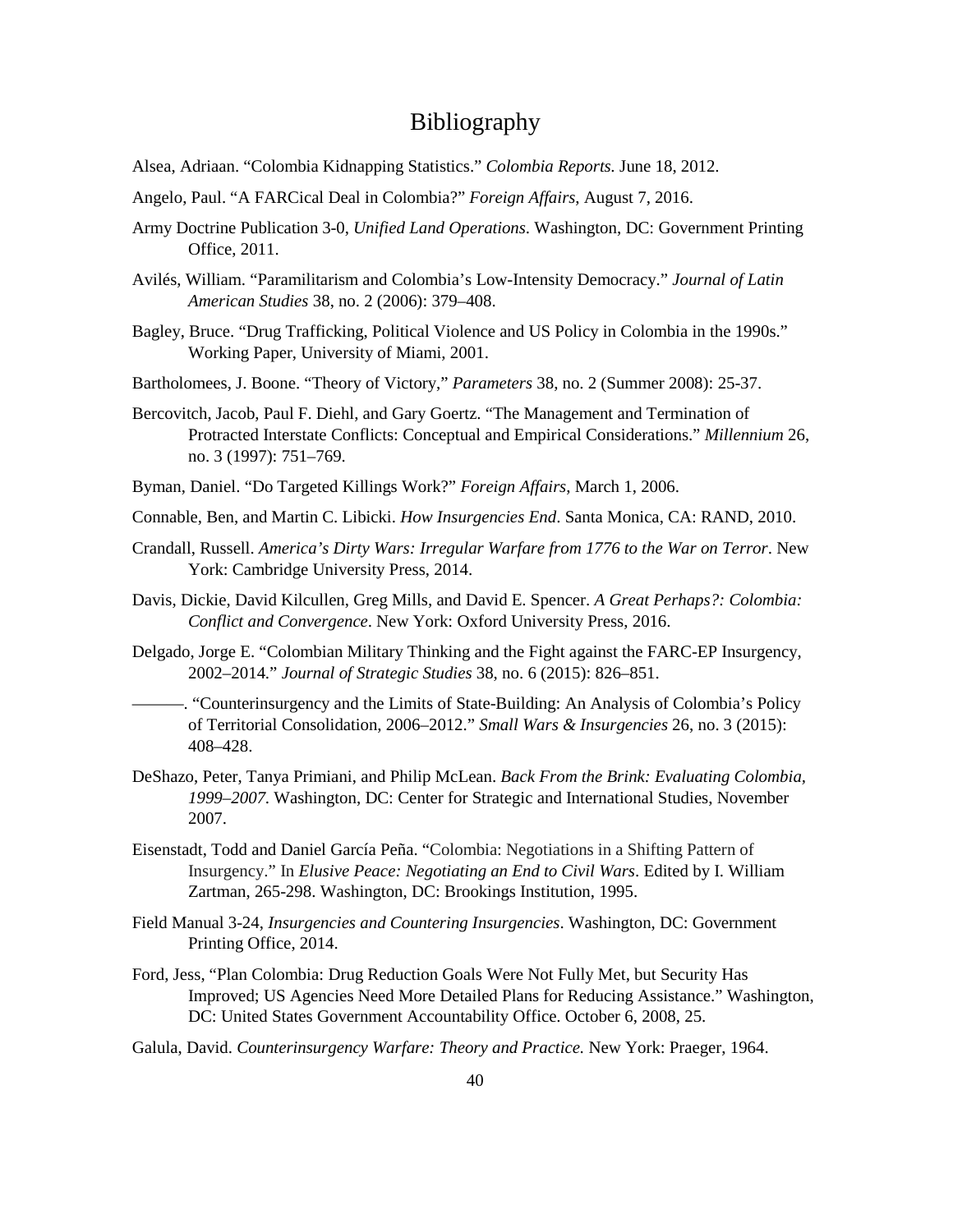- Gray, Colin. "Irregular Enemies and the Essence of Strategy: Can the American Way of War Adapt?" Carlisle Barracks, PA: Strategic Studies Institute, 2006.
- Joes, Anthony James. *Resisting Rebellion: The History and Politics of Counterinsurgency*. Lexington, KY: University Press of Kentucky, 2006.
- Johnson, Kyle, and Michael Jonsson. "Colombia: Ending the Forever War?" *Survival* 55, no. 1 (2013): 67–86.
- Killcullen, David, and Greg Mills. "Colombia: A Political Economy of War to an Inclusive Peace." *Prism* 5, no. 3 (2015): 106-121.
- Lieberfeld, Daniel. "Conflict 'Ripeness' Revisited: The South African and Israeli/Palestinian Cases." *Negotiation Journal* 15, no. 1 (1999): 63–82.
- Livingstone, Grace. *Inside Colombia: Drugs, Democracy and War*. New Brunswick, NJ: Rutgers University Press, 2003.
- Lustenberger, Philipp. "A Time to Fight, and a Time to Talk? Negotiability of Armed Groups" Working Paper, Swiss Peace Foundation, June 2012.
- Marks, Thomas. "A Model Counterinsurgency: Uribe's Colombia (2002-2006) vs FARC." *Military Review* 87, no. 2 (April 2007): 41–56.
- ———. *Colombian Army Adaptation to FARC Insurgency*. Carlisle Barracks, PA: Strategic Studies Institute, 2002.
- Martin, Colby. "Colombia's New Counterinsurgency Plan." *STRATFOR Global Intelligence.* March 29, 2012.
- Mejia, Alberto. "Colombia's National Security Strategy, A New 'COIN' Approach." Carlisle Barracks, PA: US Army War College, 2008.
- Mejía, Daniel. "Plan Colombia: An Analysis of Effectiveness and Costs." Washington, DC: Brookings Institution, 2015.
- Mitchell, Christopher. *Gestures of Conciliation: Factors Contributing to Successful Olive-Branches*. New York: St. Martin's Press, 2000.
- Petraeus, David H., and Michael O'Hanlon. "The success story next door." *Politico*, September, 24 2013).
- Pfeiffer, Silke. *Building up a Peace Infrastructure for Colombia: Lessons from Implementing the Victims Law.* Oslo: Norwegian Center for Conflict Resolution, October 2015.
- Pinzón, Juan Carlos. "Colombia Back from the Brink: From Failed State to Exporter of Security." *Prism: A Journal of the Center for Complex Operations* 5, no. 4 (2015): 2-9.
- Pruitt, Dean G. "Whither Ripeness Theory?" Working Paper #25, George Mason University, 2005.
- Rangarajan, L. N. *The Limitation of Conflict: A Theory of Bargaining and Negotiation*. New York: St. Martin's Press, 1985.
- Santos, Juan Manuel. "Peace in Colombia: From the Impossible to the Possible" (Lecture at the 2016 Nobel Peace Prize Ceremony, Oslo, Norway, December 10, 2016